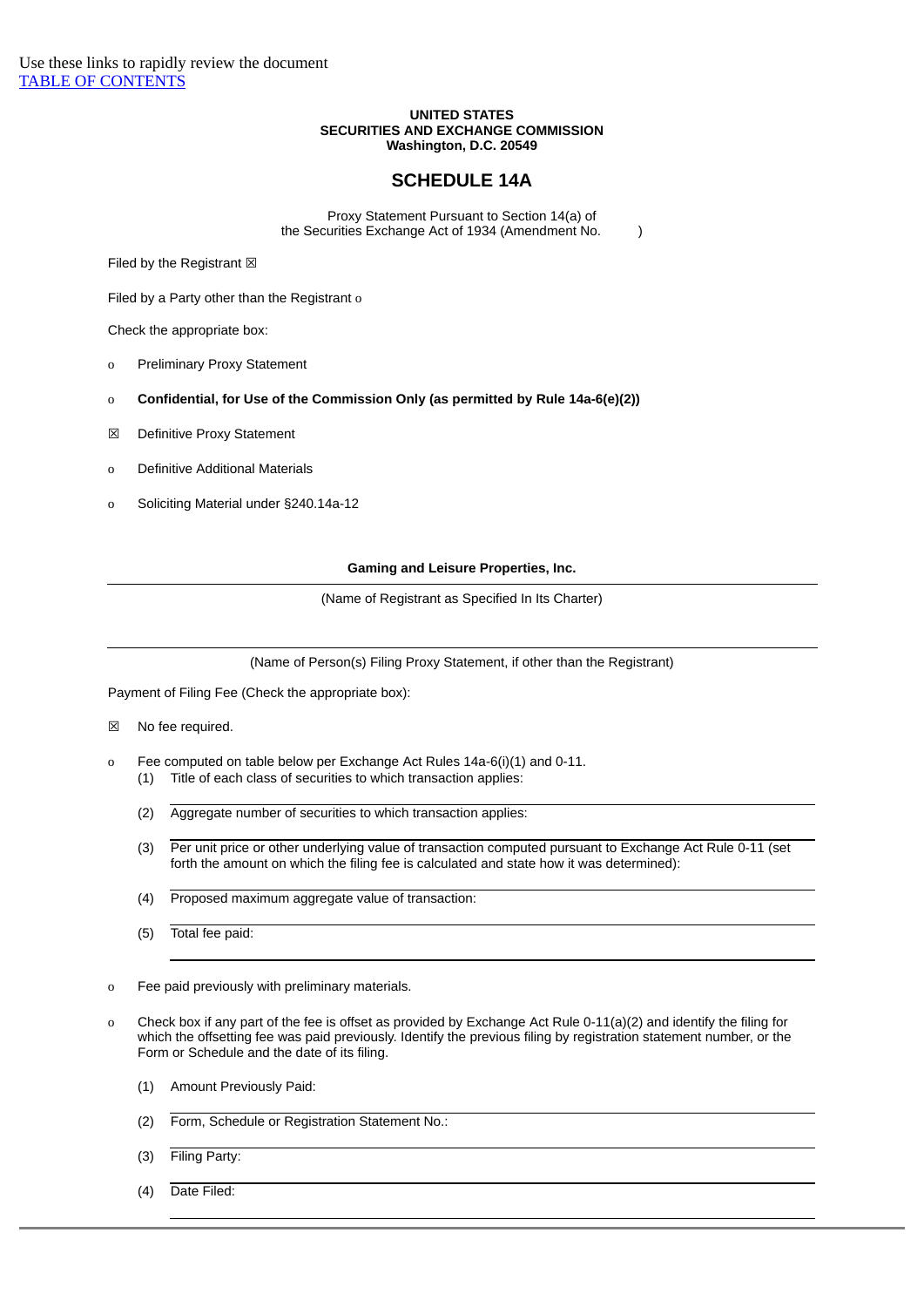

# GAMING&LEISURE

PROPERTIES, INC

# **Notice of Annual Meeting of Shareholders of Gaming and Leisure Properties, Inc.**

The 2014 Annual Meeting of Shareholders of Gaming and Leisure Properties, Inc. will be held:

**Thursday, June 19, 2014 10:00 a.m. Eastern Time** At the offices of Pepper Hamilton LLP 3000 Two Logan Square 18th and Arch Streets Philadelphia, Pennsylvania 19103

# **The items of business are:**

- 1. To elect Joseph W. Marshall, III and E. Scott Urdang as Class I directors to hold office until the 2017 Annual Meeting of Shareholders and until their respective successors have been duly elected and qualified.
- 2. To ratify the appointment of Ernst & Young LLP as the Company's independent registered public accounting firm for the current fiscal year.
- 3. To hold an advisory (non-binding) vote to approve the Company's executive compensation.
- 4. To hold an advisory (non-binding) vote on the frequency of future advisory votes to approve executive compensation.
- 5. To transact such other business as may properly come before the Annual Meeting or any adjournments or postponements thereof.

Shareholders of record of GLPI common stock (NASDAQ: GLPI) as of the close of business on April 16, 2014 are entitled to vote at the meeting and any postponements or adjournments of the meeting.

By order of the board of directors,

Peter M. Carlino Chairman of the Board of Directors

Wyomissing, Pennsylvania April 29, 2014

# **Your Vote is Important**

Please vote as promptly as possible by using the Internet or telephone or by signing, dating and returning the Proxy Card mailed to those who receive paper copies of this Proxy Statement.

**Important Notice Regarding the Availability of Proxy Materials for the Shareholder Meeting to be Held on June 19, 2014: The Notice of Annual Meeting, Proxy Statement, and Annual Report to Shareholders for the year ended December 31, 2013 are available http://www.cstproxy.com/glpropinc/2014.**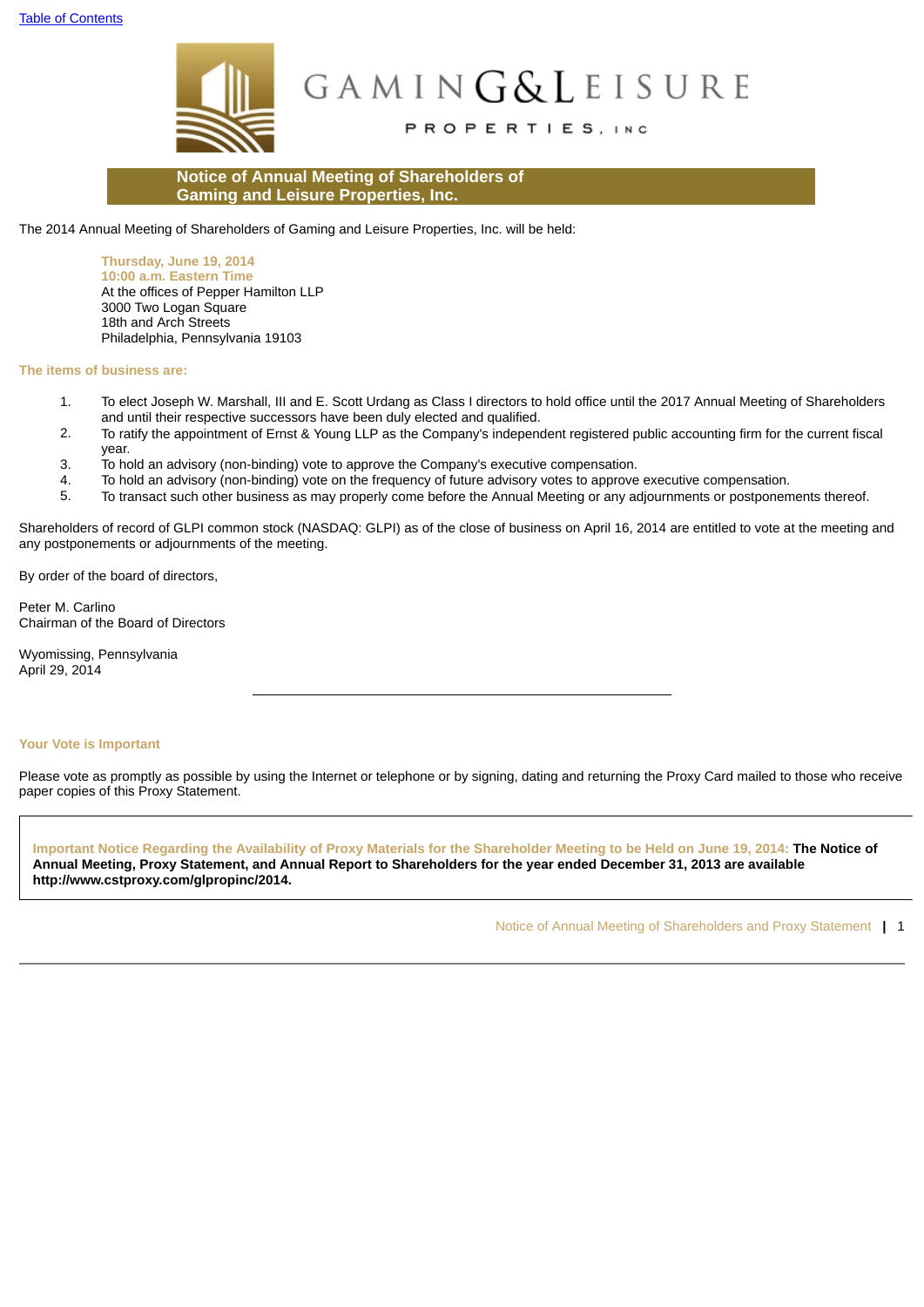# **TABLE OF CONTENTS**

<span id="page-2-0"></span>

| <b>Proxy Summary</b>                                                                                  |                                                 |
|-------------------------------------------------------------------------------------------------------|-------------------------------------------------|
| <b>Frequently Asked Questions</b>                                                                     | <u>3 7 12 23 44 45 46 48 50 52 52 53 55</u>     |
| <b>Proposal 1-Election of Directors</b>                                                               |                                                 |
| <b>Executive Compensation</b>                                                                         |                                                 |
| <b>Compensation and Governance Committee Report</b>                                                   |                                                 |
| <b>Audit and Compliance Committee Report</b>                                                          |                                                 |
| <b>Certain Relationships and Related Party Transactions</b>                                           |                                                 |
| Relationship Between GLPI and Penn and their Respective Subsidiaries Post-Spin                        |                                                 |
| Security Ownership of Certain Beneficial Owners and Management                                        |                                                 |
| <b>Equity Compensation Plan Information</b>                                                           |                                                 |
| Section 16(a) Beneficial Ownership Reporting Compliance                                               |                                                 |
| Proposal 2-Ratification of Independent Registered Public Accounting Firm                              |                                                 |
| Proposal 3—Advisory (Non-Binding) Vote to Approve the Company's Executive Compensation                |                                                 |
| Proposal 4—Advisory (Non-Binding) Vote on the Frequency of Future Advisory Votes to Approve Executive |                                                 |
| Compensation                                                                                          |                                                 |
| <b>Other Matters</b>                                                                                  |                                                 |
| Shareholder Proposals and Director Nominations for 2015 Annual Meeting of Shareholders                | $\frac{56}{57}$ $\frac{57}{57}$ $\frac{57}{57}$ |
| <b>Annual Report to Shareholders</b>                                                                  |                                                 |
| Delivery of Documents to Shareholders Sharing an Address                                              |                                                 |
|                                                                                                       |                                                 |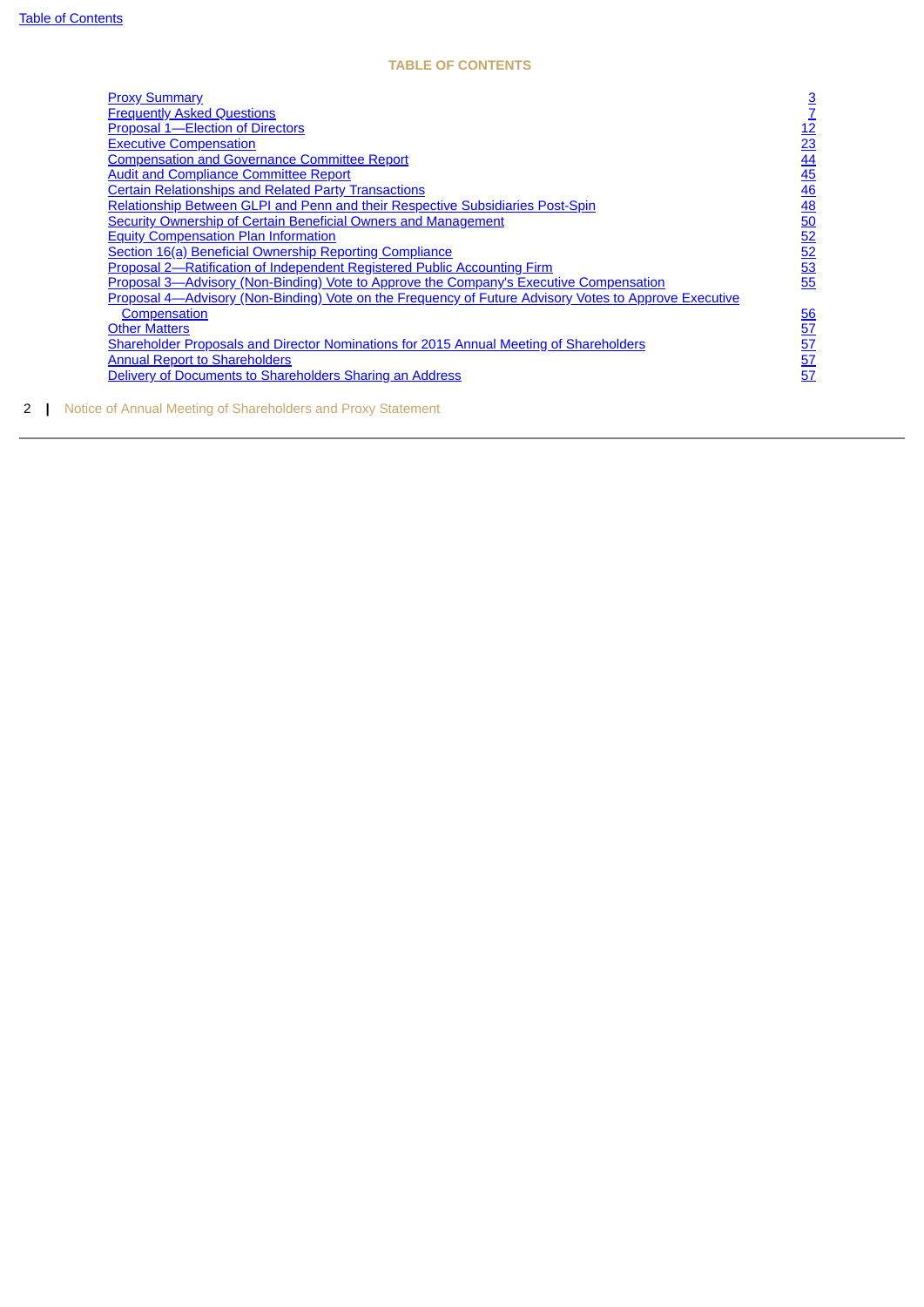# **PROXY SUMMARY**

<span id="page-3-0"></span>*This summary highlights information contained elsewhere in this Proxy Statement. This summary does not contain all of the information that you should consider and you should read the entire Proxy Statement before voting. For more complete information regarding the Company's 2013 performance, please review the Company's Annual Report to shareholders for the year ended December 31, 2013.*

# **ANNUAL MEETING OF SHAREHOLDERS**

| <b>Time and Date</b><br>10:00 a.m. Eastern Time<br>June 19, 2014 | <b>Record Date</b><br>April 16, 2014                                          |
|------------------------------------------------------------------|-------------------------------------------------------------------------------|
| Place                                                            | Number of Common Shares Eligible to Vote at the Meeting as of the Record Date |
| Pepper Hamilton LLP                                              | 112.167.033                                                                   |

Pepper Hamilton LLP 3000 Two Logan Square 18<sup>th</sup> and Arch Streets Philadelphia, PA 19103

#### **VOTING MATTERS**

| Matter<br><b>Board Recommendation</b>                     |                           | <b>Page Reference</b> |
|-----------------------------------------------------------|---------------------------|-----------------------|
|                                                           |                           | (for more detail)     |
| <b>Election of Directors</b>                              | FOR each director nominee |                       |
| Ratification of Appointment of Ernst & Young LLP          | FOR                       | 53                    |
| <b>Advisory Vote to Approve Executive Compensation</b>    | FOR                       | 55                    |
| Advisory Vote on Frequency of Executive Compensation Vote | FOR three years           | 56                    |

#### **BOARD NOMINEES**

The following table provides summary information about each director nominee. Directors are elected annually by a plurality of votes cast.

|                             | <b>Director</b> |                                                                                |              | <b>Committee</b><br>Membership* |
|-----------------------------|-----------------|--------------------------------------------------------------------------------|--------------|---------------------------------|
| Name, Age                   | <b>Since</b>    | <b>Principal Occupation</b>                                                    | <b>ACC</b>   | <b>CGC</b>                      |
| Joseph W. Marshall, III, 61 | 2013            | Vice Chairman of Stevens & Lee, PC, and Vice Chairman of Griffin Holdings, LLC | $\mathbf{A}$ |                                 |
| E. Scott Urdang, 64         | 2013            | Retired Founder, Chairman, and CEO of Center Square Capital Management, Inc.   |              |                                 |

Chair of the Committee

\* ACC Audit and Compliance Committee CGCC Compensation and Governance Committee CGCC Compensation and Governance Committee

(F) Financial Expert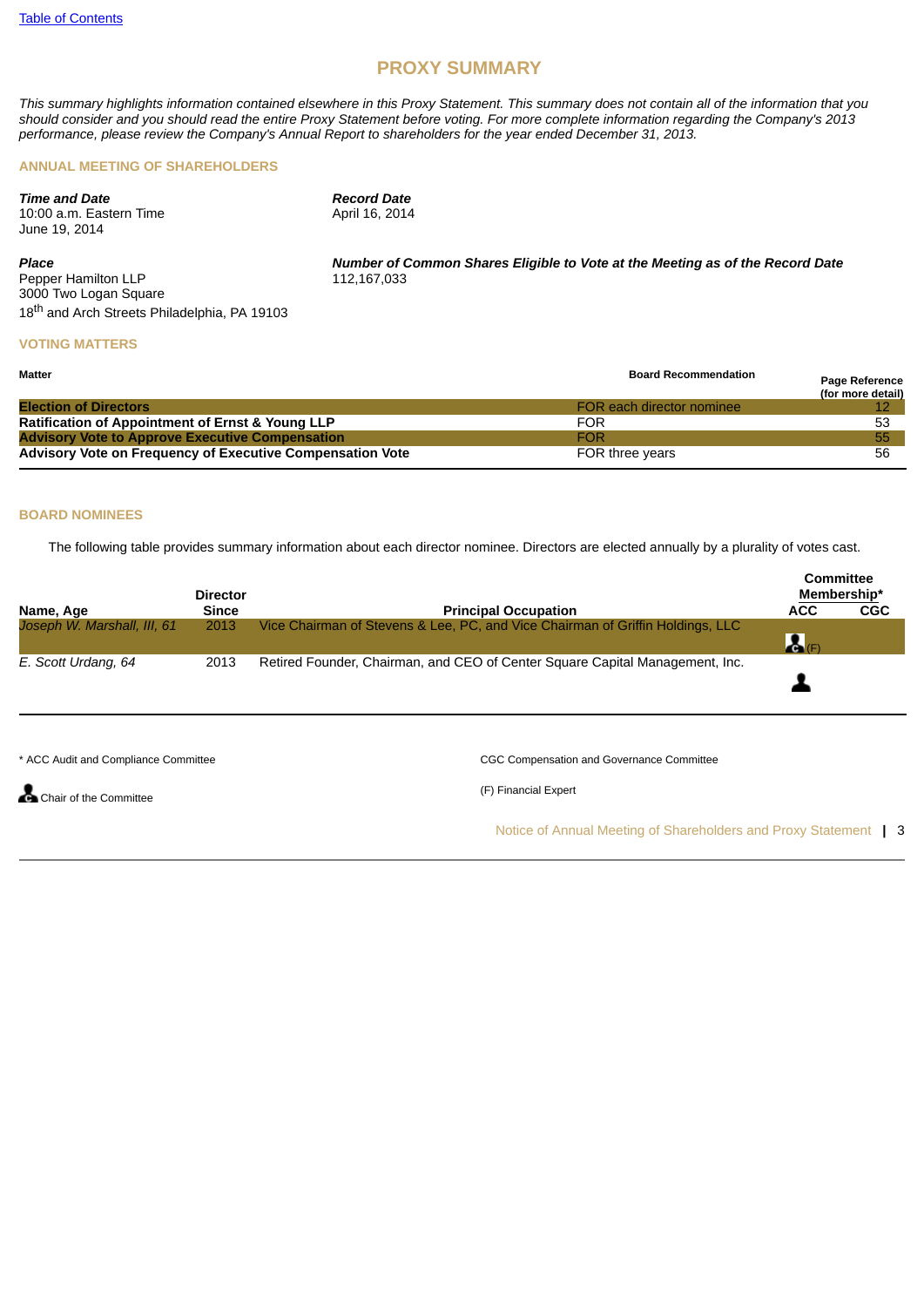# **2013 Financial Performance Highlights**

 On November 1, 2013, Penn National Gaming, Inc. ("Penn") distributed all of the outstanding shares of our common stock to its shareholders and we began trading on the NASDAQ Global Market under the symbol "GLPI" completely independent from Penn (the "Spin-Off"). As a result of the Spin-Off, we own the real estate and improvements associated with 19 of Penn's current facilities (including two development projects in Ohio) and lease the real property assets back to an affiliate of Penn pursuant to a master "triple-net" lease. The Spin-Off was the culmination of a three-year process designed to unlock significant value for Penn's shareholders by separating its real estate assets from its operating assets and enabling the Company to pursue transactions and diversify its business in a way that it could not achieve as a part of Penn. Penn's stock price increased 31% following the announcement of the spin transaction on November 15, 2012, from \$37.61 per share to \$49.32 on November 16, 2012. Immediately prior to the Spin-Off, Penn's stock traded at \$58.97, reflecting a 57% increase from the closing share price just before the announcement.

 The cumulative total shareholder return on our common stock from October 14, 2013 (the date our common stock commenced trading on the NASDAQ Global Market) through December 31, 2013 outperformed the return of both the MSCI U.S. REIT Index and Russell 2000 Index over the same period.



 In addition, on February 18, 2014, we issued 21,979,821 shares of our common stock and distributed an aggregate of approximately \$210 million of cash in connection with the payment of the Company's previously announced special dividend of \$1.05 billion, or approximately \$11.84 per share. On March 28, 2014, we paid our first quarterly dividend of \$0.52 per share of common stock.

<sup>4</sup> **|** Notice of Annual Meeting of Shareholders and Proxy Statement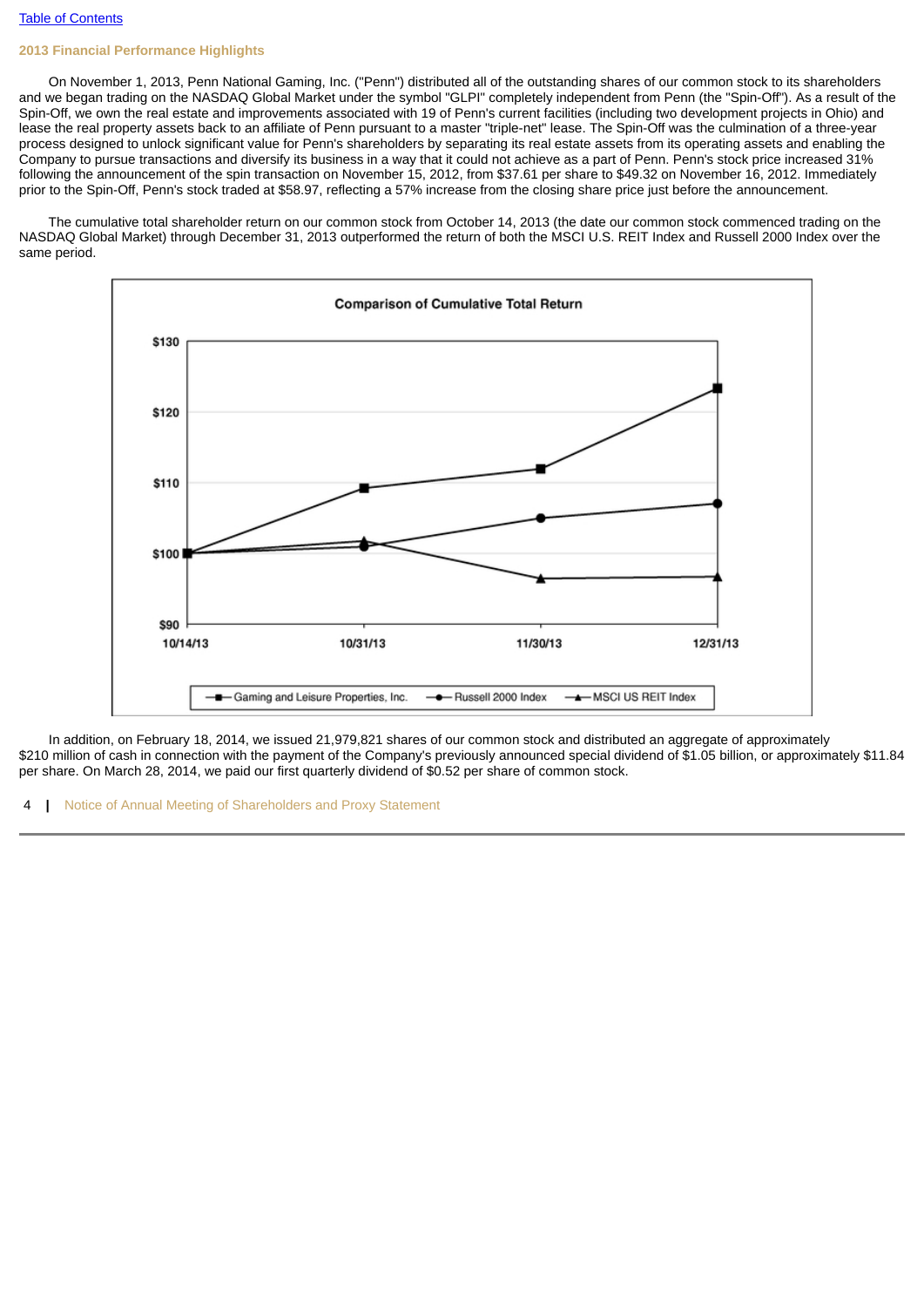Starting in 2014, we began to execute on our announced strategy to acquire gaming properties in sale/leaseback arrangements and to offer innovative and unique financing solutions to the gaming industry. In January 2014, we acquired the real property assets of the Casino Queen in East St. Louis, Illinois and provided a five year term loan to Casino Queen to refinance its existing indebtedness. In addition to the Casino Queen transaction, we continued to see the development of two racing and gaming facilities in Ohio that, following completion, will be leased to an affiliate of Penn under the master lease.

 For a complete discussion of our financial performance in 2013, please see Management's Discussion and Analysis of Financial Condition and Results of Operations on pages 39 to 57 of our Annual Report on Form 10-K for the year ended December 31, 2013, a copy of which is included in the Annual Report to Shareholders made available to shareholders in connection with this Proxy Statement.

#### **2014 Executive Compensation**

 The executive compensation program for our named executive officers for 2013 was established by Penn's Compensation Committee. We were a subsidiary of Penn until November 1, 2013 and therefore had only two months of independent operations for the year ended December 31, 2013. Prior to the Spin-Off, our Board of Directors determined to continue the named executive officers' base salaries and incentive compensation program established by Penn for the final two months of 2013 rather than institute a new compensation program with limited opportunity to measure independent performance in 2013. Because the focus and organization of the Company as a real estate investment trust (REIT) is much different from the business conducted by Penn, our Compensation and Governance Committee decided to take a fresh look at our executive compensation program following the Spin-Off to ensure that the named executive officers are properly incentivized and that the performance metrics our operations as a REIT focused on the acquisition and ownership of gaming properties. In doing so, we recognize the importance of the unique skill set necessary to appropriately value properties with revenues primarily derived from gaming operations and the need to create a compensation program designed to attract and retain executives with the requisite gaming experience. Accordingly, we have adopted the following compensation philosophy that serves as the guide for all executive compensation decisions in order to help us achieve our objectives:

 *The Company intends to maintain an executive compensation program that will help it attract and retain the executive talent needed to grow and further the strategic interests of the business. To this end, the Company provides a compensation and benefits program that will be sufficiently attractive to provide talented executives with good reason to remain with the Company and continue in their efforts to improve shareholder value. The Company's program is designed to motivate and reward executives to achieve and exceed targeted results. Pay received by the executives will be commensurate with the performance of the Company and their own individual contributions.*

 We believe that it is in the long-term best interests of the Company to provide a significant portion of each executive's compensation in the form of equity incentive based awards. However, we also believe that it is important to provide base salaries that do not motivate or encourage executives to take excessive risks to ensure future financial security. To balance these goals, we have structured our 2014 compensation program to include (a) guaranteed and performance based cash, and (b) time and performance based equity incentive awards.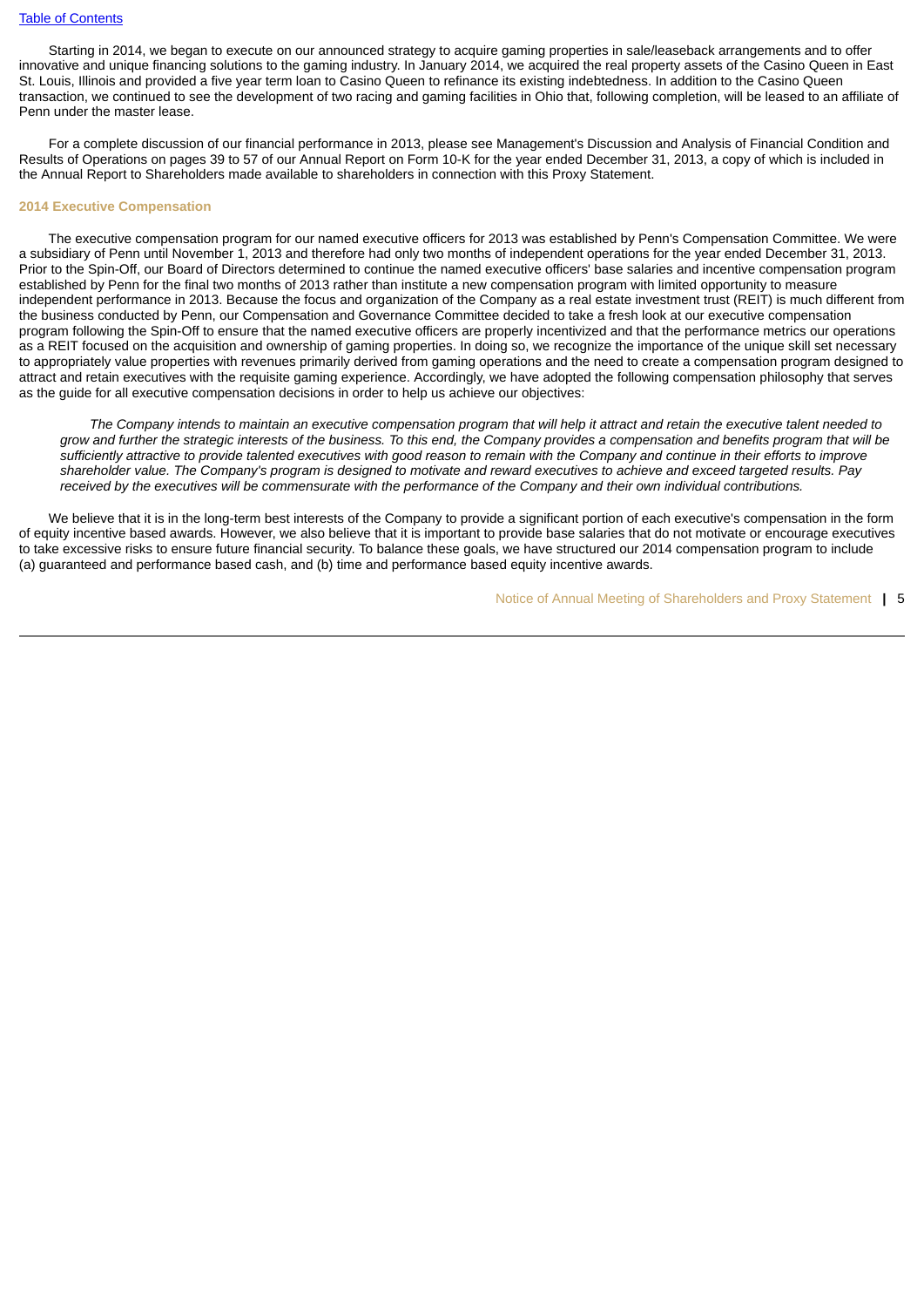# **PROXY STATEMENT**

# **FOR 2014 ANNUAL MEETING OF SHAREHOLDERS TO BE HELD ON JUNE 19, 2014**

This Proxy Statement is furnished to you in connection with the solicitation of proxies for the Annual Meeting of Shareholders of Gaming and Leisure Properties, Inc. on June 19, 2014 (the "Annual Meeting"), and any postponements or adjournments of the meeting.

The Annual Meeting will be held at the offices of Pepper Hamilton LLP, 3000 Two Logan Square, 18th and Arch Streets, Philadelphia, Pennsylvania 19103 at 10:00 a.m. Eastern Time.

On or about May 2, 2014, we will mail to each of our shareholders (other than those who previously requested electronic delivery or to whom we are mailing a paper copy) a Notice of Internet Availability of Proxy Materials containing instructions on how to access and review the proxy materials via the Internet and how to submit a proxy electronically using the Internet.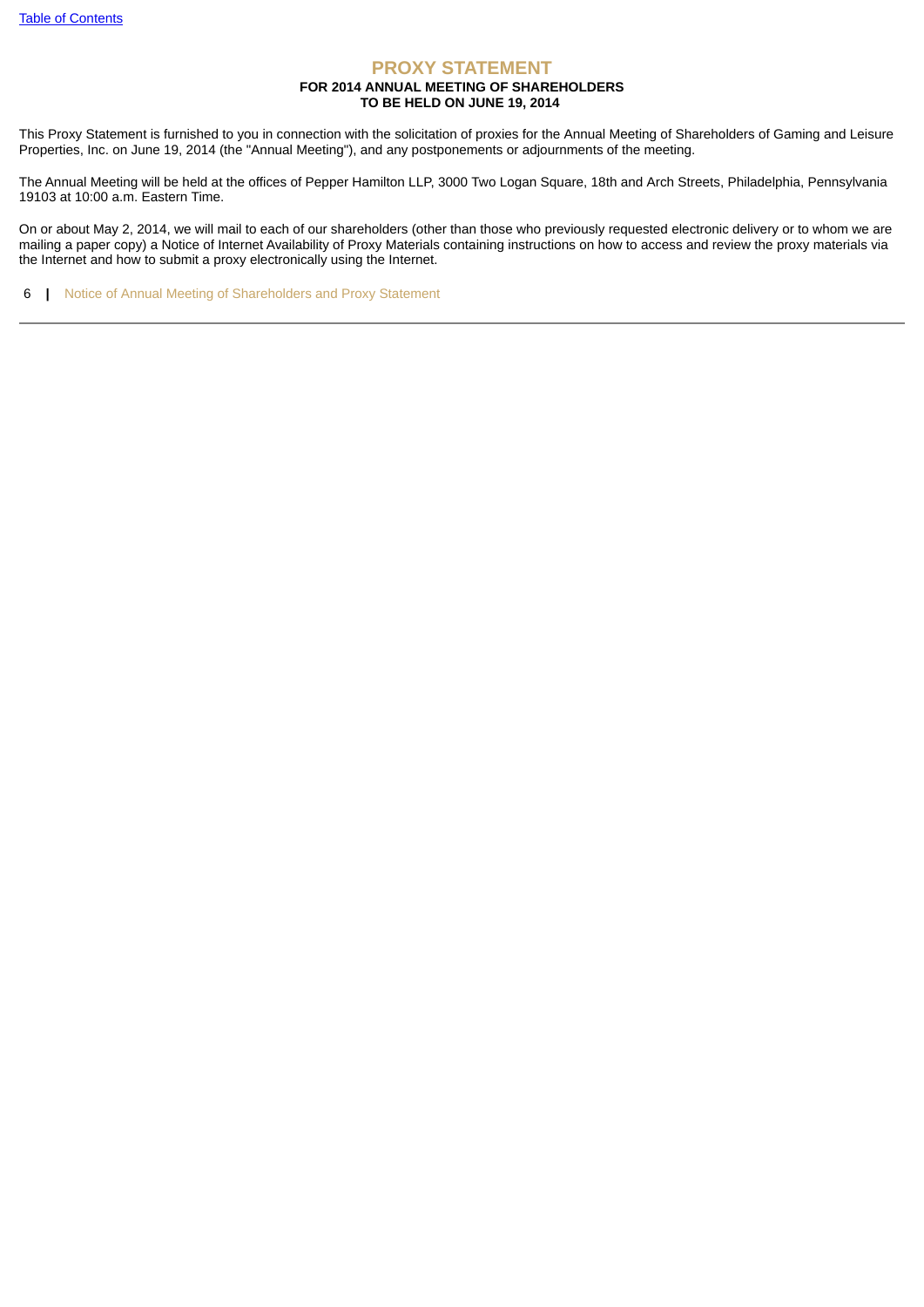## <span id="page-7-0"></span>**When and where will the meeting take place?**

The Annual Meeting will be held on Thursday, June 19, 2014, at 10:00 a.m. Eastern Time, at the offices of Pepper Hamilton LLP, 3000 Two Logan Square, 18th and Arch Streets, Philadelphia, Pennsylvania 19103.

#### **Why did I receive only a Notice of Internet Availability of Proxy Materials?**

As permitted by the Securities and Exchange Commission (the "SEC"), the Company is furnishing to shareholders its notice of the Annual Meeting (the "Notice"), this Proxy Statement and the 2013 Annual Report primarily over the Internet. On or about May 2, 2014, we will mail to each of our shareholders (other than those who previously requested electronic delivery or to whom we are mailing a paper copy) a Notice of Internet Availability of Proxy Materials (the "Notice of Internet Availability") containing instructions on how to access and review the proxy materials via the Internet and how to submit a proxy electronically using the Internet. The Notice of Internet Availability also contains instructions on how to receive, free of charge, paper copies of the proxy materials. If you received the Notice of Internet Availability, you will not receive a paper copy of the proxy materials unless you request one.

We believe the delivery options that we have chosen will allow us to provide our shareholders with the proxy materials they need, while minimizing the cost of the delivery of the materials and the environmental impact of printing and mailing printed copies.

# **What is the purpose of this meeting and these materials?**

We are providing these proxy materials in connection with the solicitation by our board of directors of proxies to be voted at the Annual Meeting and any adjournments or postponements of the meeting.

At the Annual Meeting, you will be asked to vote on the following matters:

- a proposal to elect two (2) Class I directors to hold office until the 2017 Annual Meeting of Shareholders and until their respective successors have been duly elected and qualified (Proposal No. 1);
- a proposal to ratify the appointment of Ernst & Young LLP as our independent registered public accounting firm for the current fiscal year (Proposal No. 2);
- an advisory (non-binding) vote to approve our executive compensation (Proposal No. 3);
- an advisory (non-binding) vote on the frequency of future advisory votes to approve executive compensation (Proposal No. 4); and
- any other business that may properly come before the Annual Meeting or any adjournments or postponements thereof.

**What are the voting recommendations of the board of directors on these matters?**

The board of directors recommends that you vote your shares as follows:

- FOR each of the board's two (2) nominees as Class I directors for the board of directors (Proposal No. 1).
- FOR the ratification of the appointment of Ernst & Young LLP as our independent registered public accounting firm for the current fiscal year (Proposal No. 2).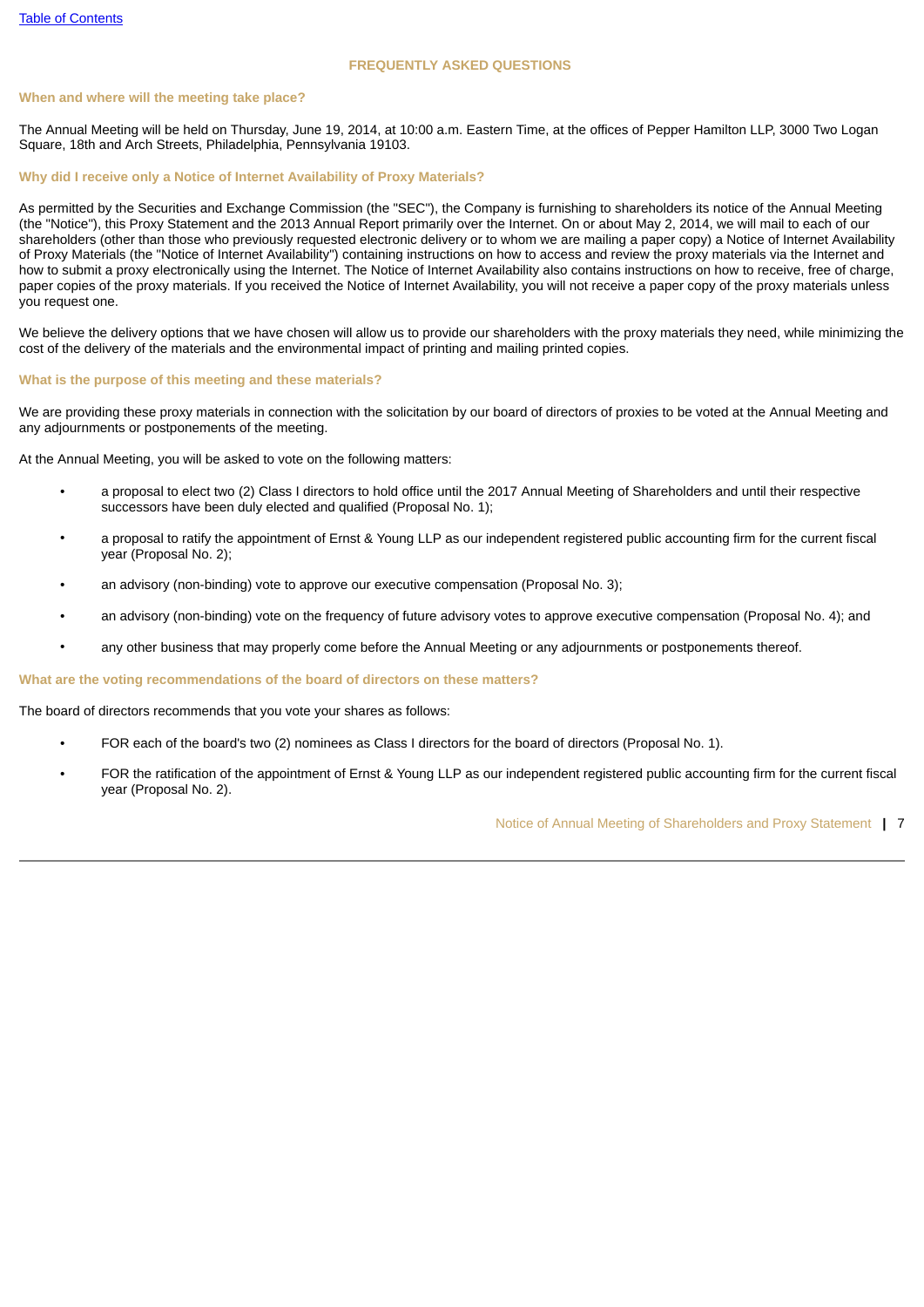- FOR the approval, on an advisory basis, of our executive compensation (Proposal No. 3).
- FOR a frequency of EVERY THREE YEARS for future advisory votes to approve executive compensation (Proposal No. 4).

# **Who is entitled to vote at the Annual Meeting?**

The record date for the Annual Meeting is April 16, 2014. You have one vote for each share of our common stock that you owned at the close of business on the record date, provided that on the record date those shares were either held directly in your name as the shareholder of record or were held for you as the beneficial owner through a bank, broker, or other intermediary. As of that date, there were 112,167,033 shares of common stock outstanding entitled to vote. There is no other class of voting securities outstanding.

# **What is the difference between holding shares as a shareholder of record and as a beneficial owner?**

Most of our shareholders hold their shares through a bank, broker, or other intermediary (that is, in "street name") rather than directly in their own name. As summarized below, there are some distinctions between shares held of record and those owned beneficially.

*Shareholder of Record.* If your shares are registered directly in your name with our transfer agent, Continental Stock Transfer & Trust Company, you are considered to be the shareholder of record with respect to those shares, and we have sent the Notice of Internet Availability directly to you. As a shareholder of record, you have the right to grant your voting proxy directly to us or to vote in person at the Annual Meeting.

*Beneficial Owner.* If your shares are held in a stock brokerage account or by a bank or other nominee, you are considered to be the beneficial owner of shares held in "street name," and the Notice of Internet Availability has been forwarded to you by your bank, broker, or intermediary (which is considered to be the shareholder of record with respect to those shares). As a beneficial owner, you have the right to direct your bank, broker, or intermediary on how to vote and are also invited to attend the Annual Meeting. Your bank, broker, or intermediary has sent you a voting instruction card for you to use in directing the bank, broker, or intermediary regarding how to vote your shares. However, since you are not the shareholder of record, you may not vote these shares in person at the Annual Meeting unless you obtain a proxy, executed in your favor, from the holder of record of such shares.

# **What options are available to me to vote my shares?**

Whether you hold shares directly as the shareholder of record or through a bank, broker, or other intermediary, your shares may be voted at the Annual Meeting by following any of the voting options available to you below:

*You may vote via the Internet.*

- If you received a Notice of Internet Availability by mail, you can submit your proxy or voting instructions over the Internet by following the instructions provided in the Notice of Internet Availability.
- If you received a Notice of Internet Availability or proxy materials by email, you may submit your proxy or voting instructions over the Internet by following the instructions included in the email.

**<sup>1</sup>** Notice of Annual Meeting of Shareholders and Proxy Statement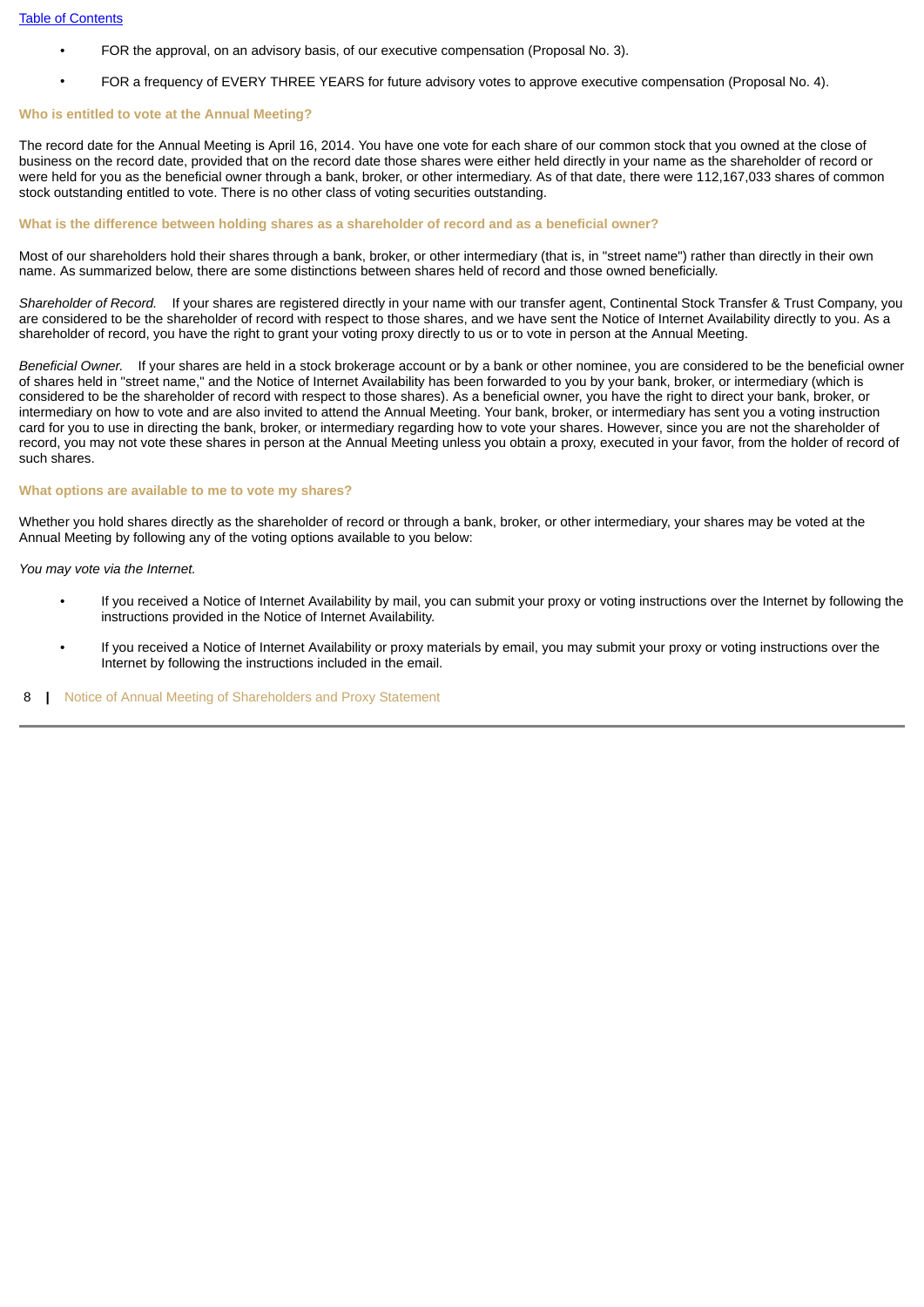If you received a printed set of the proxy materials by mail, including a paper copy of the proxy card or voting instruction form, you may submit your proxy or voting instructions over the Internet by following the instructions on the proxy card or voting instruction form.

*You may vote via the telephone.*

- If you are a shareholder of record, you can submit your proxy by calling the telephone number specified on the paper copy of the proxy card you received if you received a printed set of the proxy materials. You must have the control number that appears on your proxy card available when submitting your proxy over the telephone.
- Most shareholders who hold their shares in street name may submit voting instructions by calling the number specified on the paper copy of the voting instruction form provided by their bank, broker, or other intermediary. Those shareholders should check the voting instruction form for telephone voting availability.

*You may vote by mail.* If you received a printed set of the proxy materials, you can submit your proxy or voting instructions by completing and signing the separate proxy card or voting instruction form you received and mailing it in the accompanying prepaid and addressed envelope.

*You may vote in person at the meeting.* All shareholders of record may vote in person at the Annual Meeting. Written ballots will be passed out to anyone who wants to vote at the meeting. However, if you are the beneficial owner of shares held in street name through a bank, broker, or other intermediary, you may not vote your shares at the Annual Meeting unless you obtain a "legal proxy" from the bank, broker, or intermediary that holds your shares, giving you the right to vote the shares at the Annual Meeting.

#### *Even if you plan to attend the Annual Meeting, we recommend that you submit your proxy or voting instructions in advance to authorize the voting of your shares at the Annual Meeting to ensure that your vote will be counted if you later are unable to attend.*

# **What if I don't vote for some of the items listed on my proxy card or voting instruction card?**

If you properly return your proxy card in the enclosed envelope but do not mark selections, your shares will be voted in accordance with the recommendations of our board of directors. If you indicate a choice with respect to any matter to be acted upon on your proxy card, your shares will be voted in accordance with your instructions.

If you are a beneficial owner and hold your shares in street name through a bank, broker, or other intermediary and do not give voting instructions to the bank, broker, or intermediary, the bank, broker, or other intermediary, as applicable, will determine if it has the discretionary authority to vote on the particular matter. Under applicable rules, brokers have the discretion to vote on routine matters, such as the ratification of the selection of accounting firms, but do not have discretion to vote on non-routine matters, including the uncontested election of directors. As a result, if you are a beneficial owner and hold your shares in street name, but do not give your bank, broker, or other intermediary instructions on how to vote your shares with respect to the election of directors, the advisory vote on executive compensation and the frequency of the advisory vote on executive compensation, no votes will be cast on your behalf.

If you do not provide voting instructions to your broker, and your broker indicates on its proxy card that it does not have discretionary authority to vote on a particular proposal, your shares will be considered to be "broker non-votes" with regard to that matter. Proxy cards that reflect a broker non-vote with respect to at least one proposal to be considered at the Annual Meeting (so long as they do not apply to all proposals to be considered) will be considered to be represented for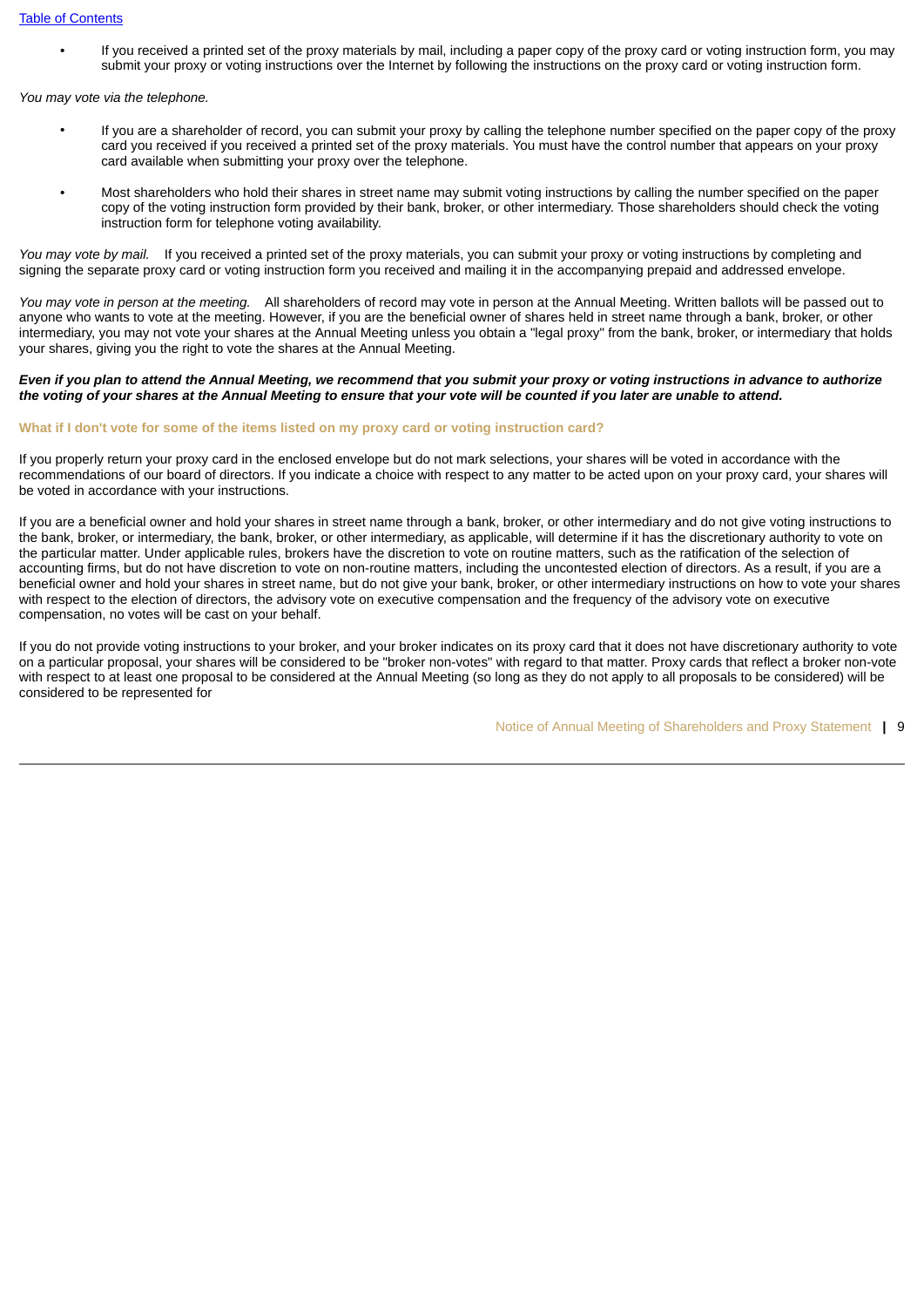purposes of determining a quorum but generally will not be considered to be entitled to vote with respect to that proposal. Broker non-votes are not counted in the tabulation of the voting results with respect to proposals that require a plurality of the votes cast or proposals that require a majority of the votes cast.

# **How is a quorum determined?**

The presence, in person, by proxy or by means of electronic technology, of shareholders entitled to cast at least a majority of the votes that all shareholders are entitled to cast at the Annual Meeting constitutes a quorum at the Annual Meeting. Abstentions, broker votes and broker non-votes (only when accompanied by broker votes with respect to at least one matter at the meeting) are considered present and entitled to vote for purposes of establishing a quorum for the transaction of business at the Annual Meeting. If a quorum is not present by attendance at the Annual Meeting or represented by proxy, the shareholders present by attendance at the meeting or by proxy may adjourn the Annual Meeting, until a quorum is present. If a new record date is fixed for the adjourned meeting, we will provide notice of the adjourned meeting to each shareholder of record entitled to vote at the meeting.

# **What vote is required to approve each proposal at the Annual Meeting?**

| Proposal              |                                                                                | <b>Vote Required</b>           | <b>Broker</b><br>Discretionary<br><b>Voting Allowed</b> |
|-----------------------|--------------------------------------------------------------------------------|--------------------------------|---------------------------------------------------------|
| <b>Proposal No. 1</b> | - Election of Directors                                                        | <b>Plurality of Votes Cast</b> | No.                                                     |
| Proposal No. 2        | - Ratification of Appointment of Independent Registered Public Accounting Firm | Majority of Votes Cast         | Yes                                                     |
| <b>Proposal No. 3</b> | - Advisory Vote Related to Executive Compensation                              | <b>Majority of Votes Cast</b>  | No                                                      |
| Proposal No. 4        | - Advisory Vote on Frequency of Advisory Votes on Executive Compensation       | Majority of Votes Cast         | No                                                      |

With respect to Proposal No. 1, you may vote FOR all nominees, WITHHOLD your vote as to all nominees, or FOR all nominees except those specific nominees from whom you WITHHOLD your vote. The two nominees receiving the most FOR votes will be elected. A properly executed proxy marked WITHHOLD with respect to the election of one or more directors will not be voted with respect to the director or directors indicated. Proxies may not be voted for more than two directors and shareholders may not cumulate votes in the election of directors.

With respect to Proposals Nos. 2 and 3, you may vote FOR, AGAINST or ABSTAIN.

With respect to Proposal No. 4, you may vote FOR EVERY YEAR, FOR EVERY TWO YEARS, FOR EVERY THREE YEARS, or ABSTAIN. If you abstain from voting on any of these matters, your shares will be counted as present and entitled to vote on that matter for purposes of establishing a quorum, but will not be counted for purposes of determining the number of votes cast.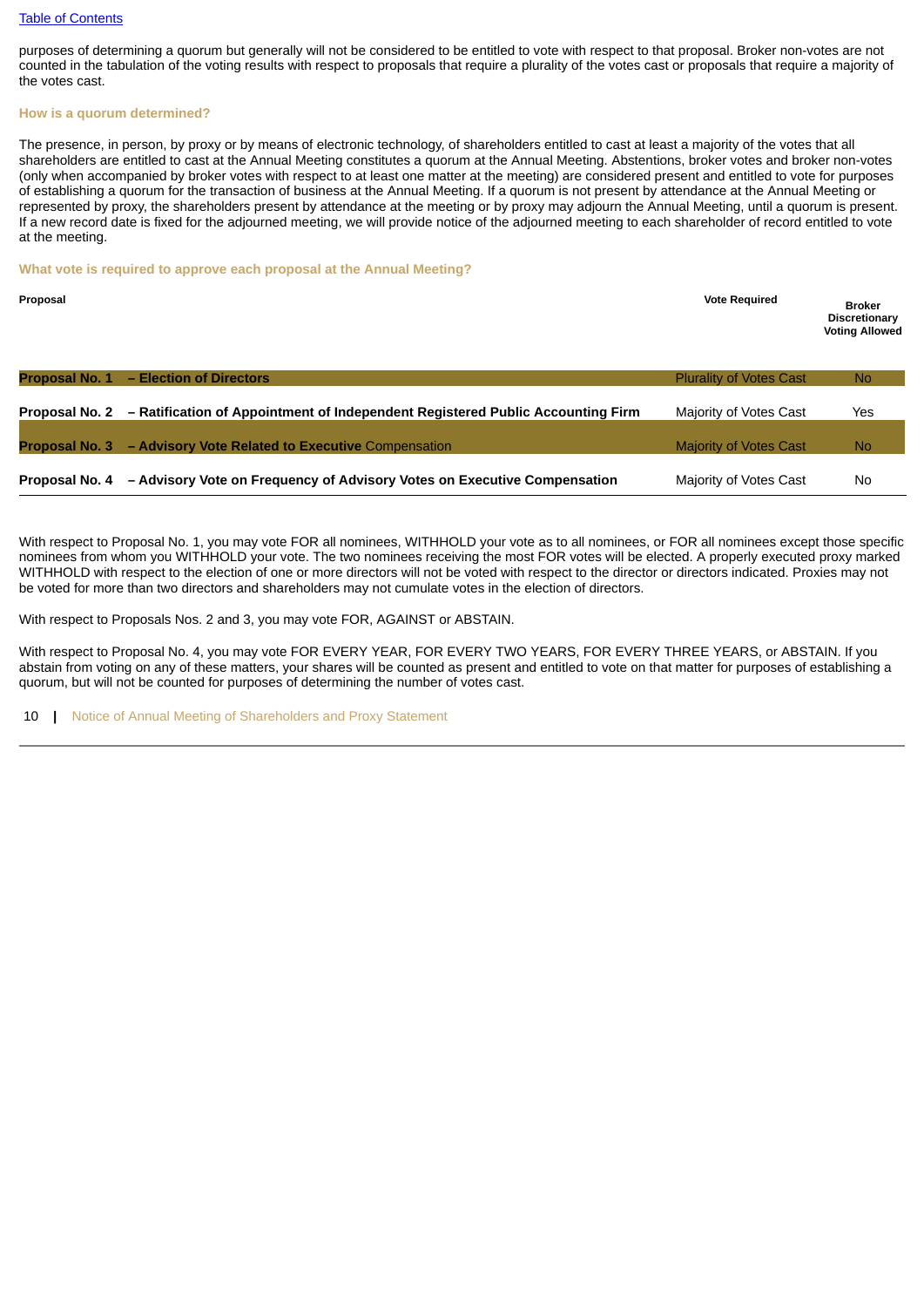#### **Can I change my vote or revoke my proxy?**

Yes. Any shareholder of record has the power to change or revoke a previously submitted proxy at any time before it is voted at the Annual Meeting by:

- submitting to our Corporate Secretary, before the voting at the Annual Meeting, a written notice of revocation bearing a later date than the proxy;
- timely delivery of a valid, later-dated proxy (only the last proxy submitted by a shareholder by Internet, telephone or mail will be counted); or
- attending the Annual Meeting and voting in person; however, attendance at the Annual Meeting will not by itself constitute a revocation of a proxy.

For shares held in street name, you may revoke any previous voting instructions by submitting new voting instructions to the bank, broker, or intermediary holding your shares by the deadline for voting specified in the voting instructions provided by your bank, broker, or intermediary. Alternatively, if your shares are held in street name and you have obtained a legal proxy from the bank, broker, or intermediary, giving you the right to vote the shares at the Annual Meeting, you may revoke any previous voting instructions by attending the Annual Meeting and voting in person.

#### **Are there other matters to be voted on at the Annual Meeting?**

We do not know of any other matters that may come before the Annual Meeting other than Proposals 1 through 4 included herein. If any other matters are properly presented at the Annual Meeting, the persons named as proxies in the enclosed proxy card intend to vote or otherwise act in accordance with their judgment on the matter.

#### **Is a list of shareholders available?**

The names of shareholders of record entitled to vote at the Annual Meeting will be available for review by shareholders at the Annual Meeting.

## **Where can I find the voting results?**

Preliminary voting results will be announced at the Annual Meeting, and final voting results will be reported in a Current Report on Form 8-K, which we will file with the SEC within four business days following the Annual Meeting.

# **Who is soliciting proxies, how are they being solicited, and who pays the cost?**

The solicitation of proxies is being made on behalf of our board of directors and we will bear the costs of the solicitation. This solicitation is being made by mail and through the Internet, but also may be made by telephone or in person. We may engage the services of a proxy solicitor to aid in the solicitation of proxies and to verify records relating to the solicitation. All costs of such solicitation of proxies would be borne by us. We anticipate that should we retain the services of a proxy solicitor, that firm would receive customary fees for those services, which would not be significant. We will reimburse brokerage firms and other custodians, nominees and fiduciaries for their reasonable out-of-pocket expenses for sending proxy materials to shareholders and obtaining their votes.

# **What do I need to do if I intend to attend the Annual Meeting?**

Attendance at the Annual Meeting will be limited to shareholders as of the record date or their duly-appointed proxies. Please note that if you attend the Annual Meeting, you may be asked to present valid picture identification, such as a driver's license or passport. If you are a shareholder holding stock in brokerage accounts or by a bank or other intermediary, you may be required to show a brokerage statement or account statement reflecting your stock ownership as of the record date, but in order to vote your shares at the Annual Meeting, you must obtain a "legal proxy" from the bank or brokerage firm that holds your shares. Cameras, recording devices and other electronic devices will not be permitted at the Annual Meeting.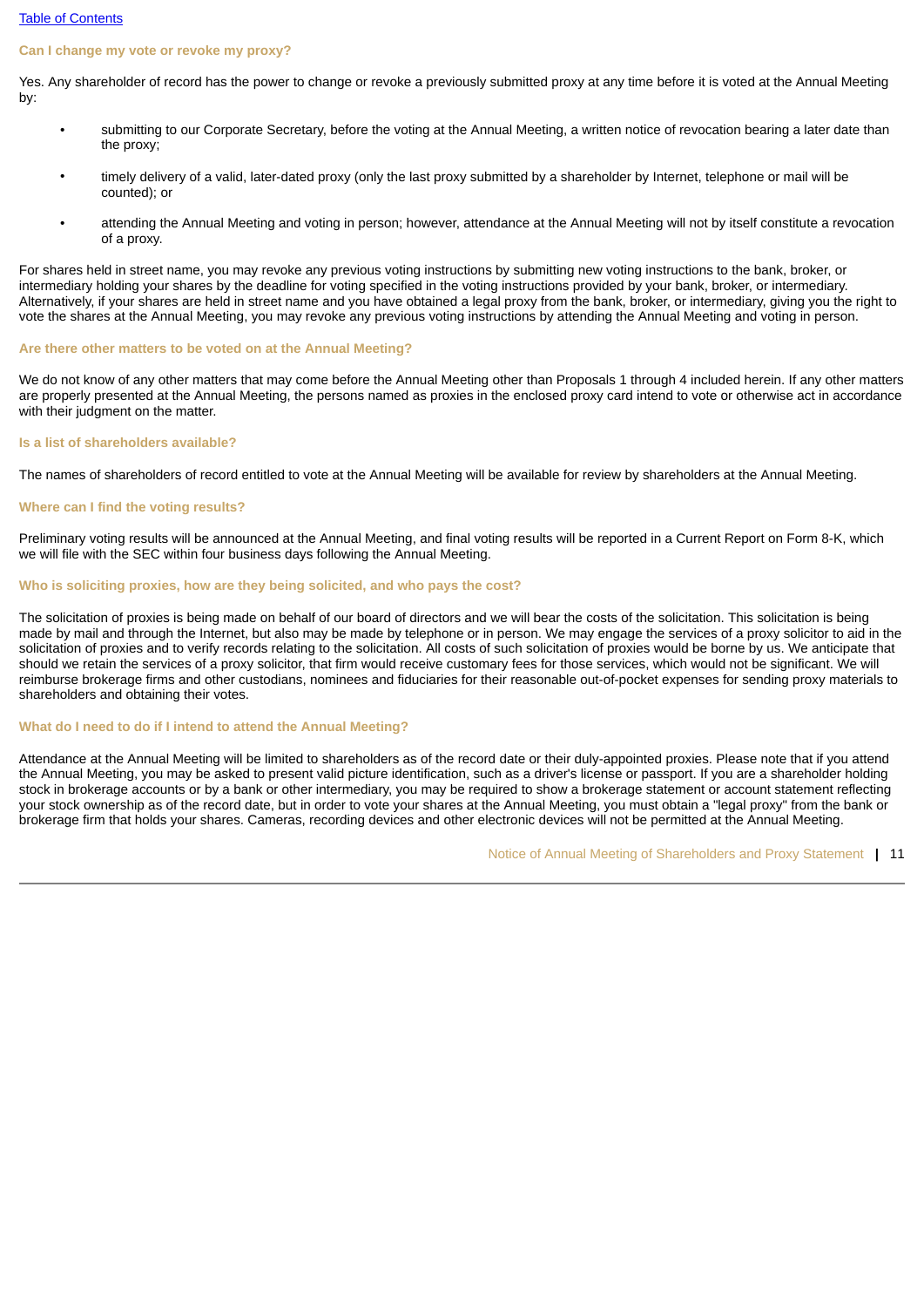# **PROPOSAL 1 ELECTION OF DIRECTORS**

<span id="page-12-0"></span> At our Annual Meeting, shareholders will elect two directors to hold office until our 2017 Annual Meeting of Shareholders. Nominees were recommended and approved for nomination by our Compensation and Governance Committee. The directors shall serve until their successors have been duly elected and qualified or until any such director's earlier resignation or removal. Proxies cannot be voted for a greater number of persons than the number of nominees named. If you sign and return the accompanying proxy, your shares will be voted for the election of the two nominees recommended by our board of directors, unless you mark the proxy in such a manner as to withhold authority to vote or as to vote for one or more alternate candidates. If any nominee for any reason is unable to serve or will not serve, the proxies may be voted for such substitute nominee as the proxy holder may determine. We are not aware of any nominee who will be unable to or will not serve as a director.

 The following directors are being nominated for election to our board of directors: Joseph W. Marshall, III and E. Scott Urdang, each to serve for a term through the 2017 Annual Meeting of Shareholders. We did not pay a fee to any third party to identify or evaluate any potential nominees.

#### **Required Vote**

 Our bylaws provide for a plurality voting standard for the election of directors. Under this voting standard, once a quorum has been established, the two nominees receiving the highest number of affirmative votes of the shares entitled to be voted for them will be elected as a director to serve until the 2017 Annual Meeting of Shareholders and until their successors are duly elected and qualified. Votes withheld shall have no legal effect. At the Annual Meeting, proxies cannot be voted for a greater number of individuals than the two nominees named in this Proxy Statement.

 As previously mentioned, brokers are not permitted to vote your shares for the election of directors absent instruction from you. Therefore, we urge you to give voting instructions to your broker on the proxy so that your votes may be counted on this important matter.

#### **The board of directors recommends a vote FOR the election of each of the nominated directors.**

The following biographical information is furnished as to each nominee for election as a director and each of the current directors.

## **Nominees for Election to the Board of Directors for a Three-Year Term Expiring at the 2017 Annual Meeting**

 *Joseph W. Marshall, III*, age 61, has served as a member of our board of directors since October 2013. Mr. Marshall has also served as the Vice Chairman of the law firm Stevens & Lee, PC and Vice Chairman of Griffin Holdings, LLC since February 2010. In addition to a number of other boards, including the Cancer Treatment Centers of American-Eastern Regional Medical Center and First Bank of Delaware, Mr. Marshall served on the board of directors of SIGA Technologies, Inc. (NASDAQ) since 2009. From 2001 to 2008, Mr. Marshall served as the Chairman and CEO of Temple University Health System, one of the largest health care organizations in Pennsylvania. Mr. Marshall served as director of Health Partners, a provider-owned Medicaid/Medicare Health Maintenance Organization operating in Greater Philadelphia, from 2003 to 2008. Mr. Marshall also previously served on the Pennsylvania Gaming Control Board, Pennsylvania Ethics Commission and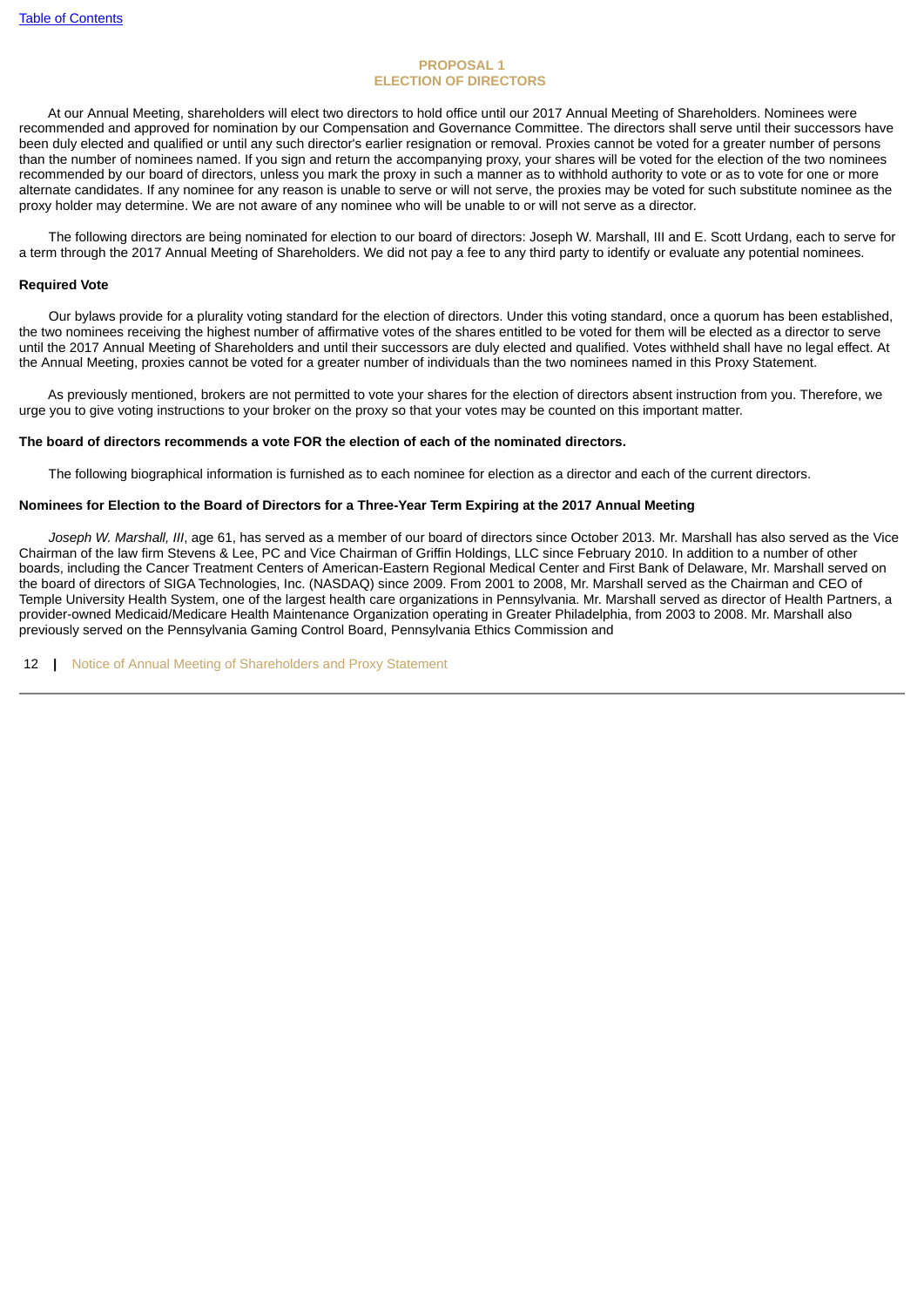the Medicaid Commission created by Congress and established by the Honorable Michael O. Leavitt, Secretary of the U.S. Department of Health & Human Services. In addition, Mr. Marshall is a member of the Board of Trustees of Temple University and Salus University. Mr. Marshall was selected to be a member of our board of directors because of his extensive experience and knowledge of gaming regulation and his significant directorial and executive experience in both the private and public sectors.

 *E. Scott Urdang*, age 64, has served as a member of our board of directors since October 2013. Mr. Urdang, who retired in 2012, was the founder, CEO, and Chairman of Urdang Capital Management (now Center Square Capital Management, Inc.), a wholly-owned subsidiary of BNY Mellon. Center Square Capital Management is an investment management company that manages and participates in public, private, global, and USonly real estate investment strategies. Mr. Urdang founded the company in 1987 which at the time of his retirement had in excess of \$5 billion under management. From 1984-1987, Mr. Urdang was a partner at Laventhol and Horwath, a national consulting and accounting firm, where he served as regional partner in charge of real estate consulting with national responsibility for its pension consulting practice. Mr. Urdang also has experience as a Vice-President of Finance of a large regional development company that was involved in residential subdivisions, office buildings, apartments and shopping centers. Mr. Urdang has 20 years of experience teaching both undergraduate and graduate courses in economics, corporate finance, and real estate finance and investment analysis at the Wharton School of the University of Pennsylvania. Mr. Urdang was selected to be a member of our board of directors because of his extensive experience, comprehensive knowledge and strong record of success in the real estate industry as an investor, developer, entrepreneur, and professor.

# **Members of the Board of Directors Continuing in Office for a Term Expiring at the 2015 Annual Meeting**

 *Wesley R. Edens*, age 52, has served as a member of our board of directors since October 2013. Prior to serving as one of our directors, Mr. Edens served as a director of Penn National Gaming, Inc. ("Penn") from 2008 to 2013. Mr. Edens has been Co-Chairman of the board of Fortress Investment Group LLC ("Fortress"), since August 2009, and he has been a member of the board of Fortress since November 2006. Mr. Edens has been a member of the management committee of Fortress since co-founding the company in 1998. Mr. Edens is responsible for Fortress' private equity and publicly traded alternative investment businesses. He is Chairman of the board of directors of each of New Residential Investment Corp., Florida East Coast Railway Corp., New Media Investment Group, Inc., Mapeley Limited, Nationstar Mortgage Holdings, Inc. and Newcastle Investment Corp. and a director of Intrawest Resorts Holdings, Inc., Brookdale Senior Living, Inc., GAGFAH S.A., Springleaf Finance Corporation, Springleaf Holdings, Inc. and Springleaf Finance, Inc. Mr. Edens was Chief Executive Officer of Global Signal Inc. from February 2004 to April 2006 and Chairman of the board of directors from October 2002 to January 2007. Mr. Edens also previously served on the boards of the following publicly traded company and registered investment companies: Gatehouse Media, Inc. from June 2005 to November 2013, Aircastle Limited from August 2006 to August 2012, Crown Castle Investment Corp. (merged with Global Signal Inc.) from January 2007 to July 2007; Eurocastle Investment Limited from August 2003 to November 2011; Fortress Brookdale Investment Fund LLC, from August 2000 (deregistered with the SEC in March 2009); Fortress Pinnacle Investment Fund, from July 2002 (deregistered with the SEC in March 2008); Fortress Investment Trust II, from July 2002 (deregistered with the SEC in January 2011); RailAmerica, Inc. from November 2006 to October 2012; and RIC Coinvestment Fund LP, from May 2006 (deregistered with the SEC in June 2009). Prior to forming Fortress, Mr. Edens was a partner and managing director of BlackRock Financial Management Inc., where he headed BlackRock Asset Investors, a private equity fund. In addition, Mr. Edens was formerly a partner and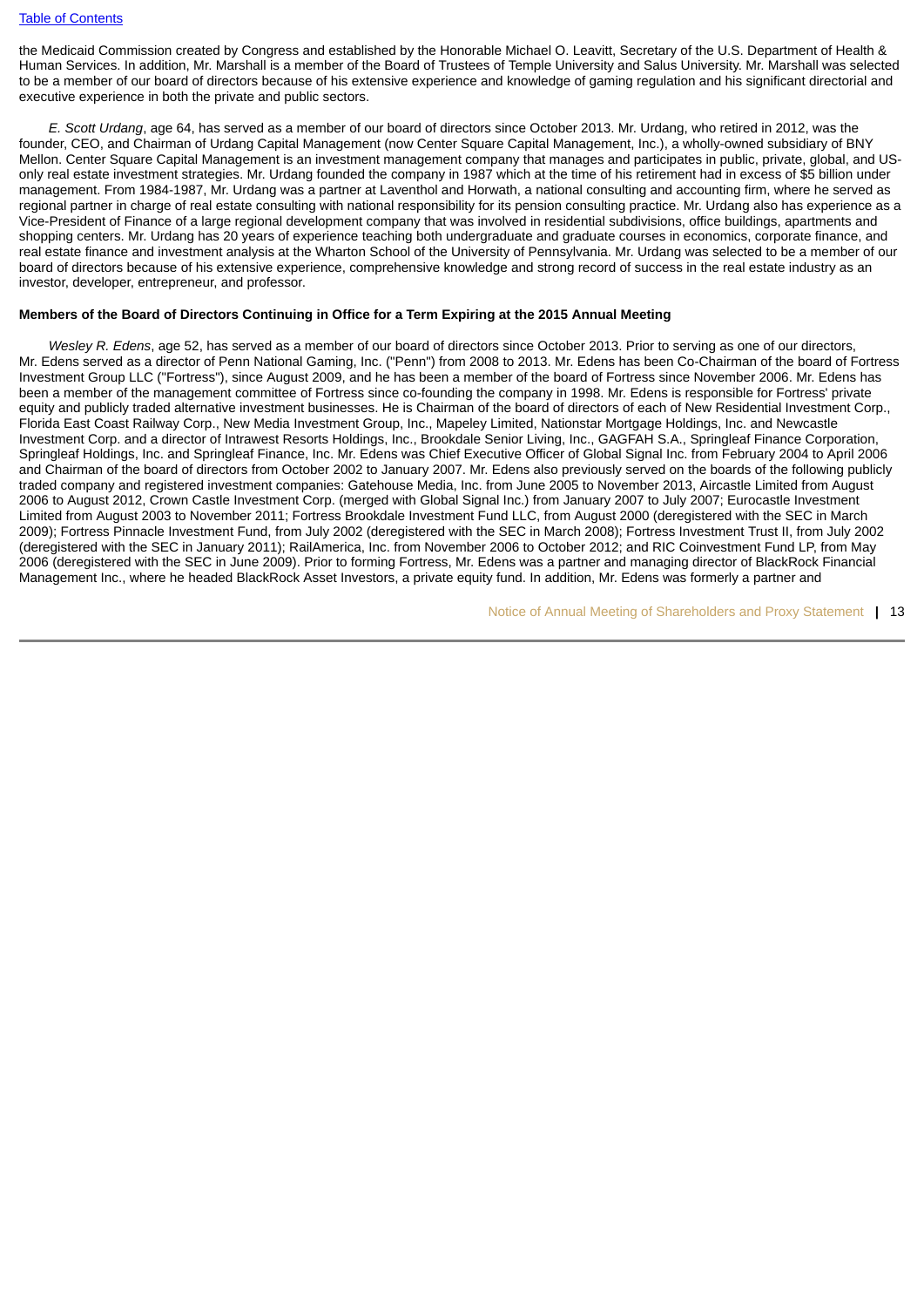managing director of Lehman Brothers. Mr. Edens brings to our board of directors significant experience as a chief executive officer and proven ability to manage multiple properties and businesses. He also has significant capital investment, financing and mergers and acquisitions experience and has a significant amount of experience with real estate investment trusts. As part of his role at Fortress, and as is common for principals of private equity sponsor companies, Mr. Edens serves as a director of certain public portfolio companies in which Fortress has an investment, including publicly traded real estate investment trusts. Mr. Edens' contribution to our board of directors is enhanced both by the valuable perspectives he obtains in connection with such other board service as well as by the substantial resources available to him to support his work as a director of these portfolio companies.

 *David A. Handler*, age 49, has served as a member of our board of directors since October 2013. Mr. Handler has also served as a director of Penn since 1994. In August 2008, Mr. Handler joined Centerview Partners, a boutique financial advisory and private equity firm, as a Partner. From April 2006 to August 2008, he was a managing director at UBS Investment Bank. Prior to becoming a managing director at UBS Investment Bank, he was a senior managing director at Bear Stearns & Co., Inc. Mr. Handler brings to our board of directors experience in investment banking and capital markets that has included a focus on mergers and acquisitions and other significant transactions. Mr. Handler's background is expected to be an invaluable asset to us, particularly in connection with evaluating potential acquisition and financing opportunities.

# **Member of the Board of Directors Continuing in Office for a Term Expiring at the 2016 Annual Meeting**

 *Peter M. Carlino*, age 67, has been the chairman of our board of directors and our chief executive officer since our inception in February 2013. Mr. Carlino has served as the chairman of the board of directors of Penn since April 1994 and served as chief executive officer of Penn from 1994 until October 2013. Since 1976, Mr. Carlino has been President of Carlino Capital Management Corp. (formerly known as Carlino Financial Corporation), a holding company that owns and operates various Carlino family businesses, in which capacity he has been continuously active in strategic planning and monitoring the operations. Having served as the chairman of Penn's board of directors and chief executive officer since April 1994, Mr. Carlino brings to our board of directors extensive management experience, critical knowledge of our properties and knowledge and understanding of Penn and the gaming industry in general. Moreover, as the largest beneficial owner of our common stock following our spin-off from Penn, his interests are significantly aligned with our efforts to enhance long-term shareholder value.

 Our directors serve subject to the requirements of our charter and bylaws, which require that directors not be "unsuitable persons." Gaming laws require our directors to obtain licenses from gaming authorities. Licenses typically require a determination that the applicant qualifies or is suitable to hold the license. If one of our directors were to be determined to be an "unsuitable person" within the meaning of our charter, he or she would be subject to removal for cause by the remaining members of the board of directors or by shareholders with a vote of 75% of the votes cast at a shareholders meeting.

There are no family relationships among any of our directors or executive officers.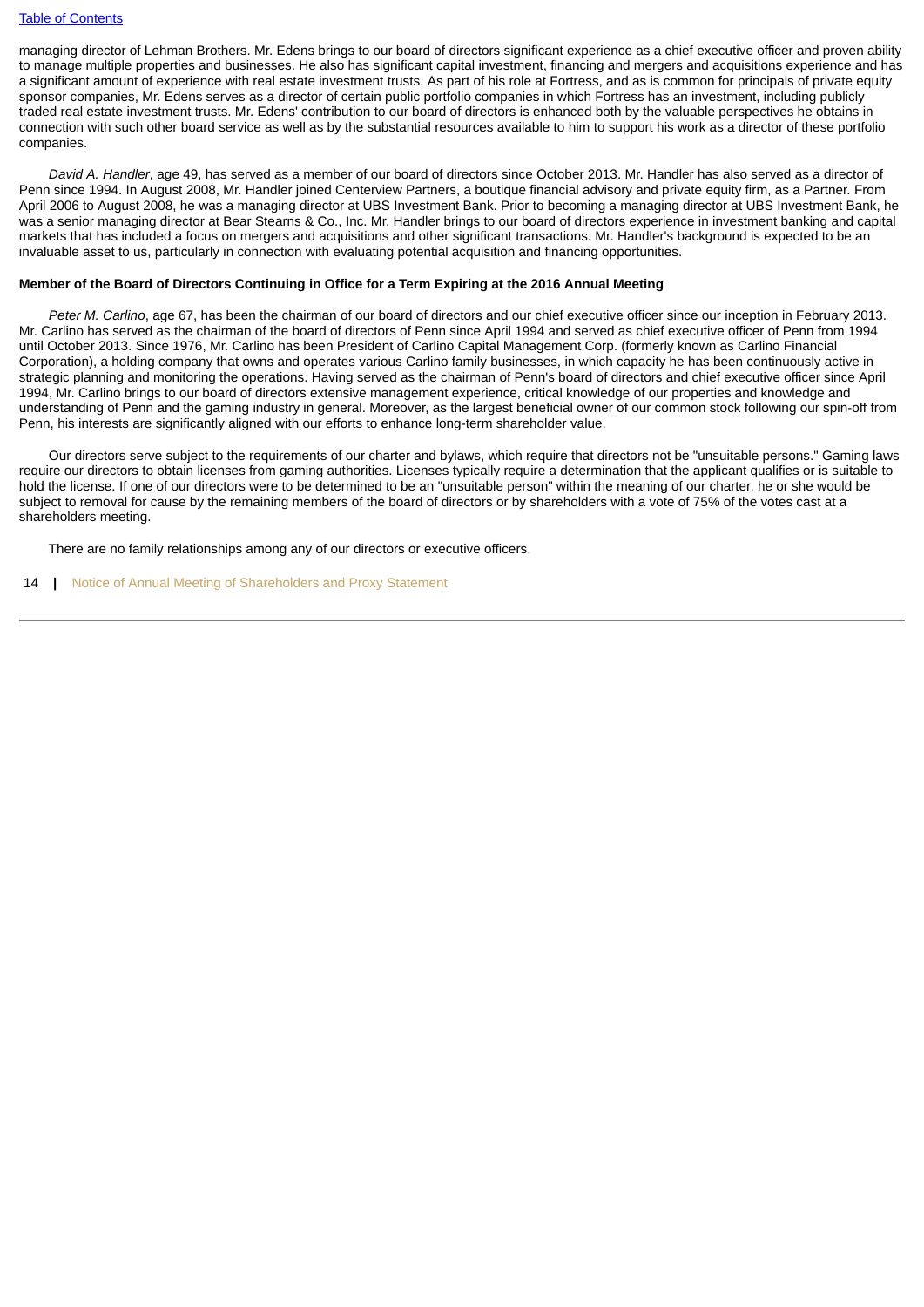# **Board Composition**

 Our business and affairs are managed under the direction of our board of directors, which currently consists of five members. Our bylaws provide that our board of directors will consist of a number of directors to be fixed exclusively by resolution of the board of directors. Our board is currently set at five directors.

 Our charter provides for a staggered, or classified, board of directors consisting of three classes of directors, each serving staggered three-year terms, as follows:

- the Class I directors are Messrs. Marshall and Urdang, and their terms will expire at the Annual Meeting;
- the Class II directors are Messrs. Edens and Handler, and their terms will expire at the annual meeting of shareholders to be held in 2015; and
- the Class III director is Mr. Carlino, and his term will expire at the annual meeting of shareholders to be held in 2016.

 Upon expiration of the term of a class of directors, directors for that class will be elected for a three-year term at the annual meeting of shareholders in the year in which that term expires. Each director's term continues until the election and qualification of his successor, or his earlier death, resignation, retirement, disqualification or removal. Newly created directorships resulting from any increase in the number of directors and any vacancies in the board of directors resulting from death, resignation, retirement, disqualification, removal from office or other cause will be filled generally by the majority vote of the remaining directors in office, even if less than a quorum is present. A director may be removed by the board of directors only with cause or by the shareholders only with cause and only by the vote of 75% of the shares entitled to vote. Any increase or decrease in the number of directors will be distributed among the three classes so that, as nearly as possible, each class will consist of one-third of the directors. The classification of our board of directors will make it more difficult for a third party to acquire control of our Board.

# **Director Independence**

 Our board of directors observes all applicable criteria for independence established by The NASDAQ Stock Market LLC ("NASDAQ") and other governing laws and applicable regulations. No director will be deemed to be independent unless our board of directors determines that the director has no relationship which would interfere with the exercise of independent judgment in carrying out the responsibilities of a director. Our board of directors has determined that each of our directors, other than Mr. Carlino, are independent as defined under the corporate governance rules of NASDAQ. Of these independent directors, our board has determined that each of (i) Messrs. Marshall, Handler and Urdang, who comprise our Audit and Compliance Committee, and (ii) Messrs. Edens and Handler, who comprise our Compensation and Governance Committee, satisfy the independence standards for those committees established by the applicable rules and regulations of the SEC and NASDAQ.

# **Board Leadership Structure and Board's Role in Risk Oversight**

 Our board of directors has no policy with respect to the separation of the offices of Chief Executive Officer and Chairman of the board of directors. It is the board of directors' view that rather than having a rigid policy, the board of directors, with the advice and assistance of the Compensation and Governance Committee, and upon consideration of all relevant factors and circumstances, will determine, as and when appropriate, whether the two offices should be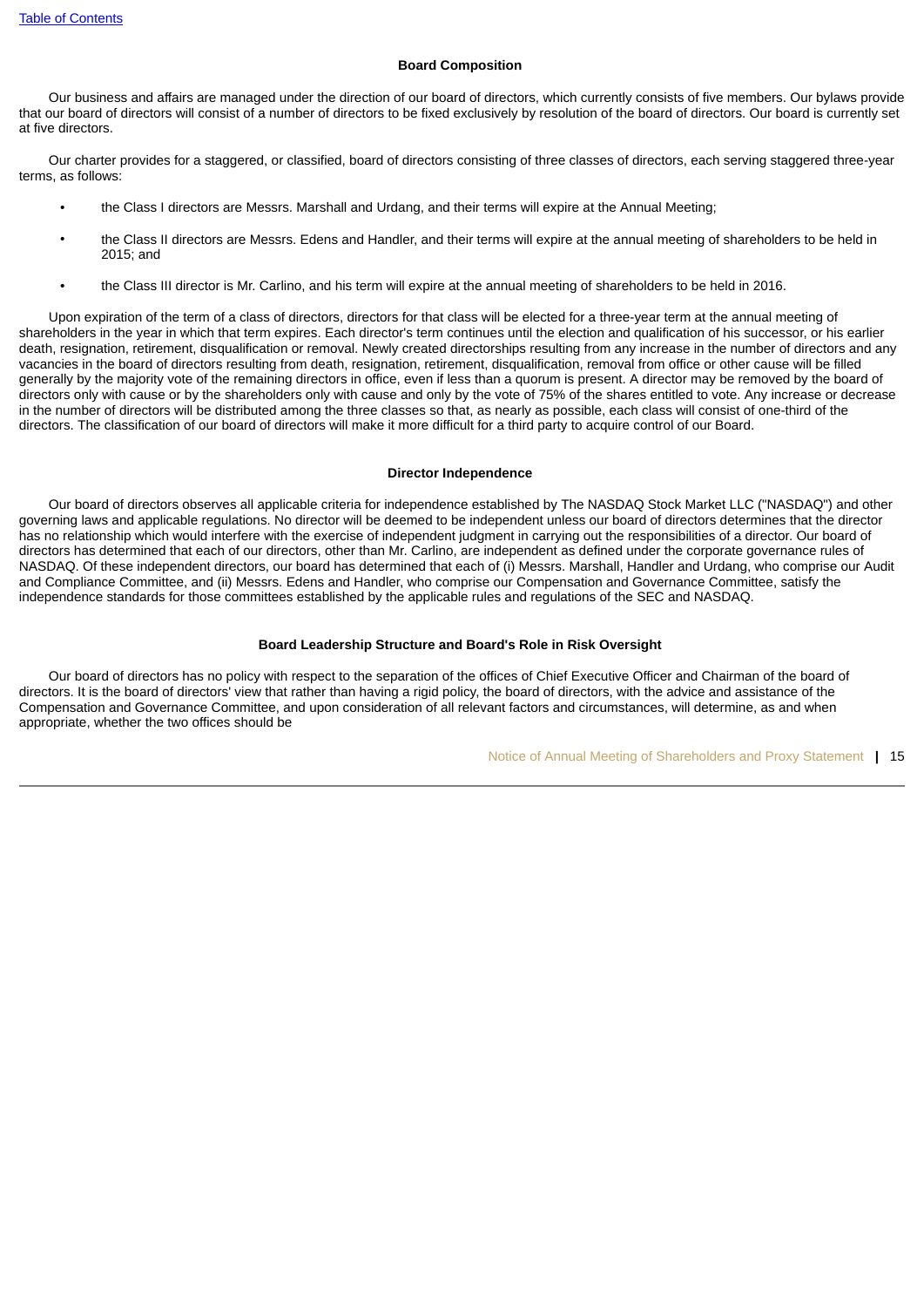separate. Currently, our Chief Executive Officer also serves as the Chairman of the board. The board believes this is appropriate because of the Chairman's role in leading the Company and his proven track record of generating significant shareholder value for Penn over the years prior to the spin-off transaction. Moreover, the board believes that the Chairman's substantial beneficial ownership of the Company's equity has strongly aligned his interests with the interests of shareholders. Because we have selected to have Mr. Carlino serve in both the roles of Chairman and Chief Executive Officer, we have appointed Mr. Marshall to be our lead independent director. As lead independent director, Mr. Marshall is responsible for, among other tasks, the resolution of conflicts of interest that relate to our directors who also serve on the board of directors of Penn.

 Our board of directors plays an active role in the oversight of risks impacting our Company and the management team is charged with managing such risks. Our board of directors works closely with management to ensure that integrity and accountability are integrated into our operations. Our Compensation and Governance Committee is responsible for overseeing the management of risks relating to our executive compensation plans and arrangements as well as risks associated with the independence of the board of directors. Our Audit and Compliance Committee oversees management of financial risks. While each committee is responsible for evaluating certain risks and overseeing the management of such risks, our full board of directors plans to keep itself regularly informed regarding such risks through committee reports and otherwise.

#### **Meetings and Attendance**

 During 2013, there was one meeting of the board of directors and one meeting of the Audit and Compliance Committee. Each of our directors, except Mr. Edens, attended the meeting of the board of directors and, as applicable, the Audit and Compliance Committee during 2013.

 Our board of directors generally expects its members to attend the annual meeting of shareholders and we believe that all of our directors will attend this year's Annual Meeting.

#### **Committees of the Board of Directors**

 Our board of directors has established the following committees: the Audit and Compliance Committee and the Compensation and Governance Committee. The composition of each such committee satisfies the independence requirements and current standards of the SEC and the rules of NASDAQ (as applicable). Current copies of the charters for each of these committees are available on our website, www.glpropinc.com, under the "About" section.

## **Audit and Compliance Committee**

 The duties and responsibilities of the Audit and Compliance Committee are set forth in its charter, which is available on our website, and includes the following:

- to oversee the quality and integrity of our financial statements and our accounting and financial reporting processes;
- to prepare the Audit and Compliance Committee report required by the SEC in our annual proxy statements;
- to review and discuss with management and the independent registered public accounting firm our annual and quarterly financial statements;
- to review and discuss with management and the independent registered public accounting firm our earnings press releases;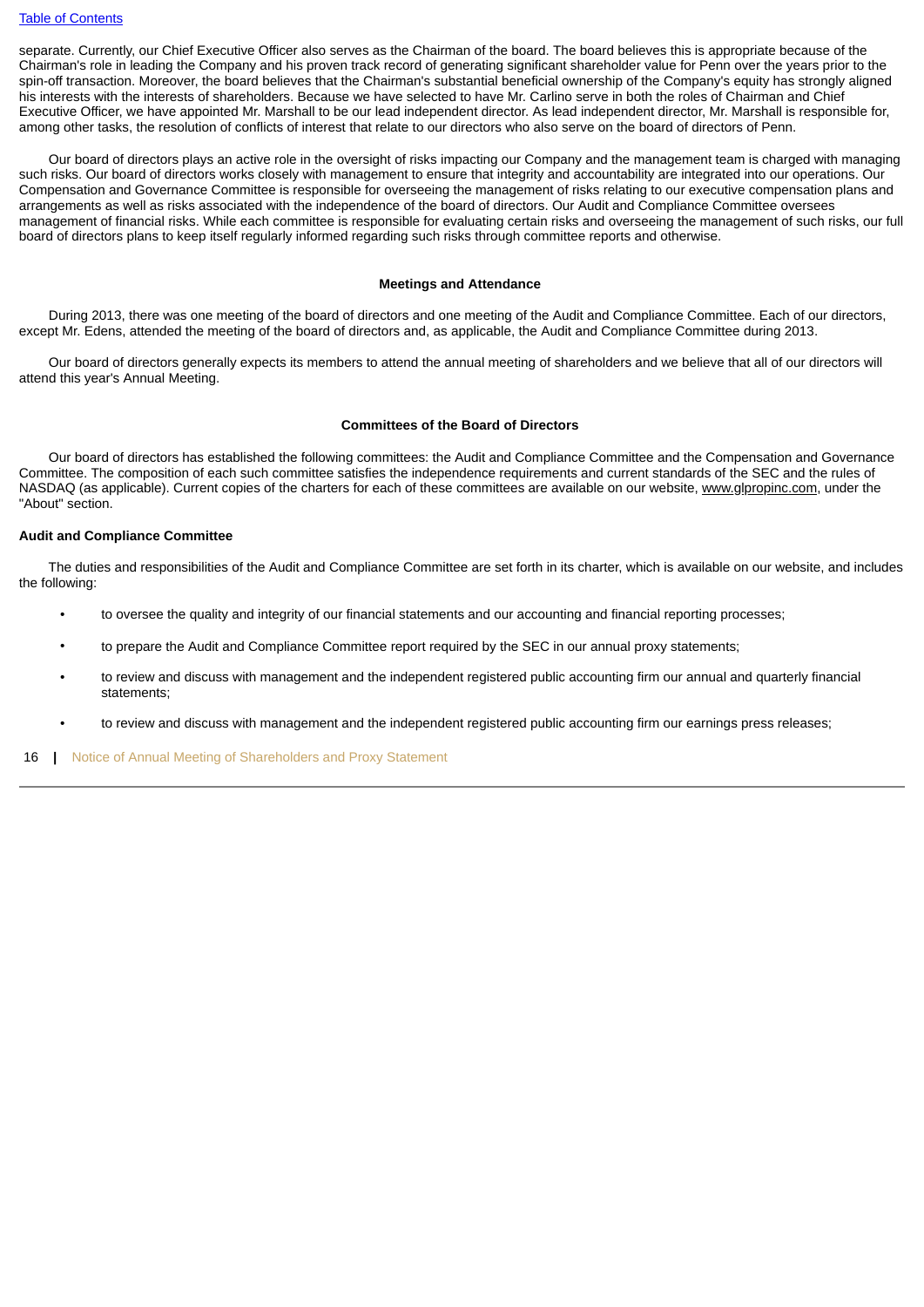- to appoint, compensate and oversee our independent registered public accounting firm, and pre-approve all auditing services and nonaudit services to be provided to us by our independent registered public accounting firm;
- to review the qualifications, performance and independence of our independent registered public accounting firm;
- to establish procedures for the receipt, retention and treatment of complaints received by us regarding accounting, internal accounting controls or auditing matters and the confidential, anonymous submission by our employees of concerns regarding questionable accounting or auditing matters; and
- to review and approve related party transactions that would be required to be disclosed in our SEC reports.

 Our Audit and Compliance Committee is comprised of Joseph W. Marshall, III (chair), David A. Handler and E. Scott Urdang. Our board of directors has determined that all members of our Audit and Compliance Committee are independent under the director independence standards set forth in the rules and regulations of the SEC and the applicable listing standards of NASDAO, that each member meets the heightened independence standards for service on the Audit and Compliance Committee and satisfies the financial literacy and other requirements for "audit committee" members under applicable NASDAQ rules and that Mr. Marshall is an "audit committee financial expert" as that term is defined in Item 407(d)(5) of Regulation S-K of the Securities Exchange Act of 1934, as amended (the "Exchange Act").

# **Compensation and Governance Committee**

 The duties and responsibilities of the Compensation and Governance Committee are set forth in its charter, which is available on our website, and which includes the following:

- to determine, or recommend for determination by our board of directors, the compensation of our chief executive officer and other executive officers;
- to establish, review and consider employee compensation policies and procedures;
- to review and approve, or recommend to our board of directors for approval, any employment contracts or similar arrangement between the Company and any executive officer of the Company;
- to review and discuss with management the Company's compensation policies and practices and management's assessment of whether any risks arising from such policies and practices are reasonably likely to have a material adverse effect on the Company;
- to review, monitor, and make recommendations concerning incentive compensation plans, including the use of stock options and other equity-based plans;
- to recommend to our board of directors proposed nominees for election to the board of directors by the shareholders at annual meetings, including an annual review as to the renominations of incumbents and proposed nominees for election by the board of directors to fill vacancies that occur between shareholder meetings;
- to make recommendations to the board of directors regarding corporate governance matters and practices;
- to recommend members for each committee of the board of directors; and
- to recommend, in consultation with management, the compensation of directors.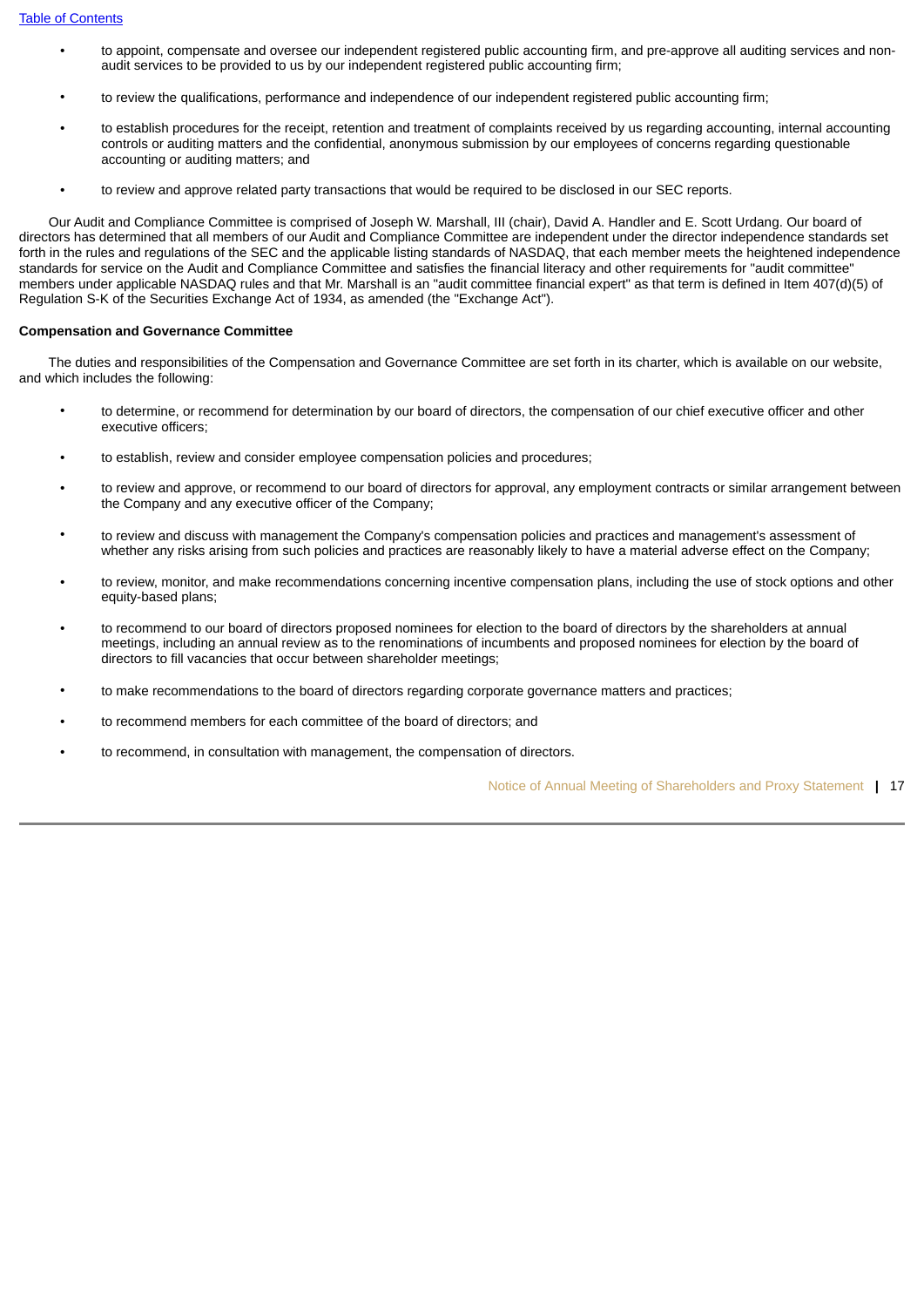Our Compensation and Governance Committee is comprised of David A. Handler (chair) and Wesley R. Edens. Our board of directors has determined that all members of our Compensation and Governance Committee are independent under the director independence standards set forth in the rules and regulations of the SEC and the applicable listing standards of NASDAQ. The Compensation and Governance Committee has the authority to delegate any of its responsibilities, along with the authority to take action in relation to such responsibilities, to one or more subcommittees as the Compensation and Governance Committee may deem appropriate in its sole discretion.

# **Compensation and Governance Committee Interlocks and Insider Participation**

 No director who serves a member of our Compensation and Governance Committee serves as a member of the board of directors or compensation committee of any entity that has one or more executive officers serving as a member of our board of directors or Compensation and Governance Committee. Additional information concerning transactions between us and entities affiliated with members of the Compensation and Governance Committee is included in this Proxy Statement under the heading "Certain Relationships and Related Party Transactions."

# **Director Compensation**

 The Company pays director fees to each director who is not an employee of the Company. During the year ended December 31, 2013, each outside director received a pro-rated amount of the annual cash fee of \$50,000, plus the pro-rated amount of \$10,000 for service on each of the Audit and Compliance Committee and the Compensation and Governance Committee, as applicable.

The following table sets forth information on compensation of all our non-employee directors for 2013:

|                         |                                                      | <b>Current Year Compensation</b>   |                      |                               | <b>Equity</b><br>Outstanding (3) |
|-------------------------|------------------------------------------------------|------------------------------------|----------------------|-------------------------------|----------------------------------|
| <b>Name</b>             | Fees<br><b>Earned or</b><br>Paid in<br>Cash (\$) (1) | <b>Stock</b><br>Awards (\$)<br>(2) | <b>Total</b><br>(\$) | <b>Stock</b><br><b>Ticker</b> | <b>Stock</b><br>Awards           |
| <b>Wesley R. Edens</b>  | 13,388                                               | ٠                                  | \$<br>13,388         | <b>PENN</b><br><b>GLPI</b>    | 12,387<br>15,574                 |
| David A. Handler        | 15,618                                               | $\overline{\phantom{a}}$           | \$<br>15,618         | <b>PENN</b><br><b>GLPI</b>    | 12,387<br>15,574                 |
| Joseph W. Marshall, III | 13,388                                               | ٠                                  | \$<br>13,388         |                               |                                  |
| E. Scott Urdang         | 13.388                                               | $\overline{a}$                     | \$<br>13.388         |                               |                                  |

(1) Cash fees include annual director's retainer and, where applicable, committee fees.

(2) No awards granted by the Company in 2013.

(3) Includes phantom stock units outstanding as of December 31, 2013, earned by Mr. Edens and Mr. Handler as a Penn National Gaming, Inc. Board Member, prior to Spin-Off.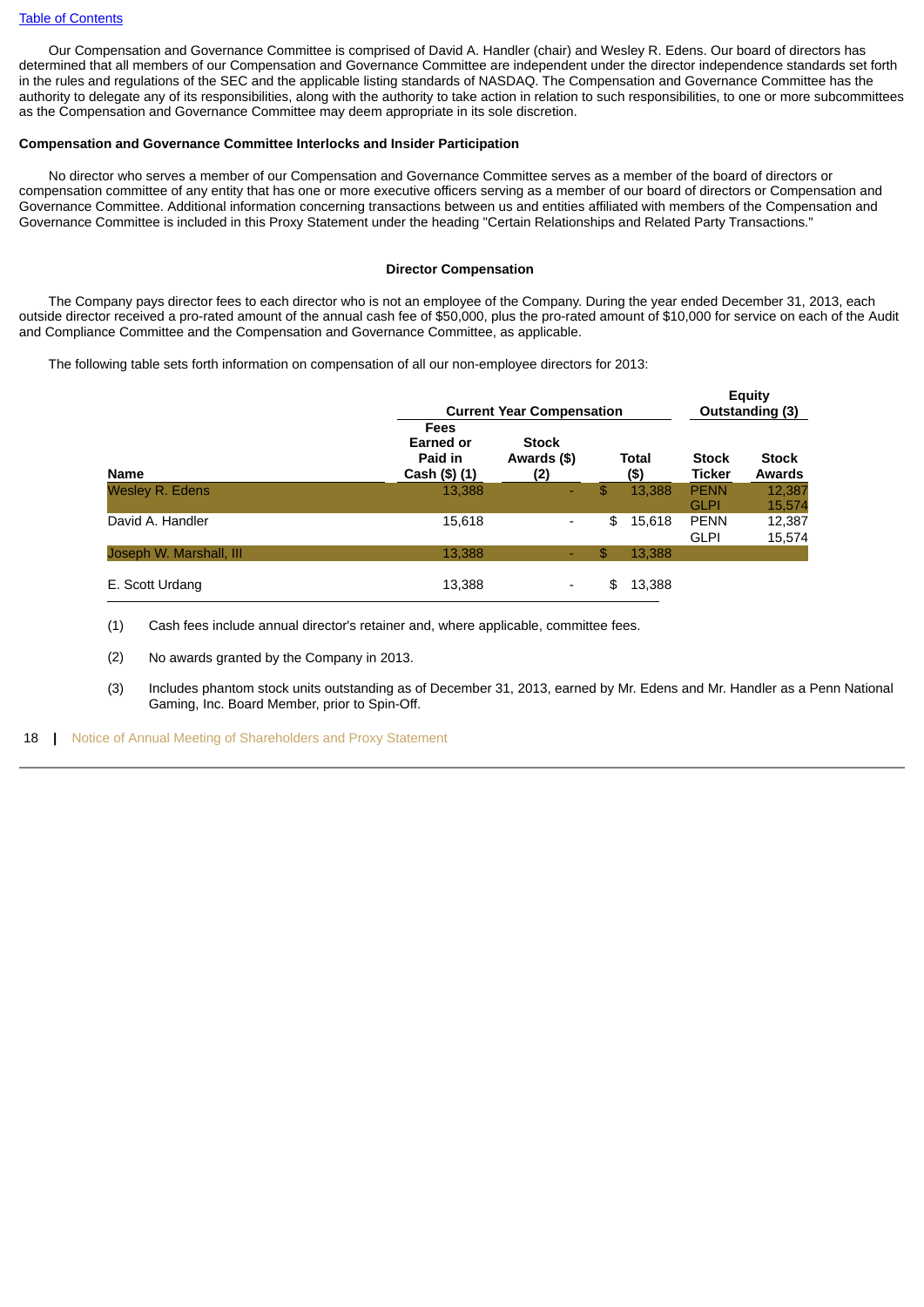#### **Communications with the Board of Directors**

 The board feels it is important for shareholders and others to have a process to send communications to the board. Shareholders who wish to communicate with directors should do so by writing to Gaming and Leisure Properties, Inc., 825 Berkshire Boulevard, Suite 400, Wyomissing, PA 19610, Attention: Secretary. The Secretary of the Company reviews all such correspondence and forwards to the board of directors a summary of all such correspondence and copies of all correspondence that, in the opinion of the Secretary, deals with the functions of the board of directors or board committees or that he otherwise determines requires their attention. Directors may at any time review a log of all correspondence received by the Company that is addressed to members of the board of directors and request copies of any such correspondence. Concerns relating to accounting, internal controls or auditing matters will be brought to the attention of the Company's Audit and Compliance Committee.

#### **Director Nomination Process**

## **Minimum Qualifications of Directors**

 The Compensation and Governance Committee of the board of directors is responsible for evaluating and recommending candidates for membership on our board, including director nominees suggested by, among others, other board members, management and shareholders. Our Compensation and Governance Committee may also retain professional search firms to identify candidates.

 The Compensation and Governance Committee seeks to identify, as candidates for director, persons with gaming and/or real estate industry knowledge, senior management experience, diversity of viewpoints, business acumen, strength of character, integrity and mature judgment. The Compensation and Governance Committee will also consider a candidate's background and skills, including financial literacy, independence, and the contribution he or she would make in light of the Company's business strategy; a candidate's ability to meet the suitability requirements of all relevant regulatory authorities; a candidate's ability to represent the interests of the shareholders; a candidate's ability to work constructively with the Company's management and other directors; and a candidate's availability, including the number of other boards on which the candidate serves, and his or her ability to dedicate sufficient time and energy to his or her board duties among other considerations set forth in the Company's Corporate Governance Guidelines, available on our website, www.glpropinc.com, under the "About" section.

## **Shareholder Nominations of Directors and Other Business**

 Shareholders who (a) are not "unsuitable persons," as that term is defined in our charter, (b) have beneficially owned at least 1% of the Company's common stock for a continuous period of not less than 12 months before making such recommendation and (c) are entitled to vote at the annual meeting, may submit director nominations and proposals for other business for consideration by the board of directors and the Compensation and Governance Committee, as applicable, to be raised from the floor at our Annual Meeting, provided that such recommendations are in proper written form and timely received by the Secretary of the Company. To be timely, a shareholder's notice to the Secretary must be delivered to or mailed and received at the principal executive offices of the Company not less than 120 nor more than 150 days prior to the anniversary date of the immediately preceding annual meeting of shareholders. The requirements set forth in this section do not relate to shareholder proposals intended to be included in our Proxy Statement and submitted pursuant to Rule 14a-8 promulgated under the Exchange Act.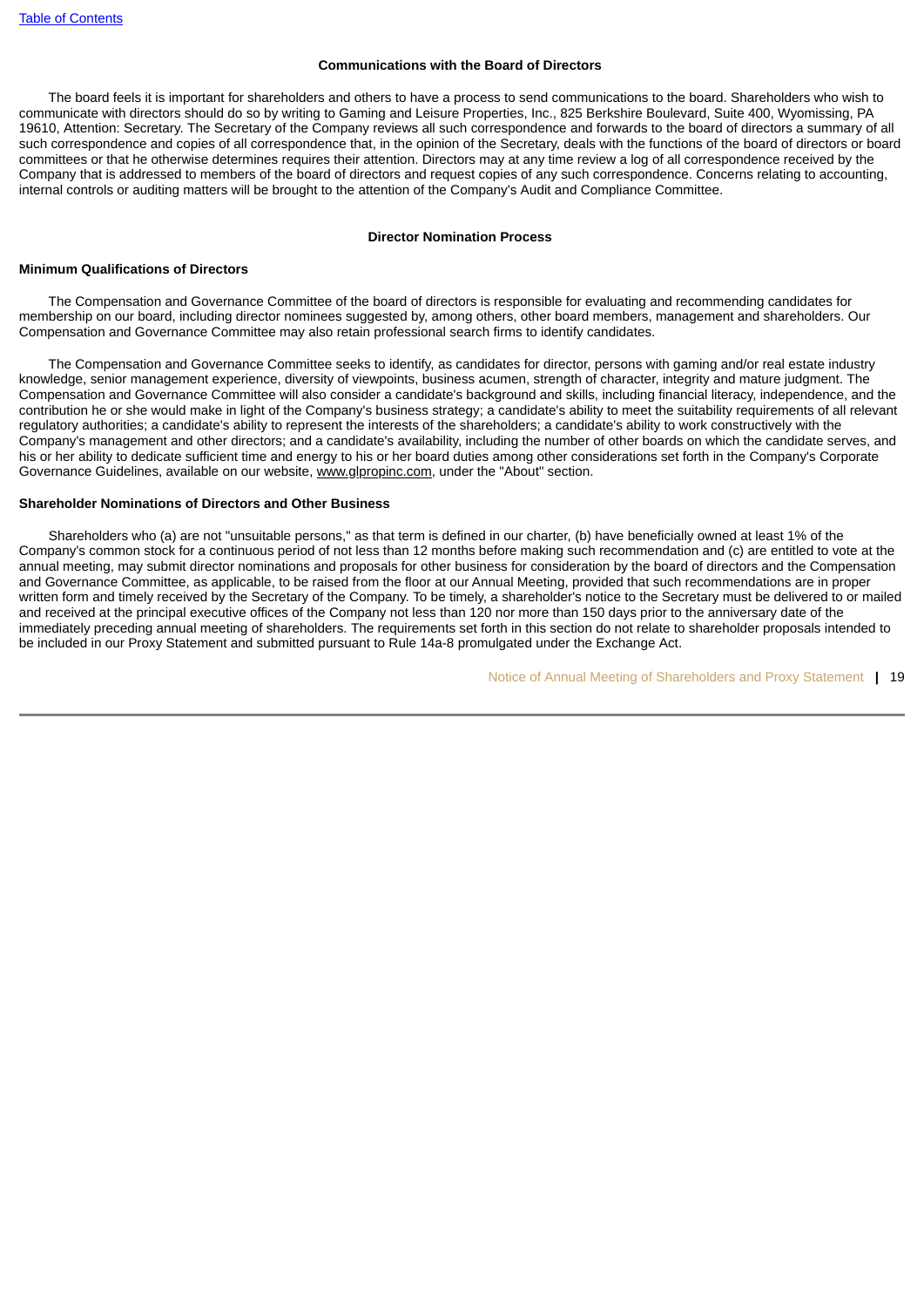With respect to the shareholder giving the notice and the beneficial owner, if any, on whose behalf the recommendation for nomination or proposal is made, all notices must include the following information as further outlined in our bylaws:

- the name and address of such shareholder, as they appear on the Company's books, the telephone number of such shareholder, and the name, address and telephone number of such beneficial owner, if any;
- a statement or SEC filing from the record holder of the shares, derivative instruments or other interests verifying the holdings of the beneficial owner and indicating the length of time the shares, derivative instruments or other interests have been held by such beneficial owner and any other information relating to such shareholder and beneficial owner, if any, that would be required to be disclosed in a proxy statement or other filings required to be made in connection with solicitations of proxies for, as applicable, the proposal and/or the election of directors in a contested election pursuant to Section 14 of the Exchange Act and the rules and regulations promulgated thereunder, including, but not limited to, voting arrangements, rights to dividends or performance related fees associated with any securities held, material legal proceedings involving the Company, its directors, officers or affiliates, and any material interest in any material contract or agreement with the Company, its affiliates or any principal competitors;
- a representation that such shareholder and beneficial owner, if any, intend to be present in person at the meeting;
- a representation that such shareholder and such beneficial owner, if any, intend to continue to hold the reported shares, derivative instruments or other interests through the date of the Company's next annual meeting of shareholders; and
- a completed and signed questionnaire, multi-jurisdictional personal disclosure form, representations, agreement and consent to provide additional information and to submit to a background check prepared with respect to and signed by such shareholder and beneficial owner, and such additional information, documents, instruments, agreements and consents as may be deemed useful to the board of directors to evaluate whether such shareholder or beneficial owner is an unsuitable person.

 Any notice pertaining to a shareholder recommendation for nomination for election or reelection as a director, must also include the following information:

- all information relating to the recommended nominee that is required to be disclosed in a proxy statement or other filings required to be made in connection with solicitations of proxies for election of directors in an election contest, or is otherwise required, in each case pursuant to Section 14 of the Exchange Act, and the rules and regulations promulgated thereunder (including such person's written consent to being named in the proxy statement as a nominee and to serving as a director, if elected);
- a description of all direct and indirect compensation, economic interests and other material monetary agreements, arrangements and understandings during the past three years, and any other material relationships, between or among such shareholder and beneficial owner, if any, and their respective affiliates and associates, or others acting in concert therewith, on the one hand, and each recommended nominee, and his or her respective affiliates and associates, or others acting in concert therewith, on the other hand, including, without limitation, all information that would be required to be disclosed pursuant to Rule 404 promulgated under Regulation S-K if the shareholder making the nomination and any beneficial owner on whose behalf the nomination is made, if any, or any affiliate or associate thereof or person acting in concert therewith, were the "registrant" for purposes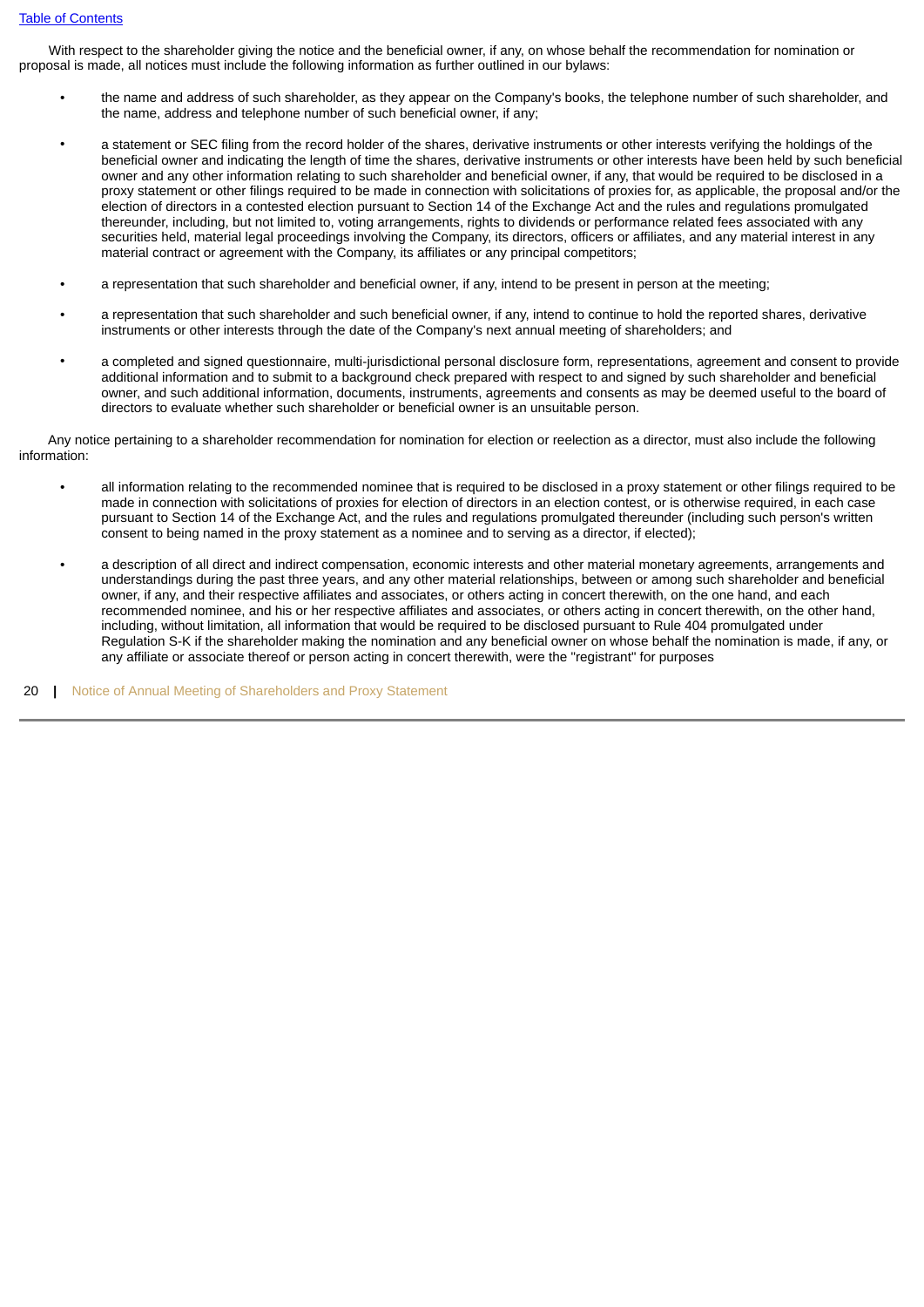of such rule and the recommended nominee were a director or executive officer of such registrant;

- a description of all relationships between the proposed nominee and the recommending shareholder and the beneficial owner, if any, and of any agreements, arrangements and understandings between the recommending shareholder and the beneficial owner, if any, and the recommended nominee regarding the nomination;
- a description of all relationships between the recommended nominee and any of the Company's competitors, customers, suppliers, labor unions (if any) and any other persons with special interests regarding the Company;
- a completed and signed questionnaire, multi-jurisdictional personal disclosure form, representations, agreement and consent to provide additional information and to submit to a background check prepared with respect to and signed by the recommended nominee, and such additional information, documents, instruments, agreements and consents as may be deemed useful to the board of directors to evaluate whether such nominee is an Unsuitable Person; and
- the written representation and agreement (in the form provided by the Secretary upon written request) of the recommended nominee that he or she (1) is not and will not become a party to voting commitment that has not been disclosed to the Company or that could limit or interfere with such person's ability to comply, if elected as a director of the Company, with such person's fiduciary duties under applicable law, (2) is not and will not become a party to any compensation arrangement with any person or entity in connection with service or action as a director that has not been disclosed, and (3) in such person's individual capacity, and on behalf of any person or entity on whose behalf the nomination is being made, would be in compliance, if elected as a director of the Company, and will comply with all applicable publicly disclosed corporate governance and other policies and guidelines of the Company.

Any notice as to any business other than a recommendation for nomination of a director or directors that the shareholder proposes to bring before the meeting, must also set forth (1) a brief description of the business desired to be brought before the meeting, the reasons for conducting such business at the meeting and any material interest of such shareholder and beneficial owner, if any, in such business, (2) a description of all contracts, arrangements, understandings and relationships between such shareholder and beneficial owner, if any, on the one hand, and any other person or persons (including their names), on the other hand, in connection with the proposal of such business by such shareholder and (3) the text of the proposal or business (including the text of any resolutions proposed for consideration).

## **Code of Business Conduct and Ethics**

 Our code of business conduct and ethics applies to all of our employees, officers and directors, including those officers responsible for financial reporting. Disclosure regarding any amendments to the code, or any waivers of its requirements, will be included in a current report on Form 8-K within four business days following the date of the amendment or waiver, unless posting such information on our website will then satisfy the rules of NASDAO. A copy of our code of business conduct and ethics is available on our website, www.glpropinc.com, under the "About" section.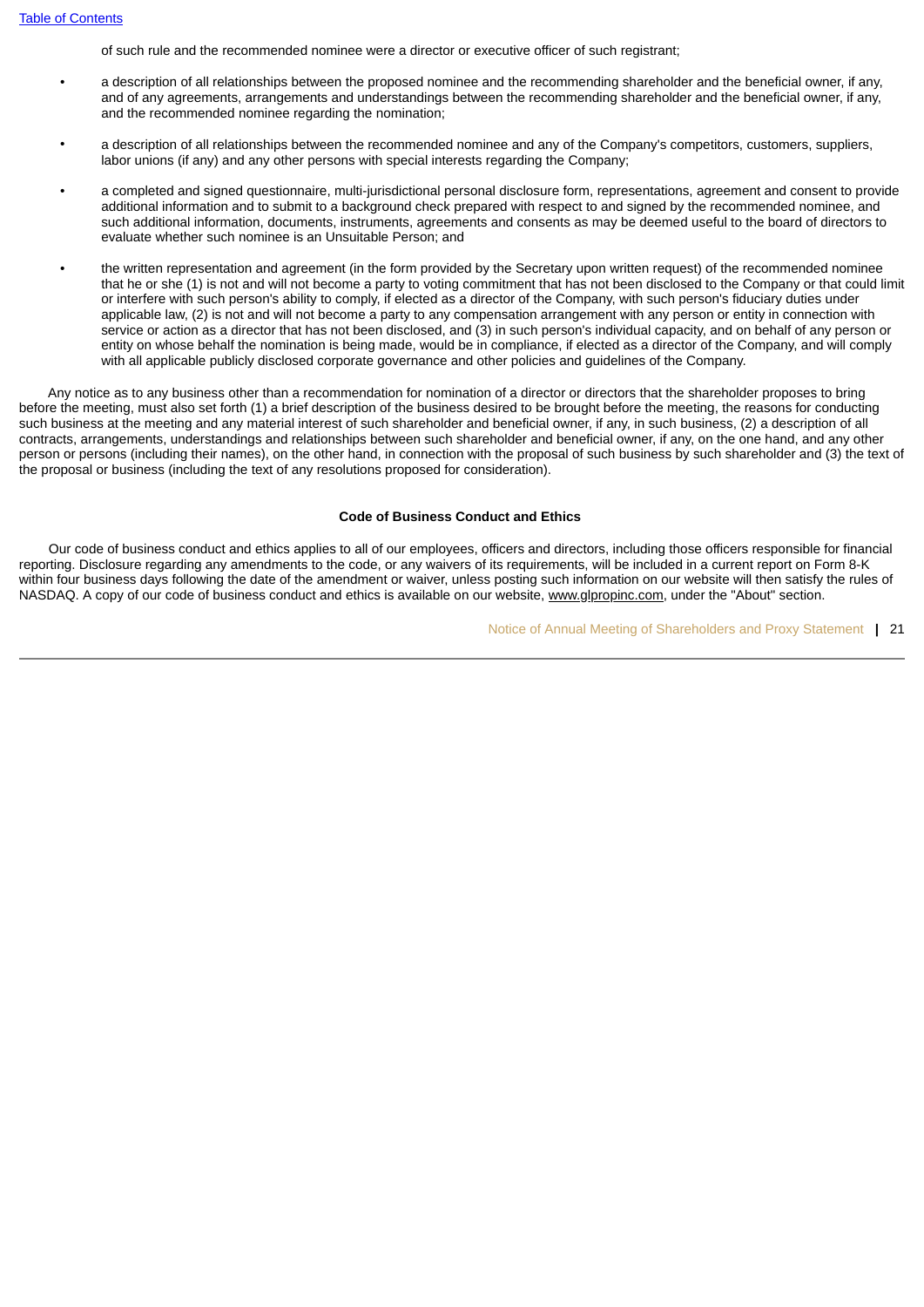# **Corporate Governance Guidelines**

 Our board of directors has adopted corporate governance guidelines that serve as a flexible framework within which our board of directors and its committees operate. These guidelines cover a number of areas including the size and composition of our board of directors, board membership criteria and director qualifications, director responsibilities, board agenda, roles of the chairman of the board of directors and chief executive officer, meetings and roles of independent directors, committee responsibilities and assignments, board member access to management and independent advisors, direct communications with third parties, director compensation, director orientation and continuing education, evaluation of senior management and management succession planning. A copy of our Corporate Governance Guidelines, available on our website, www.glpropinc.com, under the "About" section.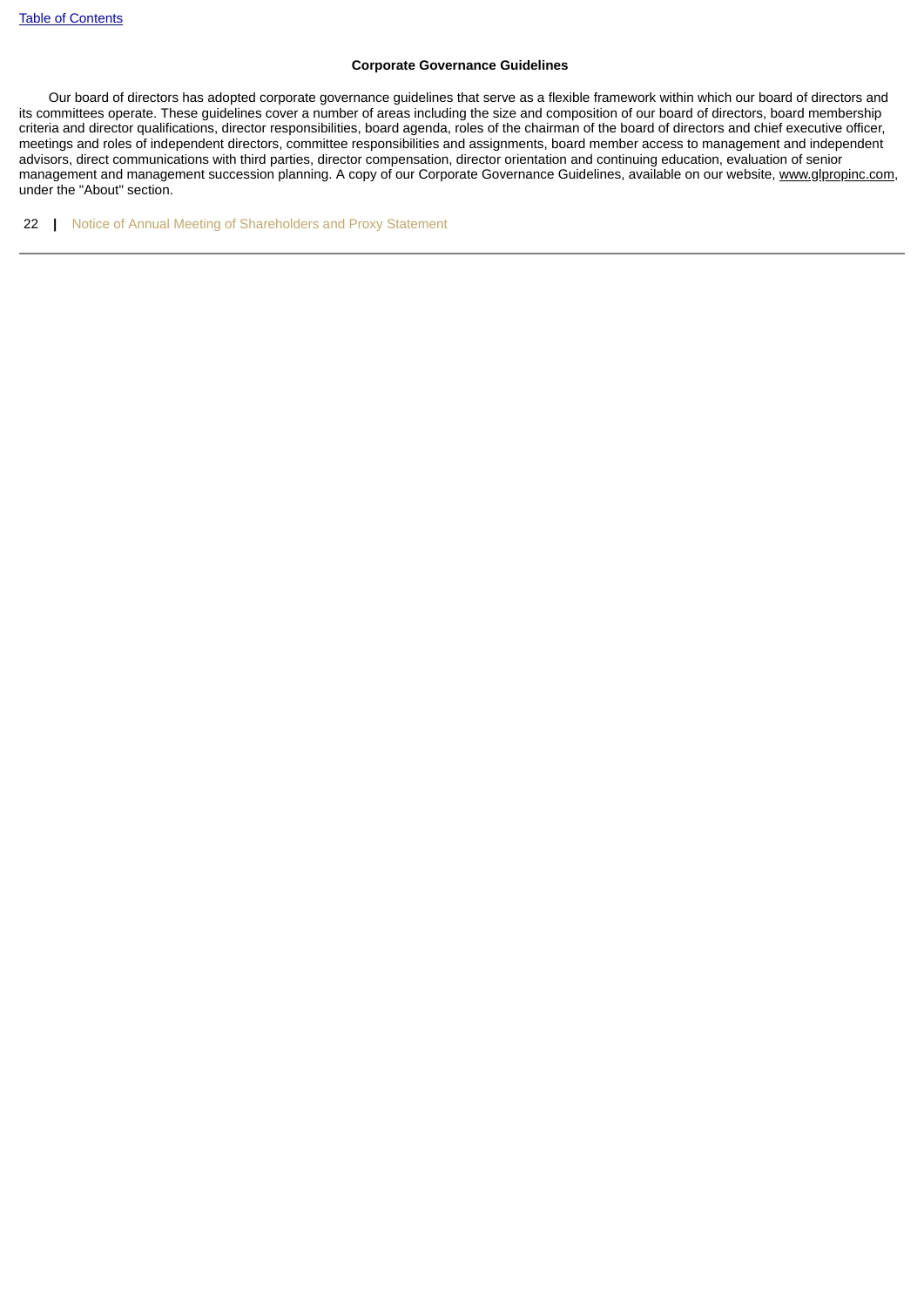# **EXECUTIVE COMPENSATION**

#### **Compensation Discussion and Analysis**

<span id="page-23-0"></span> The Compensation and Governance Committee is responsible for the Company's executive compensation program. The named executive officers covered by this report were compensated during the year ended December 31, 2013 primarily pursuant to programs and policies established by the Compensation Committee of Penn's Board of Directors prior to the spin-off of the Company from Penn effective on November 1, 2013. Consequently, in this Compensation Discussion and Analysis, we will provide an executive summary followed by a summary of the compensation awarded to the named executive officers by Penn for 2013 and an analysis of the compensation arrangements for our executive management team for 2014. For purposes of the following Compensation Discussion and Analysis, the terms "Committee" or "we" or "our" refer to the Compensation and Governance Committee of the Board.

# **Executive Summary**

 On November 1, 2013, Penn distributed all of the outstanding shares of the Company's common stock to its shareholders and the Company began trading on the NASDAQ Global Market under the symbol "GLPI" completely independent from Penn (the "Spin-Off"). The Company owns the real estate and improvements associated with 19 of Penn's current facilities (including two development projects in Ohio) and leases the real property assets back to an affiliate of Penn pursuant to a master "triple-net" lease. The Spin-Off was the culmination of a three-year process designed to unlock significant value for Penn's shareholders by separating its real estate assets from its operating assets and enabling the Company to pursue transactions and diversify its business in a way that it could not achieve as a part of Penn. Penn's stock price increased 31% with the announcement of the spin transaction on November 15, 2012<sup>1</sup>. Immediately prior to the Spin-Off, Penn's stock traded at \$58.97, reflecting a 57% increase from the closing share price just before the announcement.

 Effective with the Spin-Off, three members of Penn's executive management team resigned from Penn and joined the Company: Peter M. Carlino, Chairman and Chief Executive Officer; William J. Clifford, Senior Vice President and Chief Financial Officer; and Steven T. Snyder, Senior Vice President, Corporate Development (each a "Named Executive Officer"). The Company's management team quickly began to execute on the Company's announced strategy to acquire gaming properties in sale/leaseback arrangements and to offer innovative and unique financing solutions to the gaming industry with the announcement of its agreement to acquire the real property assets of the Casino Queen in East St. Louis, Illinois.

 In addition to the Casino Queen transaction, the Company continued to pursue the development of two racing and gaming facilities in Ohio that will be leased to an affiliate of Penn under the master lease following completion. One facility is located on 119 acres that the Company owns in Dayton, Ohio and the other is on 193 acres the Company owns in Youngstown, Ohio. The Dayton facility will feature a new standardbred racetrack and up to 1,500 video lottery terminals, while the Youngstown facility will feature a new thoroughbred racetrack and up to 1,000 video lottery terminals. Both facilities will include various restaurants, bars and other amenities. The Company expects that Dayton and Youngtown will be completed in the fall of 2014.

 $^1$  The closing share price of Penn's common stock on November 15, 2012 was \$37.61 compared to the opening price of \$49.32 on November 16, 2012.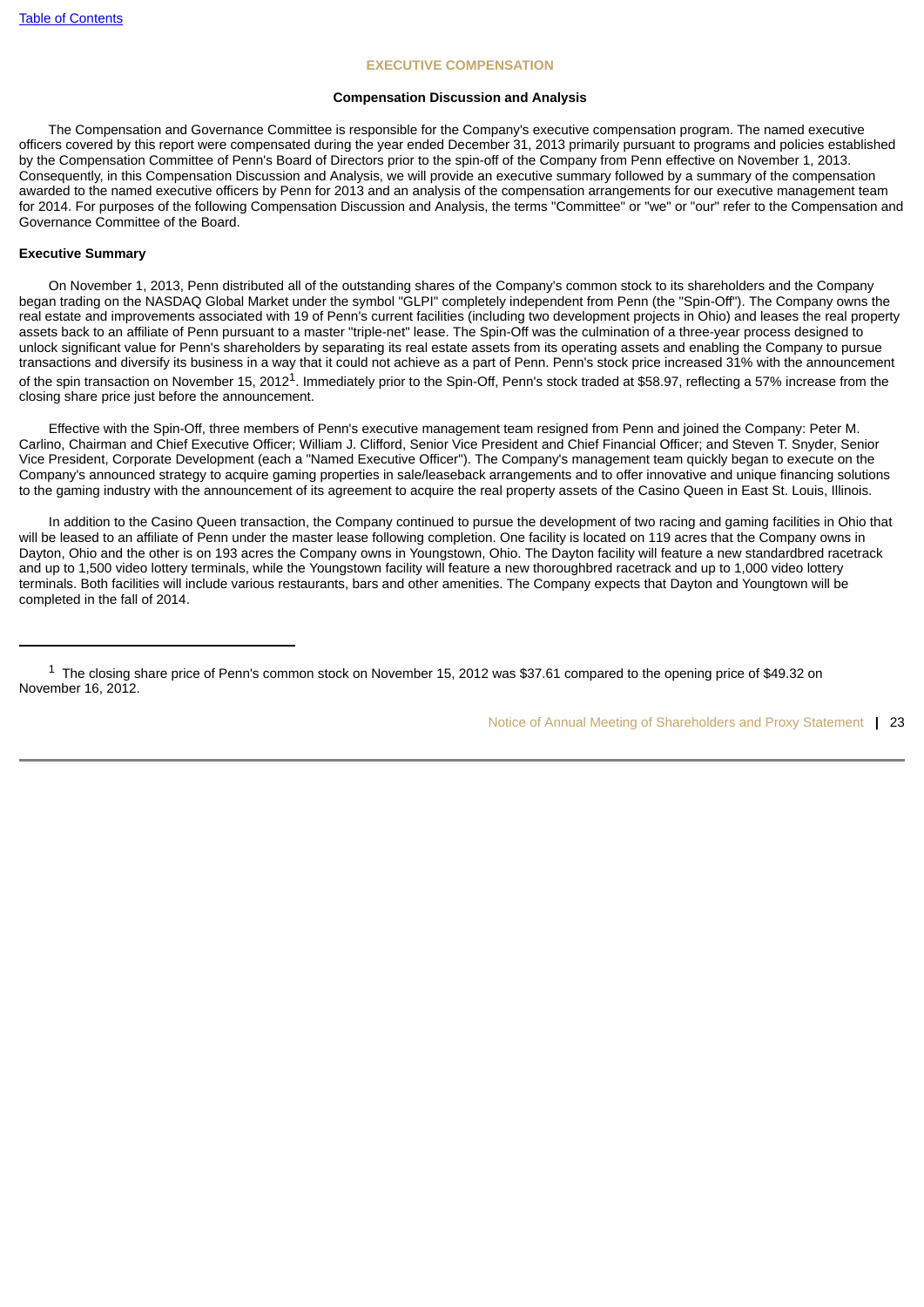For a complete discussion of the Company's financial performance in 2013, please see Management's Discussion and Analysis of Financial Condition and Results of Operations on pages 39 to 57 of the Company's Annual Report on Form 10-K for the year ended December 31, 2013, a copy of which is included in the Annual Report to Shareholders made available to shareholders in connection with this Proxy Statement.

# *2013 Compensation Structure*

 The executive compensation program for the Named Executive Officers for 2013 was established by Penn's Compensation Committee. The Company was a subsidiary of Penn until November 1, 2013 and therefore had only two months of independent operations for the year ended December 31, 2013. Prior to the Spin-Off, the Company's Board of Directors determined to continue the Named Executive Officers' base salaries and incentive compensation program established by Penn for the final two months of 2013 rather than institute a new compensation program with limited opportunity to measure independent performance in 2013.

Penn's Compensation Committee took the following actions with respect to the compensation of the Named Executive Officers in 2013:

- *Base Salary:* The base salaries of each of the Named Executive Officers were increased by 3% in 2013.
- *Equity Awards:* Peter M. Carlino received 106,138 shares of the Company's restricted stock (as adjusted for the Spin-Off, the Special Dividend (as defined below) and the share exchange described on page 46) and 30,038 shares of the Company's restricted stock pursuant to the achievement of certain targets in Penn's Total Shareholder Return plan described below (the "TSR Plan"); William J. Clifford received 30,000 shares of Penn restricted stock and 37,718 shares of the Company's restricted stock (as adjusted for the Spin-Off and the Special Dividend) and 14,537 shares of the Company's restricted stock pursuant to the TSR Plan; and Steven T. Snyder received 14,000 shares of Penn restricted stock and 17,602 shares of the Company's restricted stock (as adjusted for the Spin-Off and the Special Dividend) and 4,318 shares of the Company's restricted stock pursuant to the TSR Plan.
- *Cash Awards:* The Named Executive Officers received the following cash bonuses pursuant to the achievement of certain targets in Penn's internal annual incentive plan described below (the "Internal Plan"): Peter M. Carlino received \$1,148,377; William J. Clifford received \$555,779; and Steven T. Snyder received \$165,050.

A complete description of each of these compensation programs is set forth in the section entitled "Overview of 2013 Compensation" beginning on page 29.

# *2014 Compensation Structure*

The focus and organization of the Company as a real estate investment trust (REIT) is much different from the business conducted by Penn. While Penn is a regional gaming operator, the Company is focused on acquiring, financing, and owning real estate property to be leased to gaming operators, such as Penn, in "triple net" lease arrangements. Consequently, the Committee decided to take a fresh look at the Company's executive compensation program following the Spin-Off to ensure that the Named Executive Officers are properly incentivized and that the performance metrics reflect the Company's operations as a REIT focused on the acquisition and ownership of gaming properties. In doing so, we recognize the importance of the unique skill set necessary to appropriately value properties with revenues primarily derived from gaming operations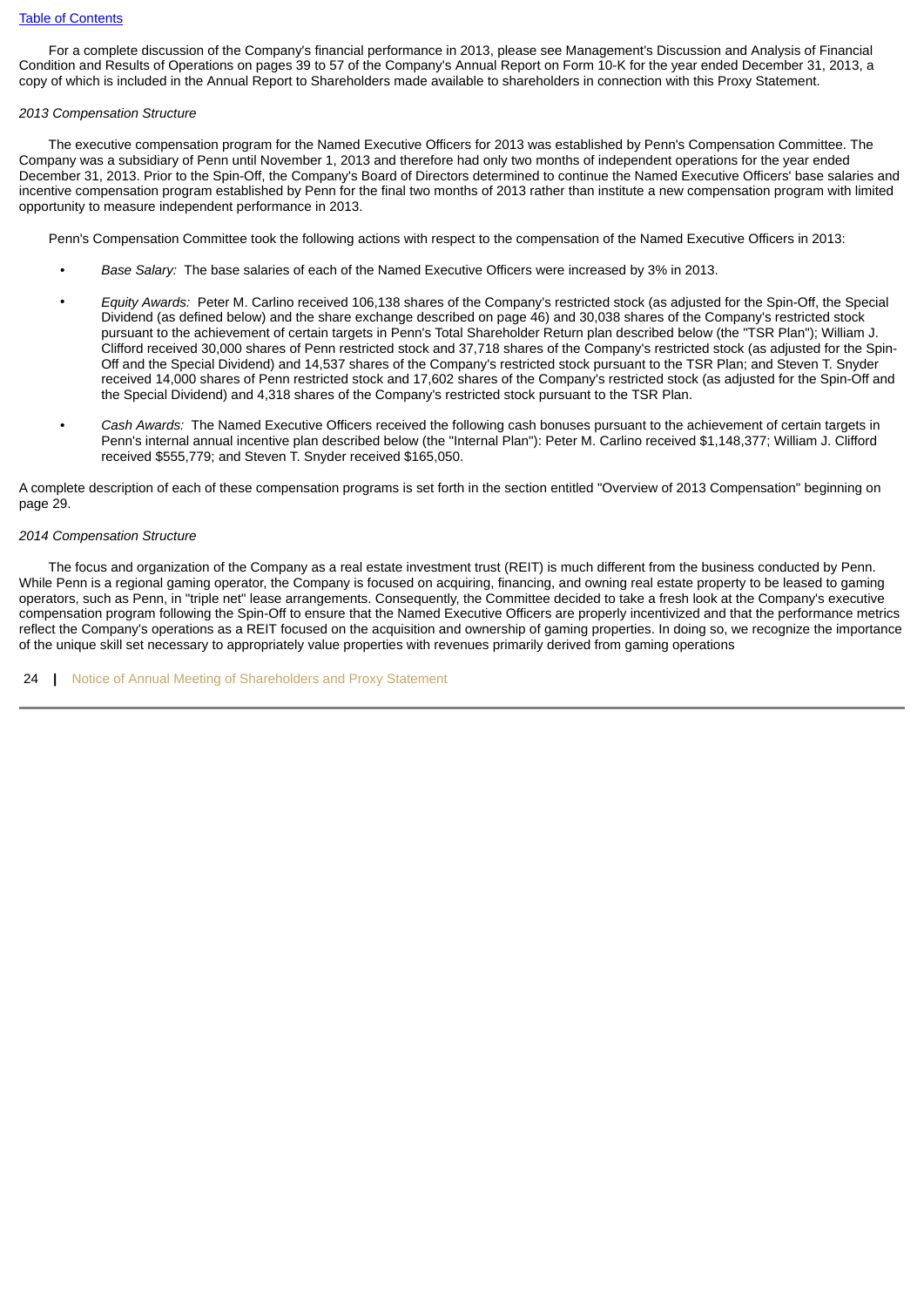and the need to create a compensation program designed to attract and retain executives with the requisite gaming experience.

 In structuring the Company's executive compensation program, the Committee's primary objective is to align pay with performance while taking into consideration shareholder feedback, industry and general market trends in compensation practices, as well as the advice and recommendations of our independent compensation advisor. Planning for a new compensation structure in 2014, the Committee engaged FTI Consulting, Inc. to assist in the development of an executive compensation program tailored to the Company's business. The Committee believes that compensation program for the Company's executive officers in 2014 strikes the right balance between performance-based and fixed compensation to properly align the interests of management with shareholders without encouraging undue financial risks. The key elements include:

- **Base salary**
- Annual cash bonus based on performance
- Annual restricted stock grant with time-based vesting
- Annual restricted stock grant with cliff vesting based on performance

 The Committee's philosophy and objectives providing the basis for this compensation program, as well as a description of each of the foregoing elements, are described in more detail below.

#### *Shareholder Outreach*

 During the first quarter of 2014, the Company issued a special dividend of historical earnings and profits to its shareholders (the "Special Dividend"). The Company believes that the Special Dividend was the final requirement necessary for it to elect to be taxed as a REIT for the 2014 taxable year. On February 28, 2014, the Company was added to the MSCI US REIT Index, which we believe will result in more REIT-focused investors in our shareholder base. Following the filing of our Proxy Statement for the 2014 Annual Meeting of Shareholders, we plan to communicate with these new investors to discuss corporate governance and other policies that are important to them. In addition, members of the Company's senior management team participated at investor conferences throughout 2013, both before (as executives of Penn) and after the Spin-Off, and hosted analysts and institutional investors at its corporate headquarters. The Company's management team has continued these efforts in 2014 with meetings across the country and in its offices. These outreach efforts provide numerous forums for investors and prospective investors to discuss with management a wide variety of subjects important to them, including executive compensation.

#### *2013 Shareholder Vote on Say on Pay*

 The results of the shareholder advisory vote on executive compensation at Penn's 2013 Annual Meeting of Shareholders were supportive of its 2012 compensation programs with 97% of the voted shares approving.

#### **Compensation Philosophy and Objectives**

#### *Objectives of Compensation Program*

 The overall objective of the Company's executive compensation program is to compensate members of management in a manner that most effectively incentivizes them to maximize shareholder value without taking undue financial risks. At the same time, the executive compensation program is intended to enable the Company to attract and retain the executive talent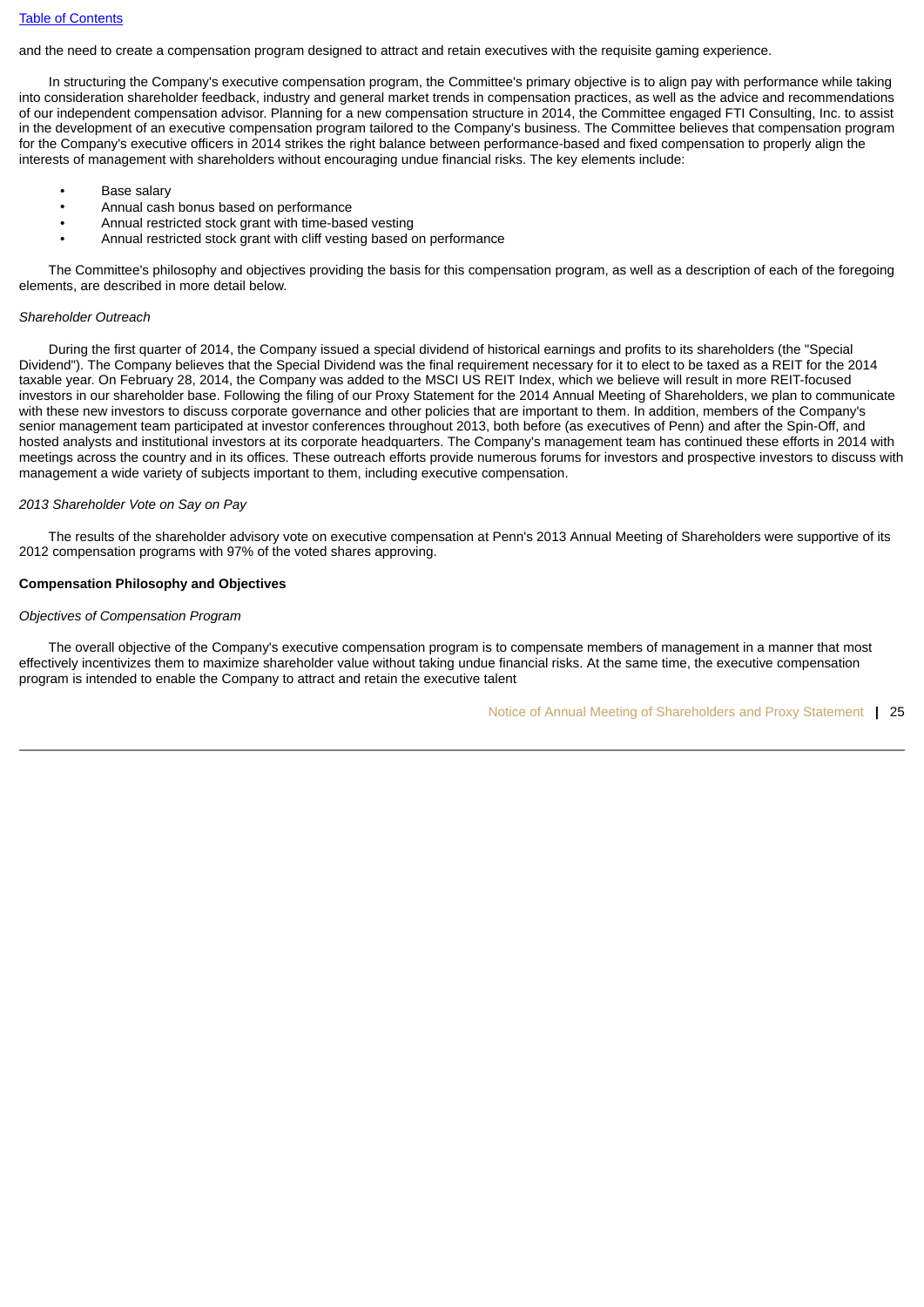needed to grow and further its strategic interests. Specifically, the Company's compensation objectives are to:

- Offer a competitive and balanced compensation program by taking into consideration the total compensation opportunity offered by other REITs and gaming companies in order to reflect the unique experience required of our management team.
- Utilize a mix of fixed and performance-based compensation designed to closely align the interests of management with those of the Company's shareholders.
- Attract and retain the best possible management team for the Company to increase shareholder value and maintain the Company's credibility in the capital markets.

#### *Compensation Philosophy*

 To support the Company's compensation program objectives, we have adopted and annually review and confirm a compensation philosophy that serves as the guide for all executive compensation decisions. Our compensation philosophy is as follows:

 *The Company intends to maintain an executive compensation program that will help it attract and retain the executive talent needed to grow and further the strategic interests of the business. To this end, the Company provides a compensation and benefits program that will be sufficiently attractive to provide talented executives with good reason to remain with the Company and continue in their efforts to improve shareholder value. The Company's program is designed to motivate and reward executives to achieve and exceed targeted results. Pay received by the executives will be commensurate with the performance of the Company and their own individual contributions.*

 We believe that it is in the long-term best interests of the Company to provide a significant portion of each executive's compensation in the form of equity incentive based awards. However, we also believe that it is important to provide base salaries that do not motivate or encourage executives to take excessive risks to ensure future financial security. To balance these goals, we believe that the appropriate compensation program includes (a) fixed and performance based cash and (b) both time and performance based equity incentive awards. We focused on the appropriate balance of each of these components in developing our 2014 executive compensation program.

#### **Key Compensation Practices**

 The Committee, in consultation with our independent compensation advisor and management team, considered compensation practices identified as "best practices" by various market constituents, including certain of Penn's shareholders, prior to the Spin-Off. We incorporated into our compensation program the practices we believe will most effectively support the Company's continuing efforts to create shareholder value. Accordingly, we have incorporated many of these "best practices" into our compensation program in areas where we believe they benefit the Company and its shareholders, including:

- no employment agreements or arrangements containing "single trigger" change in control provisions;
- no employment agreements or arrangements containing tax gross-ups or other similar tax indemnification provisions;
- compensation largely based on multiple performance metrics, including dividend yield, adjusted funds from operations, relative total shareholder return and acquisition activity;
- compensation that includes a combination of variable and fixed incentive opportunities; and
- established maximum bonus opportunities.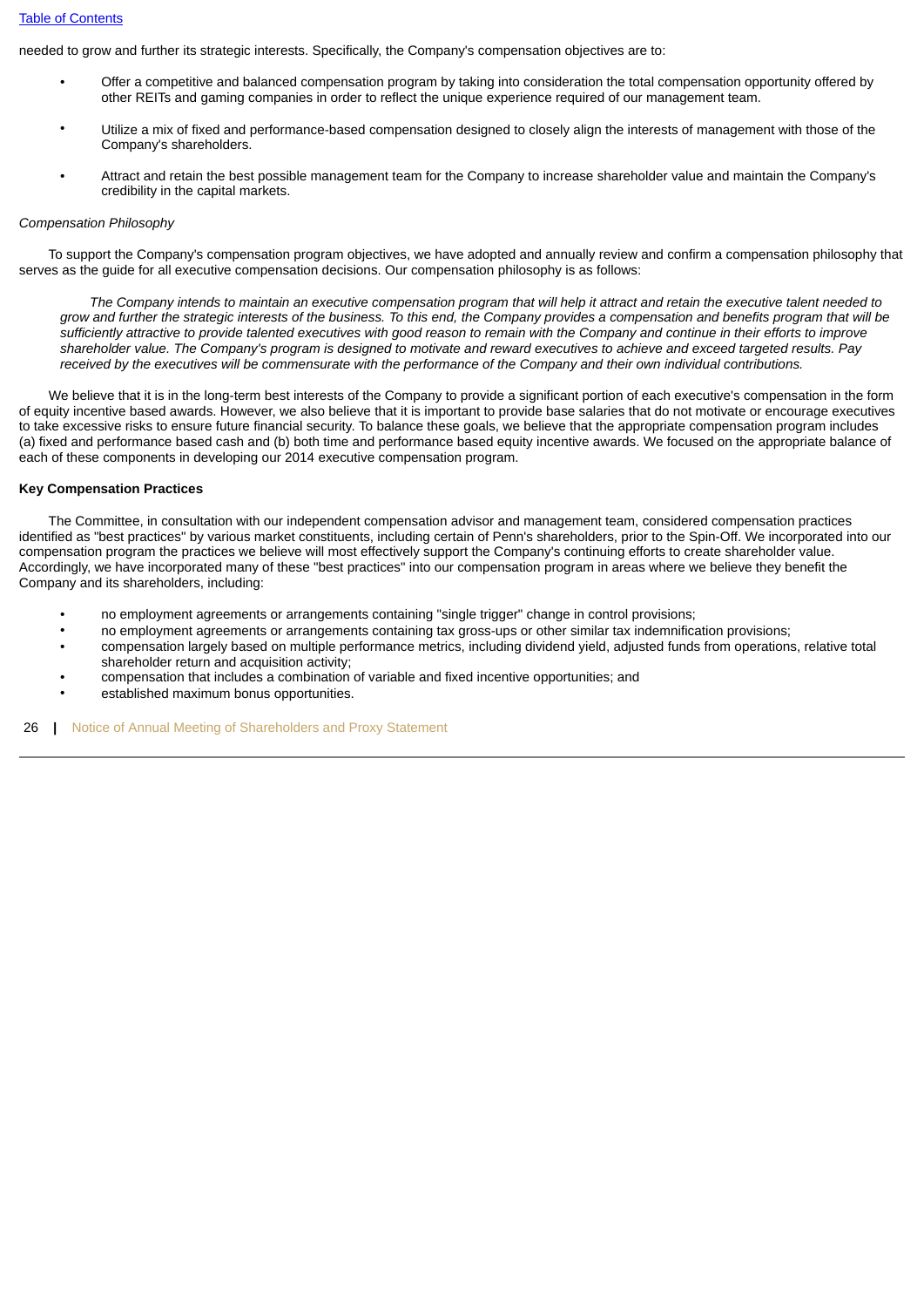We will continue to evaluate and consider input from our shareholders and emerging "best practices" to ensure that our compensation programs contain the features necessary to properly align the interests of our executives with the interests of our shareholders without encouraging undue risks.

 We have also taken steps to protect shareholder interests and promote shareholder value in both the design and the administration of the equity compensation program. Under the terms of our 2013 Long-Term Incentive Compensation Plan (the "Plan"), awards to employees are administered by the Committee and will generally include vesting schedules designed to encourage employees to focus on the long-term success of the Company by requiring employees to remain with the Company for a number of years before all of their awards may be settled. Further, the Plan neither permits the exercise price of outstanding stock options or stock appreciation rights to be reduced nor permits the grant of discounted stock options or stock appreciation rights.

# **Annual Review and Approval Process**

# *Role of the Committee*

 Our Committee will meet each year to review and approve the executive compensation packages for the Chief Executive Officer and each of the other executive officers for the coming year as well as to confirm and approve performance awards earned for the most recently completed year. In establishing compensation packages for the coming year, we will consider numerous factors and data, including:

- the Company's performance relative to its REIT peers;
- management's ability to grow adjusted funds from operations ("AFFO");
- the dividend payout for the fiscal year;
- management's ability to enter into definitive agreements for properties that will be accretive to the Company's AFFO and dividend;
- the performance of the Company's TRS properties;
- the individual performance of the individual executives and their total compensation relative to similarly situated executives;
- a breakdown of the various components of each executive officer's compensation package;
- perquisites and others benefits offered to each executive; and
- the performance of previous compensation awards.

 The Committee will review this information with its compensation consultant and certain members of the executive management team to revise or confirm the compensation packages for each executive officer. We will attempt to ensure that base salaries and total compensation packages are appropriate to attract and retain executives with the gaming and real estate experience necessary to create long-term shareholder value. We will also alter performance measures and/or the mix of cash and long-term equity incentive awards as necessary.

#### *Role of Management*

 The Company's Chief Executive Officer and Chief Financial Officer work closely with the Committee to analyze relevant peer data and to determine the appropriate base salary, cash bonus and incentive award levels for each member of the executive management team. However, while the Committee values the judgment and input from the CEO and CFO, and considers their recommendations, the Committee ultimately retains sole discretion to approve the compensation packages for each Named Executive Officer.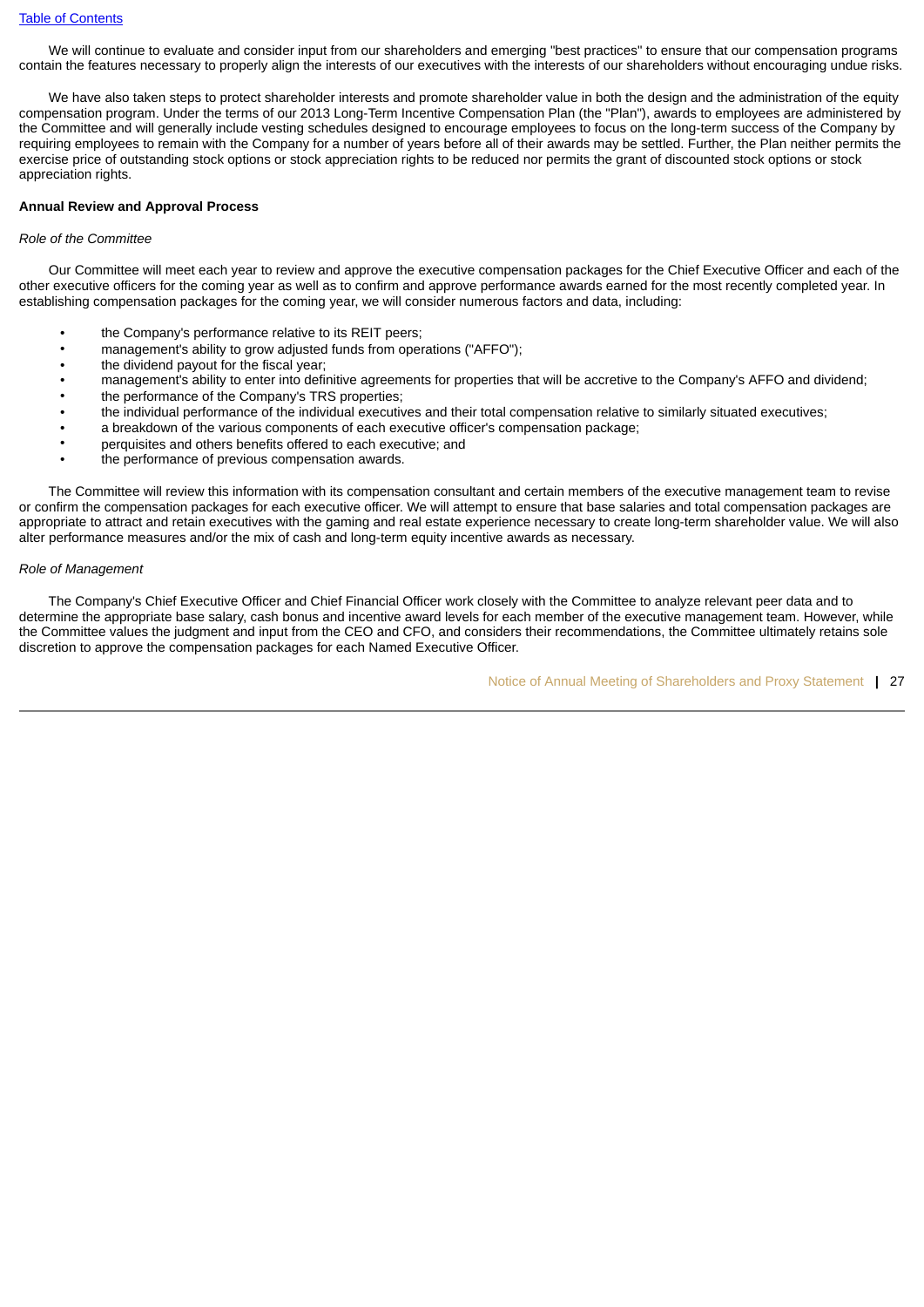#### *Role of Compensation Consultant*

We retained FTI Consulting, Inc. ("FTI"), an independent compensation consultant, to advise the Committee on compensation related matters. The Committee and members of the management team met with FTI shortly after the Spin-Off to begin the process of establishing an executive compensation program for the Company's executive officers for 2014. The Committee selected FTI because of their experience in assisting other REITs in determining the optimal type and balance of cash and incentive award components in a manner intended to align the interests of management and shareholders while being competitive. In addition to other tasks, FTI worked with management and the Committee to develop a peer group for use in structuring the Company's 2014 executive compensation program. A description of the process and rationale utilized for the selecting our peer group is described below.

 The Committee has determined that no conflict of interest exists between FTI and the Company (including the company's Board of Directors and the Company's management) pursuant to Item 407(e)(3)(iv) of SEC Regulation S-K. Neither FTI nor any affiliate provided additional services to the Company or its affiliates in excess of \$120,000 during 2013.

 FTI reviews the current compensation of each executive officer on several levels, including (a) cash versus equity-based incentive awards; (b) fixed versus variable, (c) time-based vesting versus performance-based vesting and (d) short-term awards versus long-term awards. In addition, FTI provides the Committee with information regarding the compensation levels of executive officers in our selected peer group, as well as, current compensation "best practices" and trends in the REIT and gaming industries. Based on all of the available information and discussions with the Chief Executive Officer and Chief Financial Officer, FTI provides its recommendation to the Committee as to the appropriate compensation of each executive officer or confirms for the Committee that the suggested compensation packages are reasonable.

# *Peer Group*

 In selecting the Company's peer group, FTI and the Company first worked to develop a set of criteria that they believed captured the key areas of the Company's business and the experience necessary for its executives. The criteria used to select the peer group were as follows:

- REITs primarily invested in lodging/resort property assets.
- Gaming companies comparable to the Company in terms of the knowledge and skills necessary by the executive team to effectively evaluate opportunities and to manage the TRS facilities (including companies from Penn's peer group).
- Gaming companies with whom we compete for talent (including companies from Penn's peer group).
- Similar sized specialty REITs requiring management to have a skill set not only in real estate but also advanced knowledge of the operations of its tenants.
- Triple-net REITs that enter into long-term leases with operators similar to the Company's deal structure.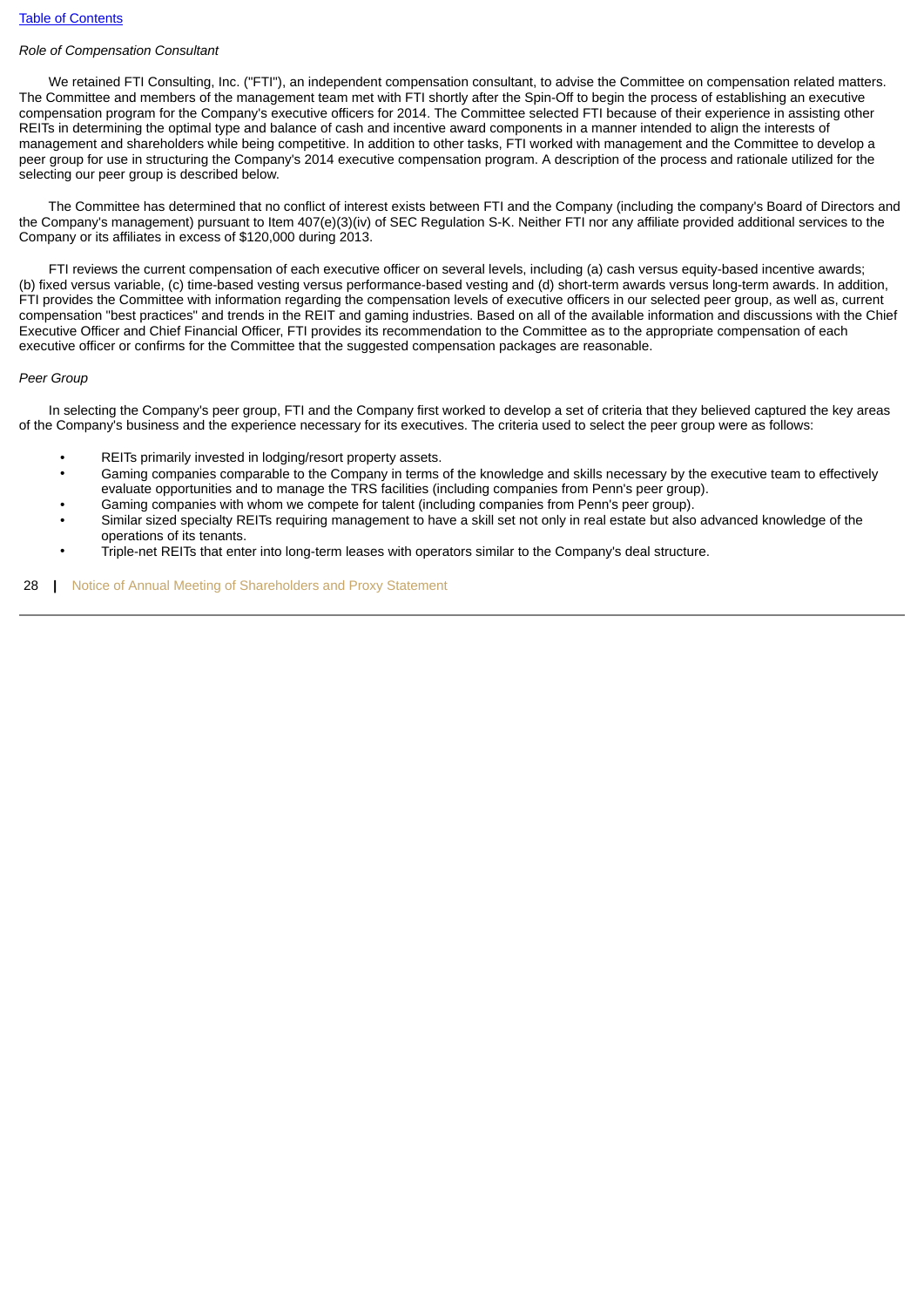Applying these criteria, FTI recommended, and the Committee approved, the following peer group for use in structuring the 2014 executive compensation program:

| Alexandria Real Estate Equities, Inc.    | National Retail Properties, Inc.          |
|------------------------------------------|-------------------------------------------|
| American Realty Capital Properties, Inc. | <b>RLJ Lodging Trust</b>                  |
| <b>BioMed Realty Trust</b>               | SL Green Realty Corp.                     |
| <b>Caesars Entertainment Corporation</b> | Spirit Realty Capital, Inc.               |
| Hersha Hospitality Trust                 | Starwood Hotels & Resorts Worldwide, Inc. |
| <b>Hyatt Hotels Corporation</b>          | Tanger Factory Outlet Centers, Inc.       |
| Marriott International, Inc.             | Wynn Resorts, Limited                     |
| <b>MGM Resorts International</b>         |                                           |

#### *Risk Assessment*

 In establishing and reviewing our executive compensation program, we consider, among other things, whether the program properly motivates executives to focus on the creation of shareholder value without encouraging unnecessary or excessive risk taking. To this end, the Committee carefully reviews the principal components of executive compensation. Base salaries are reviewed annually and are fixed in amount. Annual incentive pay is focused on achievement of certain specific overall financial goals and is determined using multiple performance criteria with established maximum payouts. The other major component of our executive officers' compensation is long-term incentives through restricted stock, which we believe is important to help further align executives' interests with those of our shareholders. We believe that these cash and incentive awards, especially when combined with the compensation clawback policy described on page 35 of this Proxy Statement, appropriately balance risk, payment for performance and align executive compensation with shareholders without encouraging unnecessary or excessive risk taking.

#### **Overview of 2013 Compensation**

 The Penn Compensation Committee instituted a compensation program for 2013 that was heavily weighted towards performance based compensation but utilized several different performance metrics to ensure that management was appropriately incentivized across a number of different business and economic environments. In 2013, the total potential compensation opportunity of the Company's Named Executive Officers consisted of approximately 73% of performance-based and/or "at risk" compensation and approximately 27% of fixed compensation (primarily in the form of base salary).

#### *Base Salary*

In 2013, the Penn Compensation Committee approved increases in the base salaries of the Named Executive Officers of 3%.

#### *Annual Incentive—Internal Measure*

 For 2013, the Penn Compensation Committee established an internal measure for the annual incentive plan providing for the payment of incentive compensation based upon Penn's achievement of an adjusted EBITDA goal of \$881.2 for the year. Conceptually, the term adjusted EBITDA refers to earnings before interest, taxes, depreciation and amortization, adjusted for certain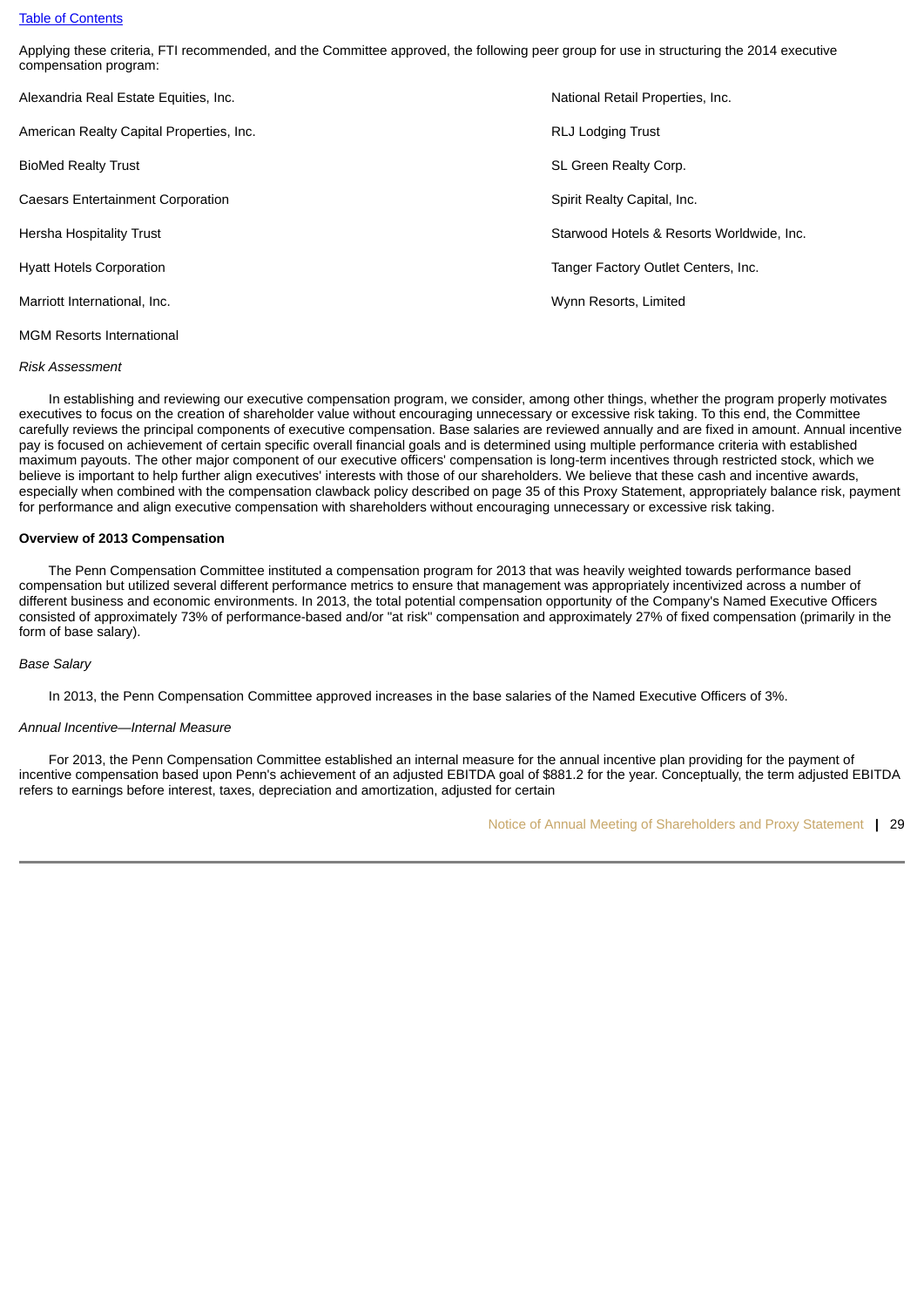non-recurring or unforeseen events. In order to provide a clear reconciliation to generally accepted accounting principles ("GAAP"), Penn bases its adjusted EBITDA calculation on income from operations excluding charges for stock compensation, depreciation and amortization, gain or loss on disposal of assets and other non-recurring events, and inclusive of gain or loss from its joint ventures. In 2013, Penn achieved 92.7% of the adjusted EBITDA target of \$876.7 million. The Penn Compensation Committee has the discretion under its 2008 Long Term Incentive Compensation Plan to adjust the EBITDA calculation for extraordinary or unforeseen events to reach a final EBITDA number in determining which, if any, internal EBITDA performance goals are achieved. This resulted in the executive officers earning 63.5% of the target payout under the internal measure of the annual incentive plan.

 The following table indicates the actual amount paid to each executive officer as a percentage of annual base salary for 2013 for the internal measure of the annual incentive:

| <b>Executive</b>                                  | <b>Actual</b><br><b>Bonus</b><br>Percent | Actual<br><b>Payment</b> |
|---------------------------------------------------|------------------------------------------|--------------------------|
| Chairman, Chief Executive Officer and President   |                                          | 64% 1.148.377            |
| Senior Vice President and Chief Financial Officer | 48%                                      | 555.779                  |
| Senior Vice President of Corporate Development    | 32%                                      | 165,050                  |

#### *Annual Incentive—External Measure*

 In 2013, the external measure for the annual incentive plan provided for payment of incentive compensation based on how Penn's total shareholder return compared to the total shareholder return of companies included in three different indices: (a) Penn's industry peer group; (b) the S&P Leisure Time Select Industries Index; and (c) the S&P 500. Penn refers to this external measure for the annual incentive compensation plan as the total shareholder return plan (the "TSR Plan"). Total shareholder return ("TSR") is an indicator of a company's overall performance and, as used in connection with the TSR Plan, means the total return measured by share price movements on an investment in the stock of a public company over a specified period, taking into account the reinvestment of dividends, if any.

 Under the TSR Plan, the payment of incentive bonuses was based on Penn's share performance over a one, three and five year period as compared against the TSR of the companies listed in each index. Accordingly, the TSR is measured against nine benchmarks: the median of the one, three and five year TSR for the Company's peer group and for the S&P Leisure Time Select Industries Index, and the one, three and five year TSR for the S&P 500. Penn's share performance is required to exceed the median or index, as applicable, for the applicable pro-rata portion of the external measure bonus to be paid.

 For 2013, Penn's Compensation Committee concluded that Penn's TSR, adjusted for the Spin-Off, exceeded the targets for three of the nine performance measures. For each target exceeded in 2013, the executive received an amount equal to the bonus per target noted below (expressed as a percentage of annual salary).

| <b>Executive</b>                                  | <b>Bonus</b><br>Per<br><b>Target</b> | Maximum<br><b>Potential</b><br><b>Bonus</b> |
|---------------------------------------------------|--------------------------------------|---------------------------------------------|
| Chairman, Chief Executive Officer and President   | 16.7%                                | 150.0%                                      |
| Senior Vice President and Chief Financial Officer | 12.5%                                | 112.5%                                      |
| Senior Vice President of Corporate Development    | 8.3%                                 | 75.0%                                       |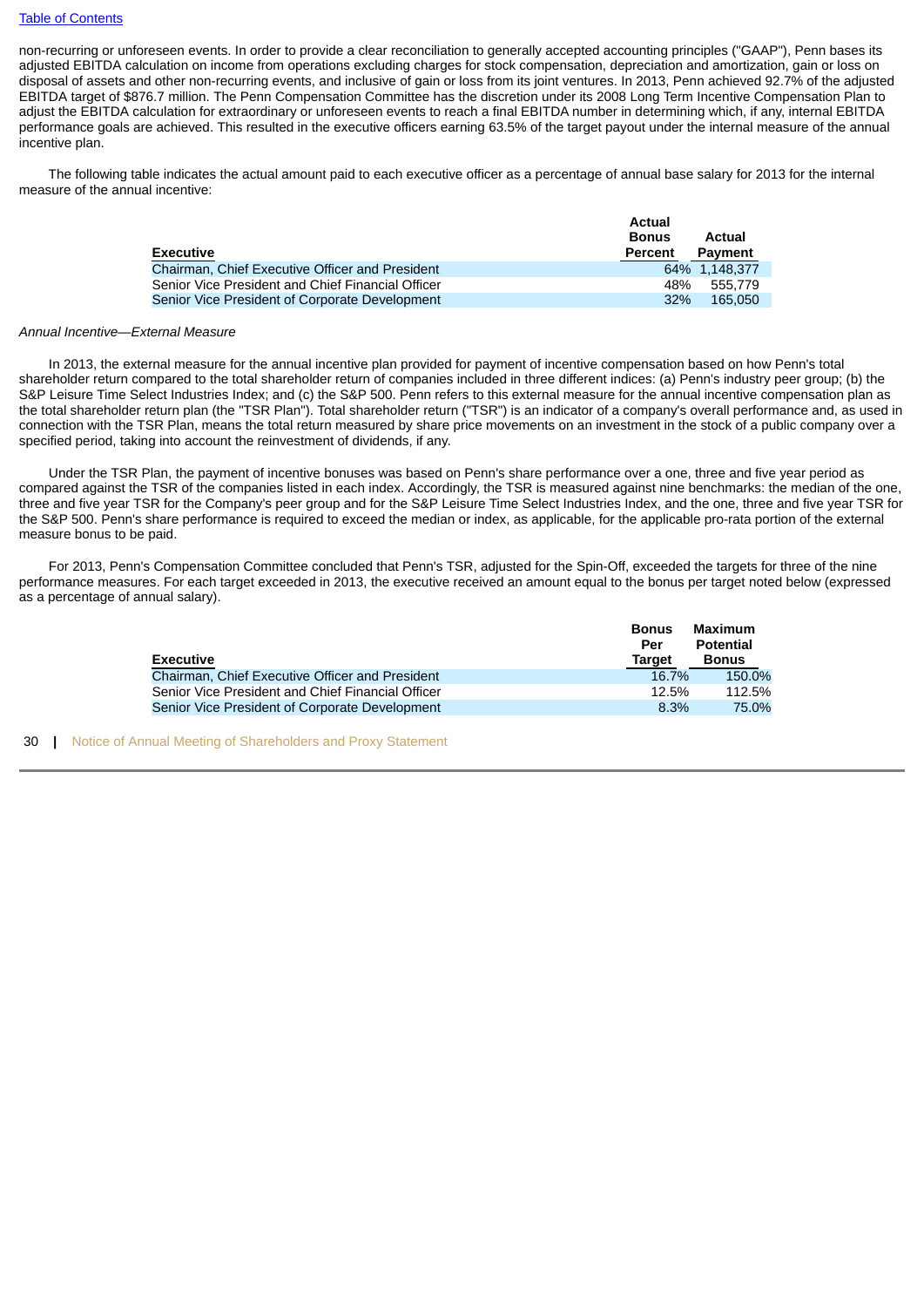To achieve the desired retention and alignment goals, we concluded that the Company's Named Executive Officers should receive this bonus award in the form of the Company's restricted stock, rather than Penn restricted stock, and we issued restricted stock in the following amounts: Peter M. Carlino received 30,038 shares; William J. Clifford received 14,537 shares; and Steven T. Snyder received 4,318 shares.

# *2013 Equity Compensation*

 In 2013, Penn awarded restricted stock to our Named Executive Officers as follows: Peter M. Carlino received 106,138 shares of the Company's restricted stock (as adjusted for the Spin-Off, the Special Dividend and the share exchange described on page 46); William J. Clifford received 30,000 shares of Penn restricted stock and 37,718 shares of the Company's restricted stock (as adjusted for the Spin-Off and the Special Dividend); and Steven T. Snyder received 14,000 shares of Penn restricted stock and 17,602 shares of the Company's restricted stock (as adjusted for the Spin-Off and the Special Dividend).

# **Overview of Compensation Program for 2014**

## *Elements of Compensation*

 In structuring the Company's executive compensation program, the Committee's primary objective is to align pay with performance while taking into consideration industry and general market trends in compensation practices as well as the advice and recommendations of our CEO, CFO and independent compensation advisor. The Committee instituted a compensation program for 2014 that is weighted towards performance-based compensation utilizing several different performance metrics. The mix of cash versus equity-based incentive awards, fixed versus variable compensation, and time-based vesting versus performance-based vesting of equity incentive awards is designed to ensure that management is, and remains, appropriately incentivized across a number of different business and economic environments. In addition, we have included both internal performance measures as well as external performance metrics to ensure that our executives are focused both on the Company's goals as well as its position in the market. In 2014, the total potential compensation opportunity of the Company's Named Executive Officers consists of approximately 75% of performance-based compensation and approximately 25% of fixed compensation. The key elements include:

- base salary;
- annual cash bonus based 90% on the Company's performance and 10% on individual performance;
- annual restricted stock grant with cliff vesting at the end of a three year period measured by the Company's performance over such period; and
- annual restricted stock grant with time-based vesting initially established as a percentage each executive's base salary.

The Committee believes that the compensation program for the Company's executive officers in 2014 strikes the right balance between performancebased and fixed compensation to properly align the interest of management with shareholders without encouraging undue financial risks. Each element of this compensation program is described below.

#### *Base Salary*

 The base salaries of our executive are designed to compensate them for services rendered during the fiscal year and consistent with our pay to performance philosophy, executives receive a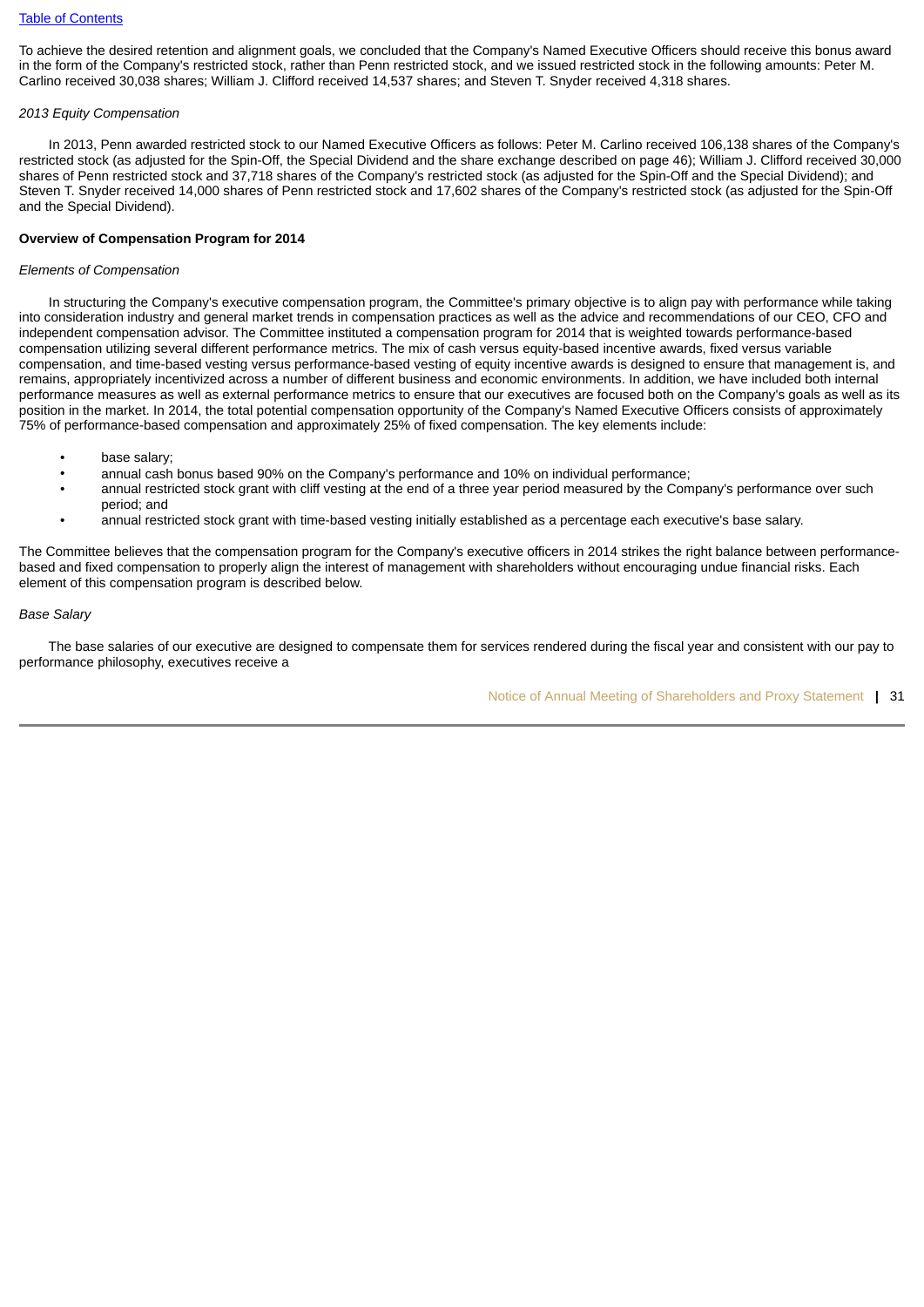significant portion of their overall targeted compensation in a form other than a fixed base salary. Although the Company does not generally benchmark against any particular percentile of base salaries of comparable executives within the Company's peer group, we set salaries that are competitive in the gaming and REIT industries, recognizing that our Company seeks to attract and retain executives with experience in either or both of these industries. Base salaries are then further adjusted for certain qualitative factors, including: specific position duties and responsibilities, tenure with the Company, individual contribution and value to the Company and the overall reasonableness of an executive's pay package.

# *Annual Performance Cash Awards*

 The Company's annual cash incentive bonus program is a performance-based measure designed to motivate the executive officers and other members of the management team to achieve certain Company growth objectives that we believe are most likely to increase shareholder value. The program will be based on the achievement of a number of specific Company performance criteria that we believe are critical for the achievement of the Company's annual strategic goals and business plan. For 2014, the annual cash bonus for each Named Executive Officer will be comprised of four components:

- 40% based on the Company's achievement of established AFFO per share targets.
- 20% based on the Company's achievement of established dividend targets.
- 30% based on the achievement of established additional AFFO targets resulting from acquisitions.
- 10% discretionary based on the qualitative factors indicated above.

 With respect to the AFFO and dividend components, a cash bonus can be earned at three different achievement levels: Threshold; Target; and Maximum. The achievement levels established by the Committee for 2014 are set forth below. The AFFO Growth and Dividend Growth threshold levels were established based on the levels projected by the Company at the time that its registration statement on Form S-11 became effective on October 9, 2013.

| Component                 | <b>Threshold</b>           | Target       | Maximum         |
|---------------------------|----------------------------|--------------|-----------------|
| AFFO Growth               | Fourth quarter             | Fourth       | Fourth quarter  |
|                           | AFFO per                   | quarter      | AFFO per        |
|                           | share of \$0.59            | AFFO per     | share of \$0.73 |
|                           |                            | share of     |                 |
|                           |                            | \$0.66       |                 |
| Dividend Growth           | Fourth quarter             | Fourth       | Fourth quarter  |
|                           | dividend per               | quarter      | dividend per    |
|                           | share of \$0.45            | dividend per | share of \$0.58 |
|                           |                            | share of     |                 |
|                           |                            | \$0.52       |                 |
| <b>Acquisition Growth</b> | Payout determined based on |              | \$37 million of |
|                           | the percentage of maximum  |              | AFFO            |
|                           | target achieved            |              |                 |

 We set the ranges of bonuses payable pursuant to the cash bonus measure for each executive as a percentage of annual base salary, with a maximum of 50% payable at the Threshold Level, 100% payable at the Target Level and 200% payable at the Maximum Level. In order to help manage total potential compensation payouts, annual cash bonus opportunities are capped at a maximum bonus level, regardless of the extent to which performance exceeds targeted levels.

*Long-Term Performance Equity Awards*

 While the annual cash bonus program is designed to incentivize the Company's management team to achieve specific near-term internal Company growth goals, the long-term performance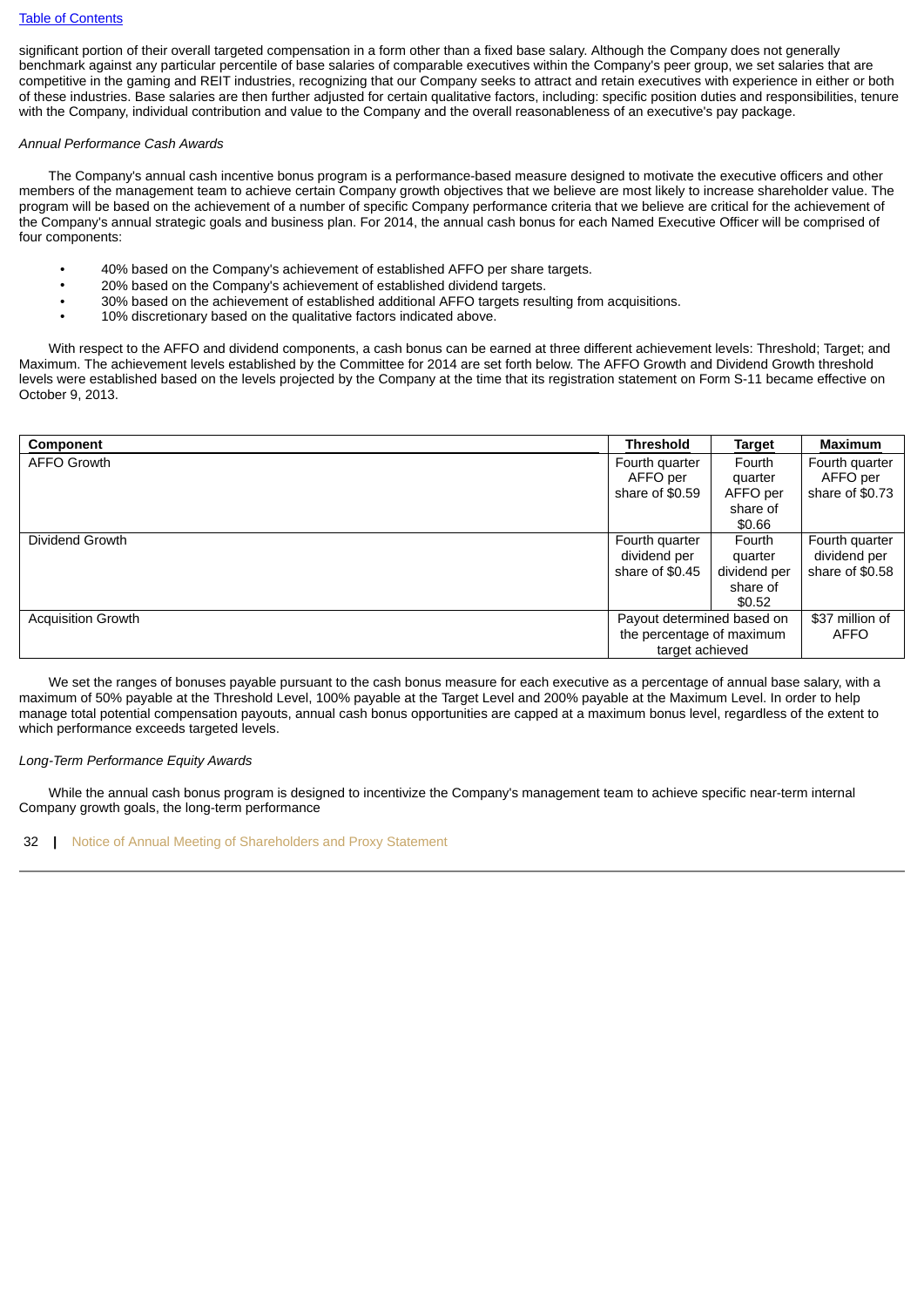equity award program is designed to focus management on the Company's long-term performance in relation to its peer group. We believe that a high degree of equity compensation motivates executives to increase the long-term value of the Company by aligning a significant portion of their total compensation with the interests of the Company's shareholders. We also believe that equity compensation will be a critical tool in attracting and retaining executives with the type of entrepreneurial spirit that we believe is integral to the Company's success.

 The Committee determined that this portion of the executive compensation program for 2014 will be awarded and paid in the form of restricted shares. Awards will have three-year cliff vesting with the amount of restricted shares vested at the end of the three-year period determined based on the Company's performance measured against its peers. More specifically, the percentage of shares vesting at the end of the measurement period will be based on the Company's three-year total shareholder return measured against the three-year return of the MSCI US REIT index. The longterm performance equity awards granted in 2014 will be measured over a period of three years and two months to include the first two months of operations in 2013.

 The number of shares awarded, and therefore the maximum bonus potential, for the measurement period for each Named Executive Officer are set forth below. Failure to achieve the minimum performance threshold will result in all shares being forfeited at the end of the measurement period.

|                                                   | Maximum       |
|---------------------------------------------------|---------------|
| <b>Executive</b>                                  | <b>Shares</b> |
| Chairman, Chief Executive Officer and President   | 220,000       |
| Senior Vice President and Chief Financial Officer | 110.000       |
| Senior Vice President of Corporate Development    | 70,000        |

We believe that this long-term performance-based equity incentive program compliments the annual cash incentive program by providing the appropriate balance between performance-based cash and performance-based equity awards.

# *Annual Equity Awards*

 In addition to the long-term performance equity awards, we have established a time-based vesting award for 2014. Awards will vest a rate of 33<sup>1</sup>/3% per year, generally subject to the executive's continued employment. The number of shares awarded to each Named Executive Officer is set forth below.

| Executive                                         | Number of<br><b>Shares</b> |
|---------------------------------------------------|----------------------------|
| Chairman, Chief Executive Officer and President   | 55.000                     |
| Senior Vice President and Chief Financial Officer | 27.500                     |
| Senior Vice President of Corporate Development    | 17.500                     |

# *Other Compensation*

The Committee has the discretion to pay dividend equivalent payments to employees holding Company options received as a result of the Spin-Off as described in the Company's Prospectus effective on October 9, 2013.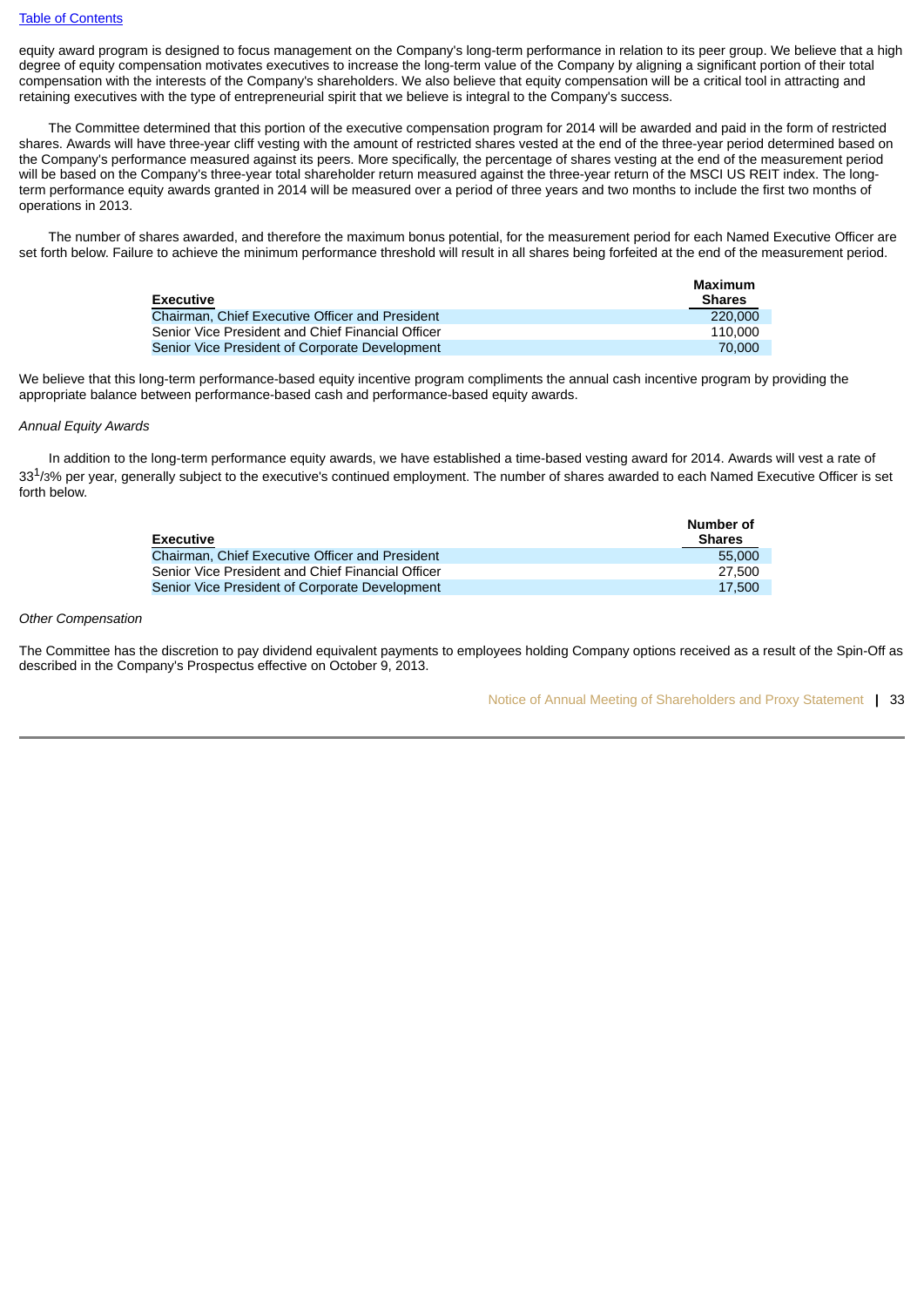#### *Deferred Compensation*

 The Company does not maintain any defined benefit pension programs for its executives. The Company maintains an elective nonqualified deferred compensation plan for executives. Pursuant to the plan, the Company's contributions under the plan are equal to 50% of the participant's deferral for the first 10% of the salary and/or bonus deferred, subject to a maximum annual Company contribution equal to 5% of the participant's salary and/or bonus. All amounts credited to an executive's account are notionally invested, as directed by the executive, in commonly available mutual funds, and the Company does not guarantee any minimum returns. The plan is unfunded and benefits are paid from the Company's general assets. However, the Company currently contributes funds into a grantor trust on a monthly basis in respect of these deferred compensation obligations. The Company generally sets aside separately the amounts deferred by the executives and the matching contributions thereon and, to protect against excess liabilities, invests such amounts in the mutual funds notionally selected by each executive. This program is described in more detail beginning on page 42 of this Proxy Statement.

#### *Benefits and Perquisites*

We believe that executives should be offered customary benefits and perquisites that are reasonable relative to the benefits provided to all employees, are consistent with competitive practices among the Company's peer group and, in certain circumstances, may address a particular reasonable issue or concern of an executive. The standard benefits offered to all of the Company's employees include medical, dental and vision insurance, group life insurance, short and long-term disability and a 401(k) with certain contributions matched by the Company (50% of employee contributions, subject to applicable contribution limits). Consistent with the objectives described above, the Company also provides certain executive officers with additional supplemental benefits and perquisites, including in limited instances, use of the Company's private aircraft where individual circumstances merit. The description and value of such supplemental benefits and perquisites in 2013 can be found on page 37 of this Proxy **Statement** 

#### **Employment Agreements**

 In April 2014, the Company entered into an employment agreement with Steven T. Snyder in connection with his service as Senior Vice President, Corporate Development, effective until November 1, 2015, with optional renewal periods upon the execution of a written renewal for each additional term. The agreement provides for an annual base salary of \$519,841.09 and the opportunity to participate in the Company's annual incentive compensation plan and receive equity compensation awards, as well as other benefits offered by the Company.

 The employment agreement also provides for certain payments if the Company elects to terminate the executive's employment without "cause" or Mr. Snyder resigns due to a reporting change or material salary decrease. Such termination payments are not available if Mr. Snyder resigns, other than due to a reporting change or material salary decrease, or if he is terminated for "cause." All termination payments are expressly conditioned on the executive providing a written release of all liabilities to the Company and an agreement to comply with the specified restrictive covenants for the time period for which such payments are made. In addition, the agreement provides for certain payments upon a change in control if, within 12 months after the effective date of the change in control, Mr. Snyder's employment is terminated without "cause" or Mr. Snyder resigns for "good reason".

 The employment agreement also contains a comprehensive set of restrictive covenants including prohibitions on (i) competition with the Company anywhere in the United States,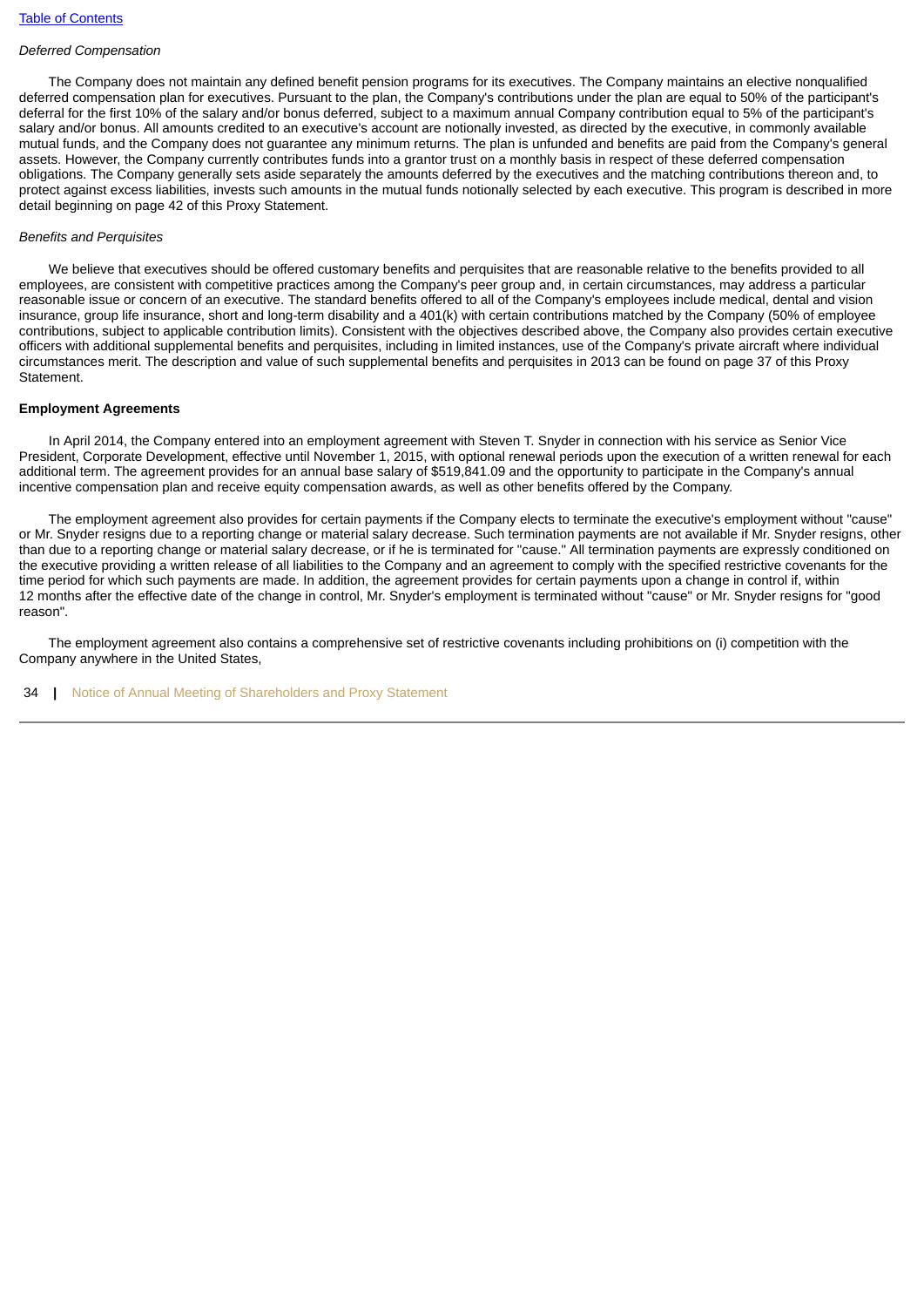(ii) solicitation of any employees of the Company or any of its subsidiaries, and (iii) disclosure and use of any of the Company's confidential information.

 No other Named Executive Officers, including Peter M. Carlino and William J. Clifford, currently have employment agreements with the Company.

## **Other Compensation Policies**

 *Hedging and Pledging Policy.* We believe that equity ownership fosters an atmosphere where directors and officers "think like owners" and are motivated to increase the long-term value of the Company by aligning their interests with those of the Company's shareholders. Accordingly, we have adopted policies generally restricting each of the Company's directors and executive officers from engaging in hedging transactions or pledging Company shares.

 *Compensation Clawback Policy.* The Company and its executive officers are subject to the jurisdiction and oversight of several gaming and racing regulatory agencies. As such, the Company has a commitment to ensure that its executive officers adhere to the highest professional and personal standards. Accordingly, the Company takes the position that under current law misconduct by any executive officer that leads to a restatement of the Company's financial results could subject such individuals to a disgorgement of prior compensation and, in light of the highly regulated nature of the Company's business, that the Committee would likely pursue such remedy, among others, where appropriate based on the facts and circumstances surrounding the restatement and existing laws.

 *Statutory and Regulatory Considerations.* In designing the Company's compensatory programs, we consider the various tax, accounting and disclosure rules associated with various forms of compensation. We also review and consider the deductibility of executive compensation under Section 162(m) of the Internal Revenue Code of 1986, as amended (the "Code"), which generally provides that the Company may not deduct certain compensation of more than \$1 million that is paid to certain individuals. We seek to preserve the Company's tax deductions for executive compensation to the extent consistent with the Company's executive compensation objectives. However, we may also from time to time consider and grant compensation that may not be tax deductible if we believe such compensation is warranted to achieve the Company's objectives.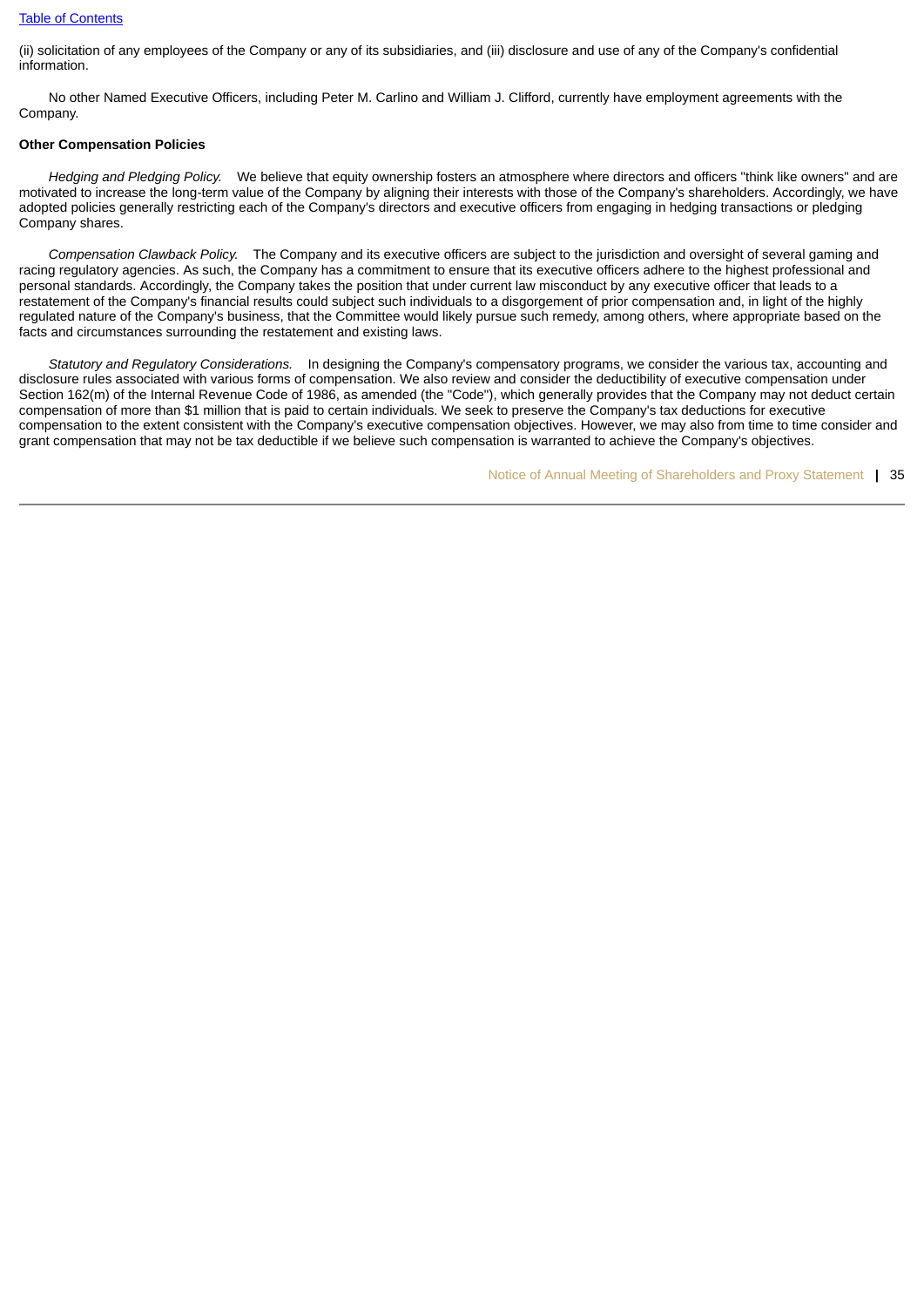# **Summary Compensation Table**

 The following table sets forth information concerning the compensation earned during the fiscal years ended December 31, 2013, 2012 and 2011 by the Company's Chief Executive Officer, Chief Financial Officer and the other individual serving as an executive officer on December 31, 2013 (collectively, the "Named Executive Officers") and includes amounts earned while the executives were employed by the Company's predecessor entity, Penn National Gaming, Inc. (the "Predecessor Entity"):

| Name and Principal Position    | Year | Salary (\$)<br>(1) | <b>Stock</b><br>Awards (\$)<br>(2) | Option<br>Awards (\$)<br>(2) | <b>Non-Equity</b><br><b>Incentive Plan</b><br>Compensation<br>$(S)$ (3) | All Other<br>Compensation<br>$($ \$) $(4)$ | Total (\$) |
|--------------------------------|------|--------------------|------------------------------------|------------------------------|-------------------------------------------------------------------------|--------------------------------------------|------------|
| <b>Peter M. Carlino</b>        | 2013 | 1.806.442          | 4.684.400                          |                              | 1.148.377                                                               | 338.522                                    | 7.977.741  |
| Chairman and                   | 2012 | 1.753.827          | 2.601.568                          | 5.153.190                    | 2.502.006                                                               | 529.415                                    | 12.540.006 |
| <b>Chief Executive Officer</b> | 2011 | 1.702.745          | 2.332.228                          | 4.966.050                    | 2.556.981                                                               | 420.330                                    | 11.978.334 |
| William J. Clifford            | 2013 | 1.165.683          | 2.160.798                          |                              | 555.779                                                                 | 107.548                                    | 3,989,808  |
| Senior Vice President          | 2012 | 1,131,731          | 1,259,082                          | 2,576,595                    | 1,210,894                                                               | 276,076                                    | 6,454,378  |
| and Chief Financial Officer    | 2011 | 1,087,398          | 1,128,727                          | 2,483,025                    | 1,237,500                                                               | 166.747                                    | 6,103,397  |
| <b>Steven T. Snyder</b>        | 2013 | 519.259            | 915.119                            |                              | 165.050                                                                 | 37.467                                     | 1,636,895  |
| <b>Senior Vice President</b>   | 2012 | 504.134            | 373.939                            | 1.202.411                    | 359.599                                                                 | 61,199                                     | 2,501,282  |
| of Corporate Development       | 2011 | 487.991            | 335.201                            | 1.158.745                    | 367.500                                                                 | 45.715                                     | 2.395.152  |

- (1) Amounts in 2013 reflect compensation from the Predecessor Entity prior to the Spin-Off for the period January 1, 2013 through October 31, 2013 and from the Company for the period November 1, 2013 through December 31, 2013.
- (2) The amounts reflect the full grant date fair value calculated in accordance with Financial Accounting Standards Board Accounting Standards Codification Topic 718 ("ASC 718"), for stock option awards, restricted stock awards, and phantom stock unit awards. Included in Stock Awards for the year 2013 are restricted stock awards granted on March 18, 2013, with exception of Mr.Carlino's awards which were granted on June 12, 2013, relating to the Company's annual equity grants. Also included in Stock Awards for the year 2013 are restricted stock awards for Executives granted on March 11, 2014, relating to the Company's payment of the external portion of the Predecessor Entity's annual incentive plan for 2013. Included in Stock Awards for years 2012 and 2011 are phantom stock unit awards granted on January 29, 2013, and February 6, 2012, respectively relating to the Company's payment of the external portion of the Predecessor Entity's annual incentive plan for years 2012 and 2011.
- (3) The amounts reflect cash payments, pursuant to the internal measure portion of the Predecessor Entity's annual incentive plan, which provided for the payment of incentive compensation upon the Predecessor Entity's achievement of pre-established adjusted EBITDA goals. Based on the Predecessor Entity's adjusted EBITDA performance for 2013, the executives received threshold plus 27% of the difference between threshold and target payout for the internal measure. Based on the Predecessor Entity's adjusted EBITDA performance for 2012, the executives received target plus 85% of the difference between target and the maximum payout for the internal measure. Based on the Predecessor Entity's adjusted EBITDA performance for 2011, the executives received the maximum payout for the internal measure. For more information on the Predecessor Entity's annual incentive plan, see the discussion beginning on page 29 of the "Compensation Discussion and Analysis" of this Proxy Statement.
- (4) See All Other Compensation Table below for more information.
- 36 **|** Notice of Annual Meeting of Shareholders and Proxy Statement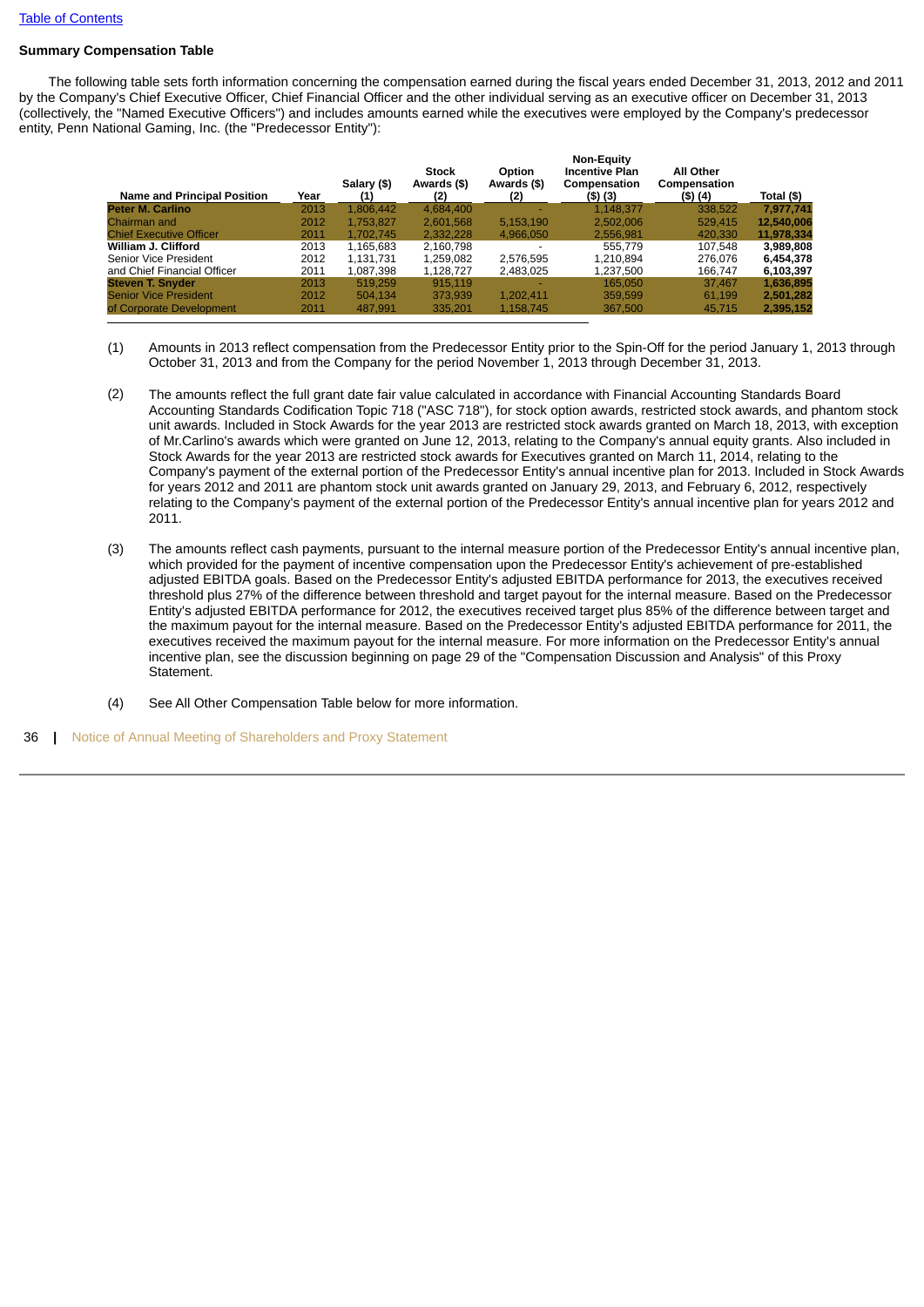# **All Other Compensation Table**

 The following table describes each component of the All Other Compensation column of the Summary Compensation Table and includes amounts earned while the executives were employed by the Predecessor Entity:

|                     |              |                                                                                 |                                                       | <b>Perquisites</b>                 |                                                                   |                    |
|---------------------|--------------|---------------------------------------------------------------------------------|-------------------------------------------------------|------------------------------------|-------------------------------------------------------------------|--------------------|
| <b>Name</b>         | Year         | Company<br><b>Contributions</b><br>to Deferred<br>Compensation<br>Plan (\$) (1) | Company<br><b>Contributions</b><br>to 401(k) (\$) (2) | Club<br><b>Memberships</b><br>(\$) | <b>Personal</b><br>Use of<br>Company<br>Airplane<br>$($ \$) $(3)$ | Total (\$)         |
| Peter M. Carlino    | 2013<br>2012 | 127,632<br>303.330                                                              | 8,750<br>5.000                                        | 3,402<br>3.340                     | 198,738<br>217.745                                                | 338,522<br>529.415 |
|                     | 2011         | 209.262                                                                         | 4,900                                                 | 3.279                              | 202.889                                                           | 420,330            |
| William J. Clifford | 2013         | 76.341                                                                          | 8.750                                                 |                                    | 22.457                                                            | 107,548            |
|                     | 2012         | 160,949                                                                         | 5,000                                                 | $\overline{\phantom{a}}$           | 110,127                                                           | 276,076            |
|                     | 2011         | 97.813                                                                          | 4,900                                                 |                                    | 64.034                                                            | 166,747            |
| Steven T. Snyder    | 2013         | 31,326                                                                          | 6,141                                                 |                                    |                                                                   | 37,467             |
|                     | 2012         | 56,199                                                                          | 5,000                                                 |                                    |                                                                   | 61,199             |
|                     | 2011         | 40,815                                                                          | 4,900                                                 |                                    |                                                                   | 45,715             |

- (1) This column reports the Company's matching contributions under the Company's Deferred Compensation Plan.
- (2) This column reports the Company's contributions to the Named Executive Officers' 401(k) savings accounts.
- (3) The amount allocated for personal aircraft usage is calculated based on the incremental cost to the Company for fuel, landing fees and other variable costs of operating the airplane. Since the Company's aircrafts are primarily used for business travel, the Company does not include fixed costs that do not change based on usage, such as pilots' salaries, depreciation of the purchase cost of the aircraft and the cost of general maintenance.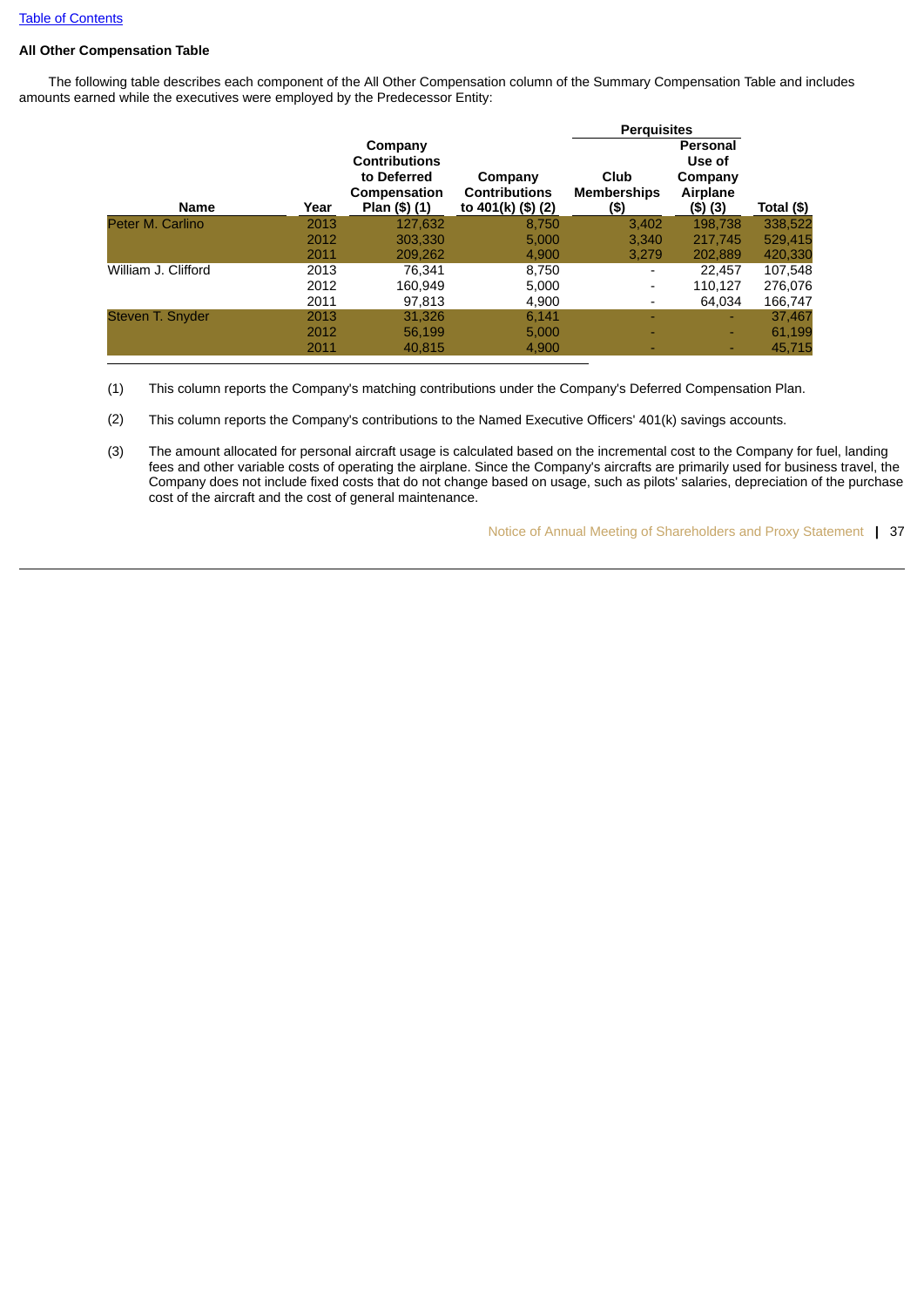# **2013 Grants of Plan-Based Awards**

The following table sets forth certain information regarding grants of plan-based awards relating to 2013. In connection with the Spin-Off, holders of outstanding Penn restricted stock and phantom stock units ("PSUs") became entitled to an additional share of restricted stock or PSU with respect to GLPI common stock for each share of Penn restricted stock or PSU held, which is reflected on the following table.

|                                            | <b>Stock</b>  |                   | Grant<br><b>Board</b><br>Approval | <b>All Other</b><br><b>Stock</b><br><b>Awards:</b><br>Number of<br><b>Securities</b><br><b>Underlying</b><br><b>Stock Awards</b> | <b>Grant Date</b><br><b>Fair Value of</b><br><b>Stock</b><br>Awards |
|--------------------------------------------|---------------|-------------------|-----------------------------------|----------------------------------------------------------------------------------------------------------------------------------|---------------------------------------------------------------------|
| <b>Name</b>                                | <b>Ticker</b> | <b>Grant Date</b> | Date                              | (#) (1)                                                                                                                          | (\$) (2)                                                            |
| Peter M. Carlino - Awards (3) (5)          | <b>GLPI</b>   | 6/12/2013         | 6/12/2013                         | 106.138                                                                                                                          | 3,548,363                                                           |
| Peter M. Carlino - External Measure (4)    | <b>GLPI</b>   | 3/11/2014         | 3/11/2014                         | 30,038                                                                                                                           | 1,136,037                                                           |
| William J. Clifford - Awards (3)           | <b>PENN</b>   | 3/18/2013         | 3/18/2013                         | 30,000                                                                                                                           | 375.571                                                             |
|                                            | <b>GLPI</b>   | 3/18/2013         | 3/18/2013                         | 37,718                                                                                                                           | 1,235,438                                                           |
| William J. Clifford - External Measure (4) | <b>GLPI</b>   | 3/11/2014         | 3/11/2014                         | 14.537                                                                                                                           | 549.789                                                             |
| Steven T. Snyder - Awards (3)              | <b>PENN</b>   | 3/18/2013         | 3/18/2013                         | 14.000                                                                                                                           | 175,266                                                             |
|                                            | <b>GLPI</b>   | 3/18/2013         | 3/18/2013                         | 17.602                                                                                                                           | 576,546                                                             |
| Steven T. Snyder - External Measure (4)    | <b>GLPI</b>   | 3/11/2014         | 3/11/2014                         | 4.318                                                                                                                            | 163.307                                                             |

- (1) GLPI awards are restated to include the Gaming and Leisure Properties, Inc. Earnings & Profits purge that occurred in January 2014. Executives received 1.257259159 awards for every one award of GLPI they had outstanding as of the January 13, 2014 record date.
- (2) Represents the full grant date fair value of awards under ASC 718. Generally, the full grant date fair value is the amount the Company would expense in its financial statements over the award's vesting period. Additional information regarding the calculation of the grant date fair value is included in footnote 3 to the Company's audited financial statements beginning on page 65 of the Company's Annual Report on Form 10-K for the year ended December 31, 2013.
- (3) Awards represent restricted stock awards granted to the Named Executive Officers as part of their annual compensation. All grants have vesting over four years, 25% on the first anniversary of the date of grant and 25% on each succeeding anniversary. In the event of a change in control, awards vest immediately.
- (4) These amounts reflect restricted stock awards relating to 2013 performance pursuant to the external measure portion of the Predecessor Entity's annual incentive plan, which provides for the payment of incentive compensation upon the Company's share performance over a 1-year, 3-year and 5-year period as compared against the total shareholder return of the companies listed in three indices for a total of nine performance targets. One-ninth of the maximum bonus will be paid for the achievement of each target. Executives received three-ninths of the Maximum Target as a payout for 2013. The units vest over three years, 33.33% on the first anniversary of the date of grant and 33.33% on each succeeding anniversary. In the event of a change in control, the forfeiture restrictions on restricted stock lapse immediately. See the discussion beginning on page 30 of the "Compensation Discussion and Analysis" of this Proxy Statement.
- (5) As part of the Spin-Off, Mr. Carlino exchanged awards to acquire Penn common stock for awards to acquire GLPI common stock; therefore there are no PENN grants reported for Mr. Carlino.
- 38 **|** Notice of Annual Meeting of Shareholders and Proxy Statement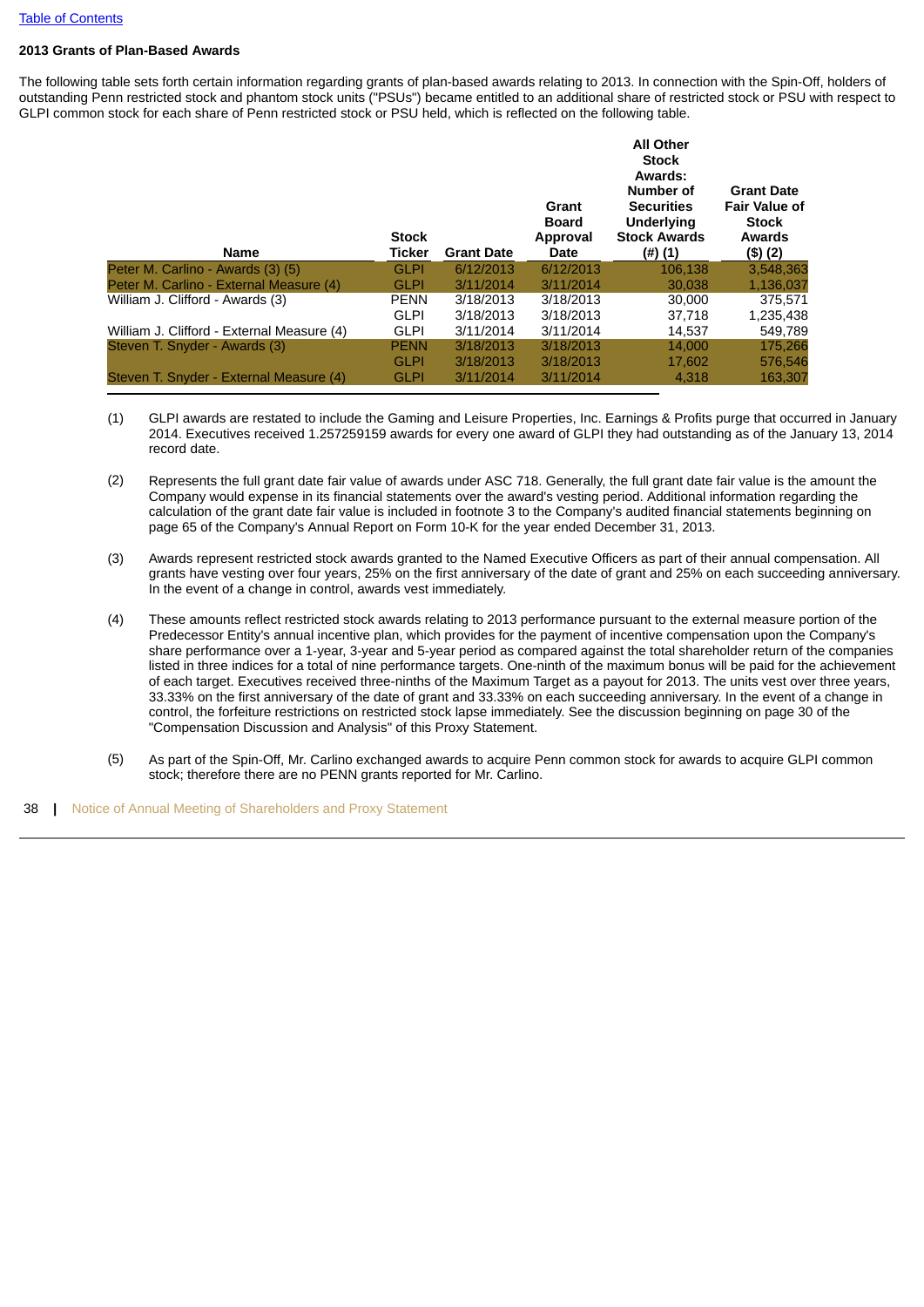# **Outstanding 2013 Equity Awards at Fiscal Year-End**

The following table sets forth information concerning equity awards outstanding as of December 31, 2013:

|                          |                            |                    | <b>Option Awards</b>                                                     |                      |                                   |                            |                                        | <b>Stock Awards</b>                                                                  |                                                                                                                        |
|--------------------------|----------------------------|--------------------|--------------------------------------------------------------------------|----------------------|-----------------------------------|----------------------------|----------------------------------------|--------------------------------------------------------------------------------------|------------------------------------------------------------------------------------------------------------------------|
|                          |                            |                    | <b>Number of Securities</b><br>Underlying<br><b>Unexercised Options:</b> |                      |                                   |                            |                                        |                                                                                      |                                                                                                                        |
| Name                     | Ticker                     | $^{(#)}$           | Stock Exercisable Unexercisable Exercise Expiration<br>$(4)$ (1)         | Option<br>Price (\$) | Option<br>Date                    | Stock<br>Ticker            | <b>Stock</b><br>Award<br>Grant<br>Date | Number of<br><b>Shares or</b><br>Units Held<br>that<br><b>Have Not</b><br>Vested (#) | <b>Market</b><br>Value of<br><b>Shares or</b><br>Units<br><b>Held that</b><br>Have<br><b>Not Vested</b><br>(\$)<br>(4) |
| <b>Peter M. Carlino</b>  | <b>PENN</b><br><b>PENN</b> | 42,061<br>157,393  |                                                                          | 2.83<br>6.81         | 01/29/14 &zwsp<br>01/06/15 &zwsp  | <b>PENN</b><br><b>PENN</b> | 10/20/10&zwsp (3)<br>02/06/12&zwsp (3) | 22,367<br>42,435                                                                     | 320,519<br>608,094                                                                                                     |
|                          | <b>PENN</b>                | 84,123             |                                                                          | 7.72                 | 01/12/16 &zwsp:                   | <b>PENN</b>                | 01/29/13&zwsp (3)                      | 53,807                                                                               | 771,054                                                                                                                |
|                          | <b>PENN</b>                | 84,123             |                                                                          | 9.70                 | 01/02/17 &zwsp                    | <b>GLPI</b>                | 10/20/10&zwsp (3)                      | 28,121                                                                               | 1,081,252                                                                                                              |
|                          | <b>PENN</b>                | 84,123             |                                                                          | 6.96                 | 07/08/18 &zwsp                    | <b>GLPI</b>                | 04/15/11&zwsp (2)                      | 53,856                                                                               | 2,070,763                                                                                                              |
|                          | <b>PENN</b><br><b>PENN</b> | 84,123<br>63,092   | 21,031                                                                   | 4.98<br>6.34         | 01/02/16 &zwsp:<br>01/02/17 &zwsp | <b>GLPI</b><br><b>GLPI</b> | 02/06/12&zwsp (3)<br>01/29/13&zwsp (3) | 53,352<br>67,649                                                                     | 2,051,384<br>2,601,104                                                                                                 |
|                          | <b>PENN</b>                | 42,061             | 42,062                                                                   | 8.19                 | 01/03/18 &zwsp                    | <b>GLPI</b>                | 06/12/13&zwsp (2)                      | 106,138                                                                              | 4,081,006                                                                                                              |
|                          | <b>PENN</b>                | 21,030             | 63,093                                                                   | 8.88                 | 01/03/19 &zwsp                    |                            |                                        |                                                                                      |                                                                                                                        |
|                          | <b>GLPI</b><br><b>GLPI</b> | 241,596<br>904,056 | ÷<br>÷                                                                   | 7.05<br>16.96        | 01/29/14 &zwsp<br>01/06/15 &zwsp: |                            |                                        |                                                                                      |                                                                                                                        |
|                          | <b>GLPI</b>                | 483.194            |                                                                          | 19.22                | 01/12/16 &zwsp                    |                            |                                        |                                                                                      |                                                                                                                        |
|                          | <b>GLPI</b>                | 483,194            | ÷                                                                        | 24.15                | 01/02/17 &zwsp                    |                            |                                        |                                                                                      |                                                                                                                        |
|                          | <b>GLPI</b><br><b>GLPI</b> | 483,194<br>483,194 | ÷<br>÷                                                                   | 17.34<br>12.41       | 07/08/18 &zwsp<br>01/02/16 &zwsp  |                            |                                        |                                                                                      |                                                                                                                        |
|                          | <b>GLPI</b>                | 362,395            | 120,799                                                                  | 15.78                | 01/02/17 &zwsp                    |                            |                                        |                                                                                      |                                                                                                                        |
|                          | <b>GLPI</b>                | 241,597            | 241,597                                                                  | 20.40                | 01/03/18 &zwsp                    |                            |                                        |                                                                                      |                                                                                                                        |
| William J. Clifford PENN | <b>GLPI</b>                | 120,798<br>300,000 | 362,396<br>$\blacksquare$                                                | 22.09<br>6.81        | 01/03/19 &zwsp<br>01/06/15        | <b>PENN</b>                | 10/20/10 (3)                           | 7,829                                                                                | 112,190                                                                                                                |
|                          | PENN                       | 100,000            | $\overline{\phantom{a}}$                                                 | 7.72                 | 01/12/16                          | <b>PENN</b>                | 04/15/11 (2)                           | 10,652                                                                               | 152,643                                                                                                                |
|                          | <b>PENN</b>                | 100,000            | $\overline{\phantom{a}}$                                                 | 9.70                 | 01/02/17                          | <b>PENN</b>                | 02/06/12 (3)                           | 20,537                                                                               | 294,295                                                                                                                |
|                          | PENN                       | 150,000            | $\overline{\phantom{a}}$                                                 | 6.96                 | 07/08/18                          | <b>PENN</b>                | 01/29/13 (3)                           | 26,041                                                                               | 373,168                                                                                                                |
|                          | <b>PENN</b>                | 150,000            | $\overline{\phantom{a}}$                                                 | 4.98                 | 01/02/16                          | <b>PENN</b>                | 03/18/13 (2)                           | 30,000                                                                               | 429,900                                                                                                                |
|                          | <b>PENN</b>                | 112,500            | 37,500                                                                   | 6.34                 | 01/02/17                          | <b>GLPI</b>                | 10/20/10 (3)                           | 9,843                                                                                | 378,463                                                                                                                |
|                          | <b>PENN</b>                | 75,000             | 75,000                                                                   | 8.19                 | 01/03/18                          | <b>GLPI</b>                | 04/15/11 (2)                           | 13,392                                                                               | 514,922                                                                                                                |
|                          | PENN                       | 37,500             | 112,500                                                                  | 8.88                 | 01/03/19                          | <b>GLPI</b>                | 02/06/12 (3)                           | 25,821                                                                               | 992,817                                                                                                                |
|                          | <b>GLPI</b>                | 396,465            | $\blacksquare$                                                           | 16.96                | 01/06/15                          | <b>GLPI</b>                | 01/29/13 (3)                           | 32,740                                                                               | 1,258,853                                                                                                              |
|                          | <b>GLPI</b>                |                    |                                                                          |                      |                                   | <b>GLPI</b>                |                                        |                                                                                      |                                                                                                                        |
|                          |                            | 132,155            | $\blacksquare$                                                           | 19.22                | 01/12/16                          |                            | 03/18/13 (2)                           | 37,718                                                                               | 1,450,257                                                                                                              |
|                          | <b>GLPI</b>                | 132,155            | $\overline{\phantom{a}}$                                                 | 24.15                | 01/02/17                          |                            |                                        |                                                                                      |                                                                                                                        |
|                          | <b>GLPI</b>                | 198,232            | $\overline{\phantom{a}}$                                                 | 17.34                | 07/08/18                          |                            |                                        |                                                                                      |                                                                                                                        |
|                          | <b>GLPI</b>                | 198,233            | $\overline{\phantom{a}}$                                                 | 12.41                | 01/02/16                          |                            |                                        |                                                                                      |                                                                                                                        |
|                          | <b>GLPI</b><br><b>GLPI</b> | 148,674            | 49,559                                                                   | 15.78                | 01/02/17                          |                            |                                        |                                                                                      |                                                                                                                        |
|                          | <b>GLPI</b>                | 99,116<br>49,558   | 99,117<br>148,675                                                        | 20.40<br>22.09       | 01/03/18<br>01/03/19              |                            |                                        |                                                                                      |                                                                                                                        |
| <b>Steven T. Snyder</b>  | <b>PENN</b>                | 66,981             |                                                                          | 7.72                 | 01/12/16 &zwsp                    | <b>PENN</b>                | 10/20/10&zwsp (3)                      | 2,958                                                                                | 42,388                                                                                                                 |
|                          | <b>PENN</b>                | 67,598             |                                                                          | 9.70                 | 01/02/17 &zwsp                    | <b>PENN</b>                | 04/15/11&zwsp (2)                      | 4,025                                                                                | 57,678                                                                                                                 |
|                          | <b>PENN</b>                | 66,653             | <b>College</b>                                                           | 6.96                 | 07/08/18 &zwsp                    | <b>PENN</b>                | 02/06/12&zwsp (3)                      | 6,099                                                                                | 87,399                                                                                                                 |
|                          | <b>PENN</b><br><b>PENN</b> | 15,000<br>52,500   | 17,500                                                                   | 4.98<br>6.34         | 01/02/16 &zwsp<br>01/02/17 &zwsp  | <b>PENN</b><br><b>PENN</b> | 01/29/13&zwsp (3)<br>03/18/13&zwsp (2) | 7,734<br>14,000                                                                      | 110,828<br>200,620                                                                                                     |
|                          | <b>PENN</b>                | 35,000             | 35,000                                                                   | 8.19                 | 01/03/18 &zwsp                    | <b>GLPI</b>                | 10/20/10&zwsp (3)                      | 3,719                                                                                | 142,996                                                                                                                |
|                          | <b>PENN</b>                | 17,500             | 52,500                                                                   | 8.88                 | 01/03/19 &zwsp                    | <b>GLPI</b>                | 04/15/11&zwsp (2)                      | 5,060                                                                                | 194,557                                                                                                                |
|                          | <b>GLPI</b><br><b>GLPI</b> | 61,555<br>88,519   | ÷<br>÷                                                                   | 16.96<br>19.22       | 01/06/15 &zwsp<br>01/12/16 &zwsp  | <b>GLPI</b><br><b>GLPI</b> | 02/06/12&zwsp (3)<br>01/29/13&zwsp (3) | 7,668<br>9,724                                                                       | 294,835<br>373,888                                                                                                     |
|                          | <b>GLPI</b>                | 89,334             | ÷                                                                        | 24.15                | 01/02/17 &zwsp                    | <b>GLPI</b>                | 03/18/13&zwsp (2)                      | 17,602                                                                               | 676,797                                                                                                                |
|                          | <b>GLPI</b>                | 88,085             | ÷                                                                        | 17.34                | 07/08/18 &zwsp                    |                            |                                        |                                                                                      |                                                                                                                        |
|                          | <b>GLPI</b><br><b>GLPI</b> | 46,255<br>69,381   | ×<br>23,128                                                              | 12.41<br>15.78       | 01/02/16 &zwsp<br>01/02/17 &zwsp  |                            |                                        |                                                                                      |                                                                                                                        |
|                          | <b>GLPI</b>                | 46,254             | 46,255                                                                   | 20.40                | 01/03/18 &zwsp                    |                            |                                        |                                                                                      |                                                                                                                        |
|                          | <b>GLPI</b>                | 23,127             | 69,382                                                                   | 22.09                | 01/03/19 &zwsp                    |                            |                                        |                                                                                      |                                                                                                                        |

(1) Options vest over four years, 25% on the first anniversary of the date of grant and 25% on each succeeding anniversary. In the event of a change in control, options vest immediately.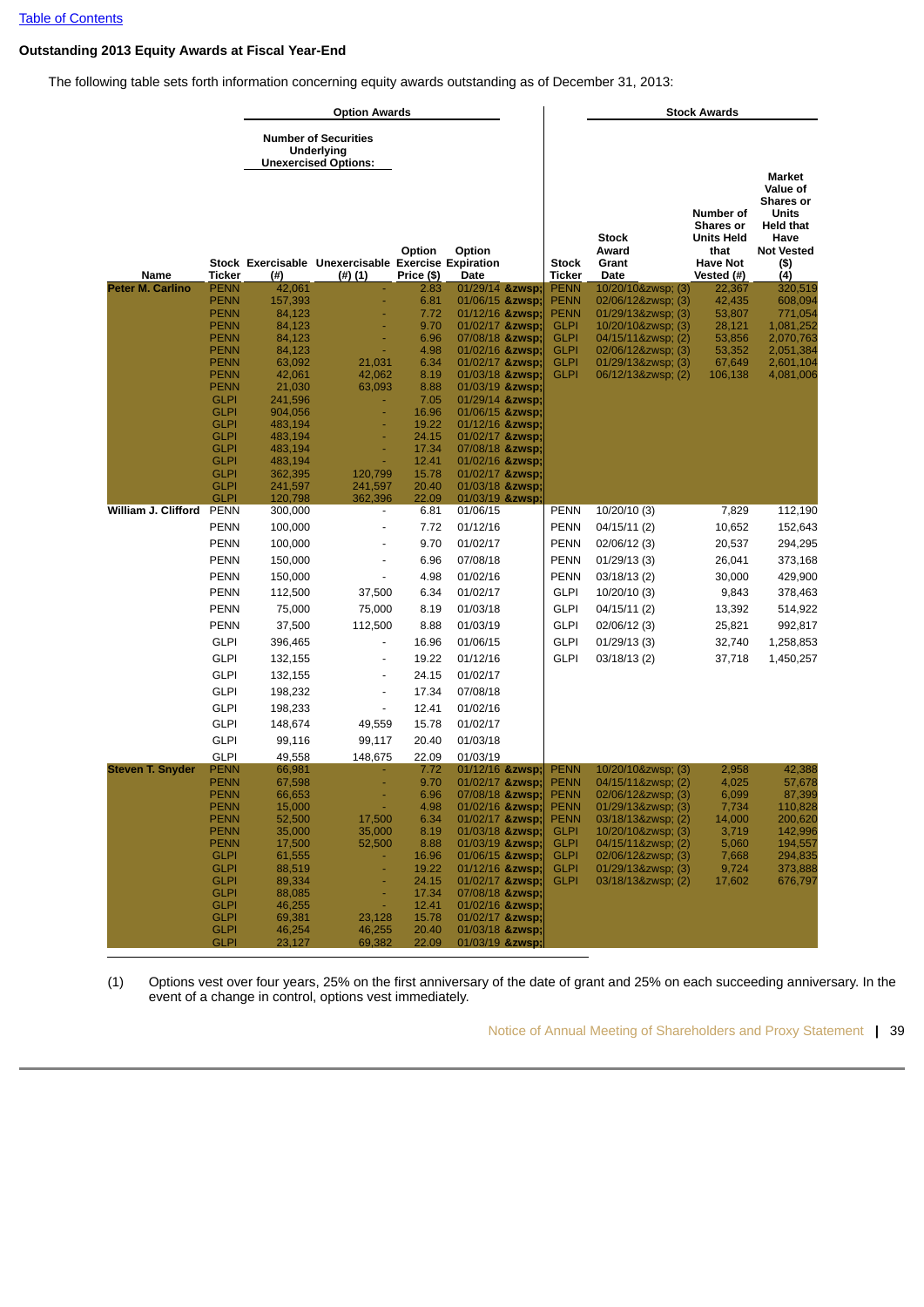- (2) Represents restricted stock awards. The forfeiture provisions on the restricted stock awards granted April 15, 2011, lapse 100% on the third year anniversary of the date of grant. The forfeiture provisions on the restricted stock awards granted on March 18, 2013 and June 12, 2013, lapse 25% on each of the first, second, third and fourth anniversary of the date of grant. In the event of a change in control, the forfeiture restrictions on restricted stock lapse immediately.
- (3) Represents phantom stock unit awards. Awards granted October 20, 2010, are scheduled to vest as follows:  $^2$ /9 of the aggregate award to the executive on each of the first, second and third anniversaries of the date of grant and the remaining  $^{1}$ /6 of the aggregate award to the executive on each of the fourth and fifth anniversaries of the date of grant and awards granted February 6, 2012 and January 29, 2013, are scheduled to vest over four years, 25% on the first anniversary of the date of grant and 25% on each succeeding anniversary. In the event of a change in control, the forfeiture restrictions on restricted stock lapse immediately.
- (4) Calculated based on the closing price of the Company's common stock on December 31, 2013 (\$14.33 for PENN and \$38.45 for GLPI), which was the last trading day of 2013.
- 40 **|** Notice of Annual Meeting of Shareholders and Proxy Statement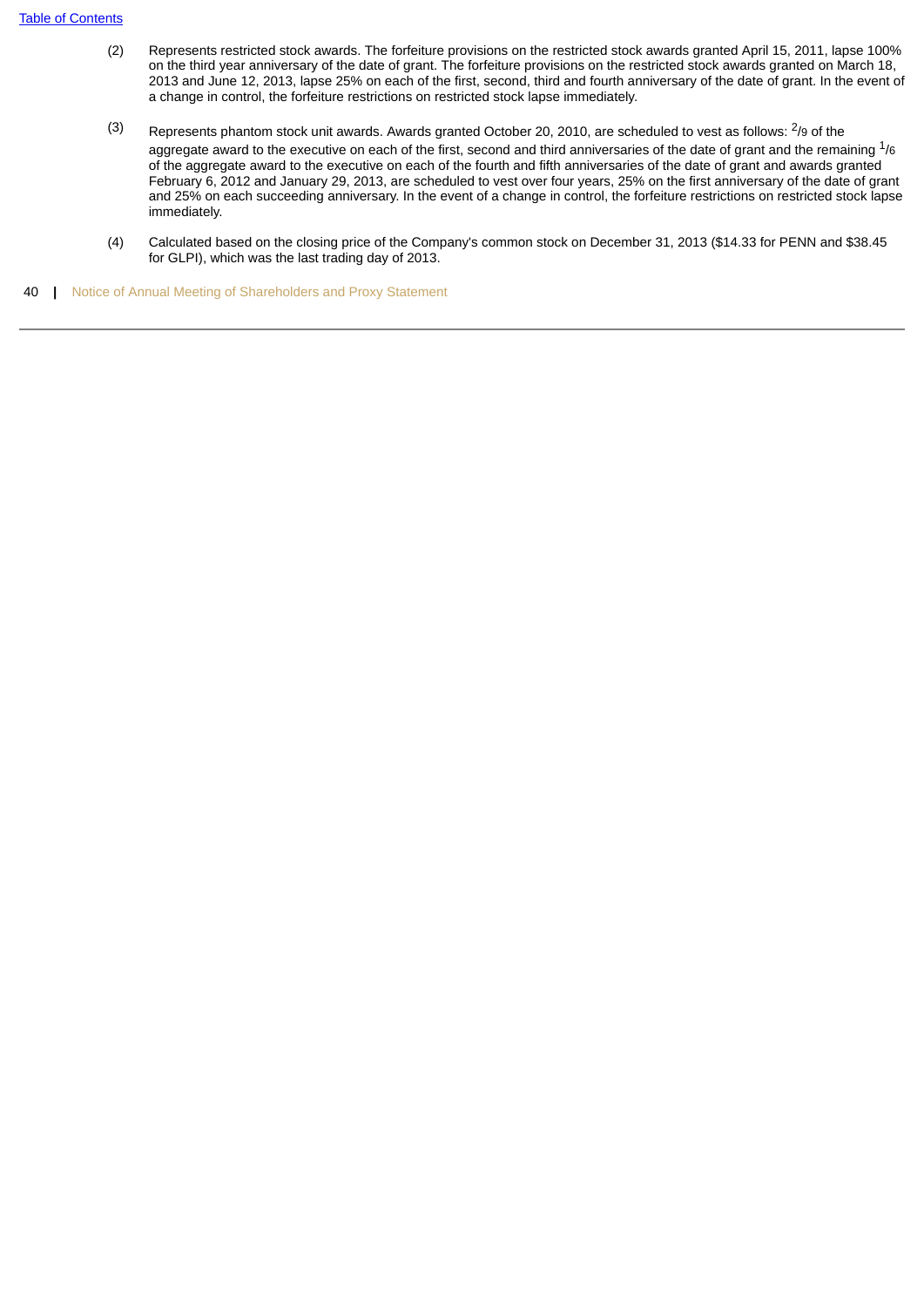# **2013 Option Exercises and Stock Vested**

 The following table sets forth information concerning options exercised, restricted stock awards vested, and phantom stock unit awards vested during fiscal 2013:

|                     |                               | <b>Option Awards</b>                                              |                                       | <b>Stock Awards</b>                                                     |                                      | <b>Phantom Stock Unit Awards</b>                            |                                      |
|---------------------|-------------------------------|-------------------------------------------------------------------|---------------------------------------|-------------------------------------------------------------------------|--------------------------------------|-------------------------------------------------------------|--------------------------------------|
| <b>Name</b>         | <b>Stock</b><br>Ticker        | Number of<br><b>Shares</b><br>Acquired<br>on Exercise<br>$^{(#)}$ | Value<br>Realized on<br>Exercise (\$) | Number of<br><b>Shares</b><br><b>Acquired</b><br>on Vesting<br>$^{(#)}$ | Value<br>Realized on<br>Vesting (\$) | Number of<br><b>Shares</b><br>Acquired<br>on Vesting<br>(#) | Value<br>Realized on<br>Vesting (\$) |
| Peter M. Carlino    | <b>PENN</b>                   |                                                                   |                                       | 10.246                                                                  | 523.571                              | 29.057                                                      | 1,597,339                            |
| William J. Clifford | <b>PENN</b>                   | -                                                                 |                                       | 3.586                                                                   | 183.245                              | 12,065                                                      | 657,894                              |
| Steven T. Snyder    | <b>PENN</b><br>PENN &zwsp (1) | 20,000<br>66.578                                                  | 591.200<br>543.248                    | 1.355                                                                   | 69.241                               | 4.005                                                       | 219,706                              |
|                     |                               |                                                                   |                                       |                                                                         |                                      |                                                             |                                      |

(1) This exercise by Mr. Snyder occurred post Spin-Off, all other exercises and vesting occurred pre Spin-Off.

## **Potential Payments Upon Termination or Change-in-Control**

The Company did not have employment agreements or a severance policy in place at December 31, 2013. The Named Executive Officers are entitled to accelerated vesting of equity-based incentive awards under the 2013 Long Term Incentive Compensation Plan (the "Plan") upon a change-incontrol and, under certain circumstances, in the event of termination. With respect to options and SARs, unvested awards will accelerate in the event of termination as a result of death or disability. With respect to restricted stock and PSUs, restrictions on awards will immediately lapse in the event of termination as a result of death or disability. Upon termination for Cause (as defined in the Plan), all vested and unvested awards will be forfeited. For a detailed description of the outstanding awards held by each Named Executive Officer at December 31, 2013, please see page 39.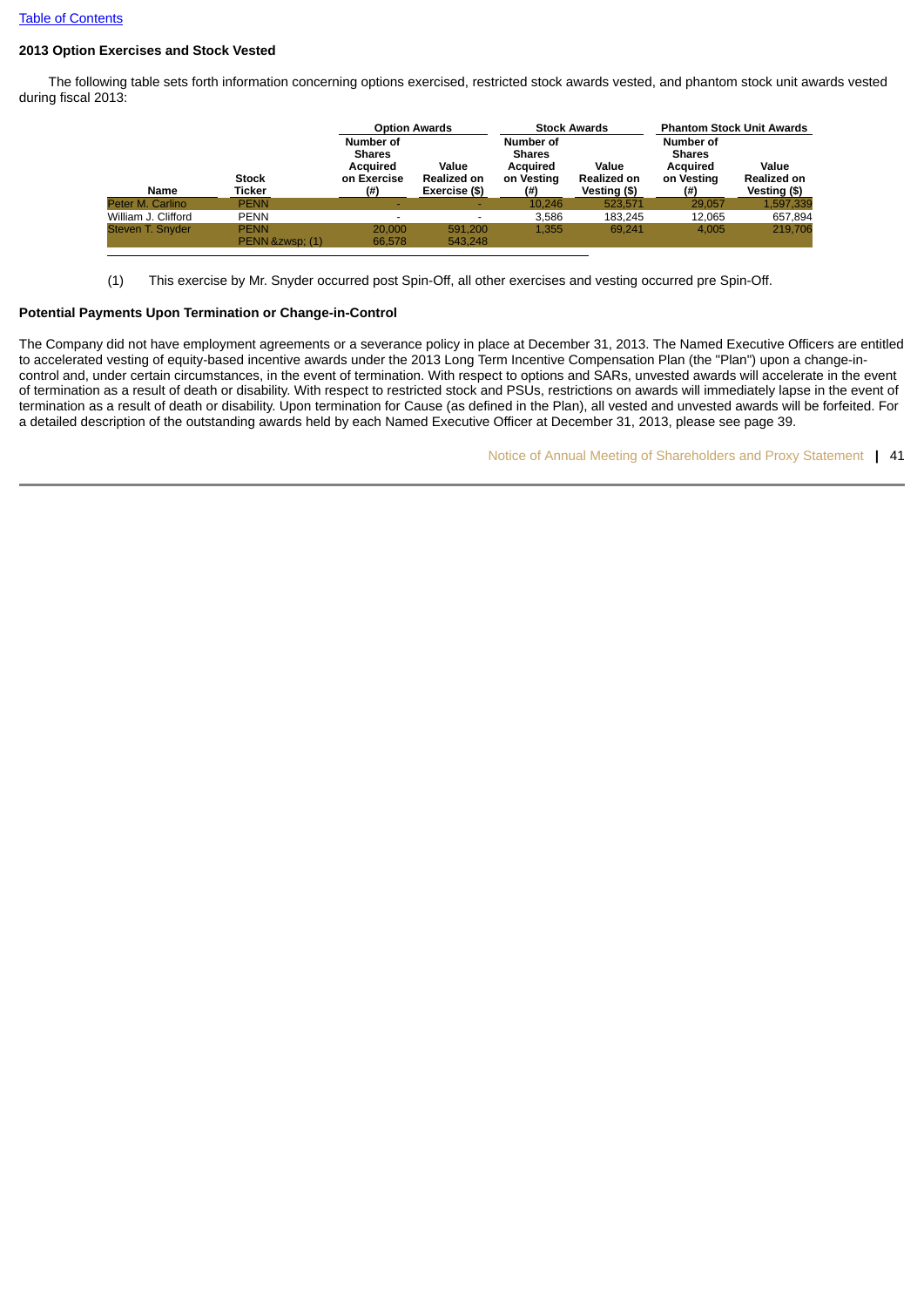# **2013 Nonqualified Deferred Compensation**

The following table sets forth information concerning nonqualified deferred compensation of the Named Executive Officers:

| <b>Name</b>         | <b>Executive</b><br><b>Contributions</b><br>in Last<br><b>Fiscal Year</b><br>(\$) (1) | Company<br><b>Contributions</b><br>in Last<br><b>Fiscal Year</b><br>(\$) (2) | Aggregate<br><b>Earnings</b><br>in Last<br><b>Fiscal Year</b><br>(\$) (3) | Aggregate<br><b>Withdrawals/</b><br><b>Distributions</b><br>$($ \$) | Aggregate<br><b>Balance at</b><br><b>Last Fiscal</b><br><b>Year End</b><br>(\$) (4) |
|---------------------|---------------------------------------------------------------------------------------|------------------------------------------------------------------------------|---------------------------------------------------------------------------|---------------------------------------------------------------------|-------------------------------------------------------------------------------------|
| Peter M. Carlino    | 255,266                                                                               | 127,632                                                                      | 1,443,415                                                                 | (5.053)                                                             | 7,347,594                                                                           |
| William J. Clifford | 152,683                                                                               | 76,341                                                                       | 154,412                                                                   | (108,118)                                                           | 2,636,162                                                                           |
| Steven T. Snyder    | 62.651                                                                                | 31.326                                                                       | 269.744                                                                   | (78,085)                                                            | 1,291,804                                                                           |

- (1) For each Named Executive Officer, the Executive's contribution is included in the Named Executive Officer's salary and/or nonequity executive compensation for 2013, as reported in the Summary Compensation Table.
- (2) For each Named Executive Officer, the Company's contribution is included in the Named Executive Officer's other compensation for 2013, as reported in the Summary Compensation Table.
- (3) Amounts reflect the change in account value during 2013. No amounts are reported in the Summary Compensation Table because earnings were not above market or preferential.
- (4) The amount of each Named Executive Officer's aggregate balance at fiscal year-end that was reported as compensation in the Company's Summary Compensation Table for previous years is set forth below:

|                     | Amount        |
|---------------------|---------------|
|                     | Previously    |
| <b>Name</b>         | Reported (\$) |
| Peter M. Carlino    | 5.526.334     |
| William J. Clifford | 2.360.844     |
| Steven T. Snyder    | 1.006.168     |

 *Gaming and Leisure Properties, Inc. Deferred Compensation Plan.* Pursuant to the Company's Deferred Compensation Plan, as amended, most management and certain other highly compensated employees selected by the committee administering the Plan (the "Committee") may elect to defer, on a pre-tax basis, a percentage of his or her salary and/or bonus. The minimum amount deferrable is \$3,000 and the maximum is 90% of his or her base annual salary and/or bonus. Generally, deferral elections must be made before the beginning of the year in which compensation will be earned. The Company's contributions under the plan are equal to 50% of the participant's deferral for the first 10% of the salary and/or bonus deferred, subject to a maximum annual Company contribution equal to 5% of the participant's salary and/or bonus. With the Board of Directors' approval, the Company is also permitted to make discretionary contributions. Participants are always 100% vested in their own contributions, but Company contributions vest 20% per year of service with the Company. Therefore, employees with five or more years of service are fully vested in Company contributions under the plan. However, for employees with less than five years of service, all Company contributions become immediately and fully vested upon death, retirement (on or after age 65) or a change in control of the Company, as defined in the Deferred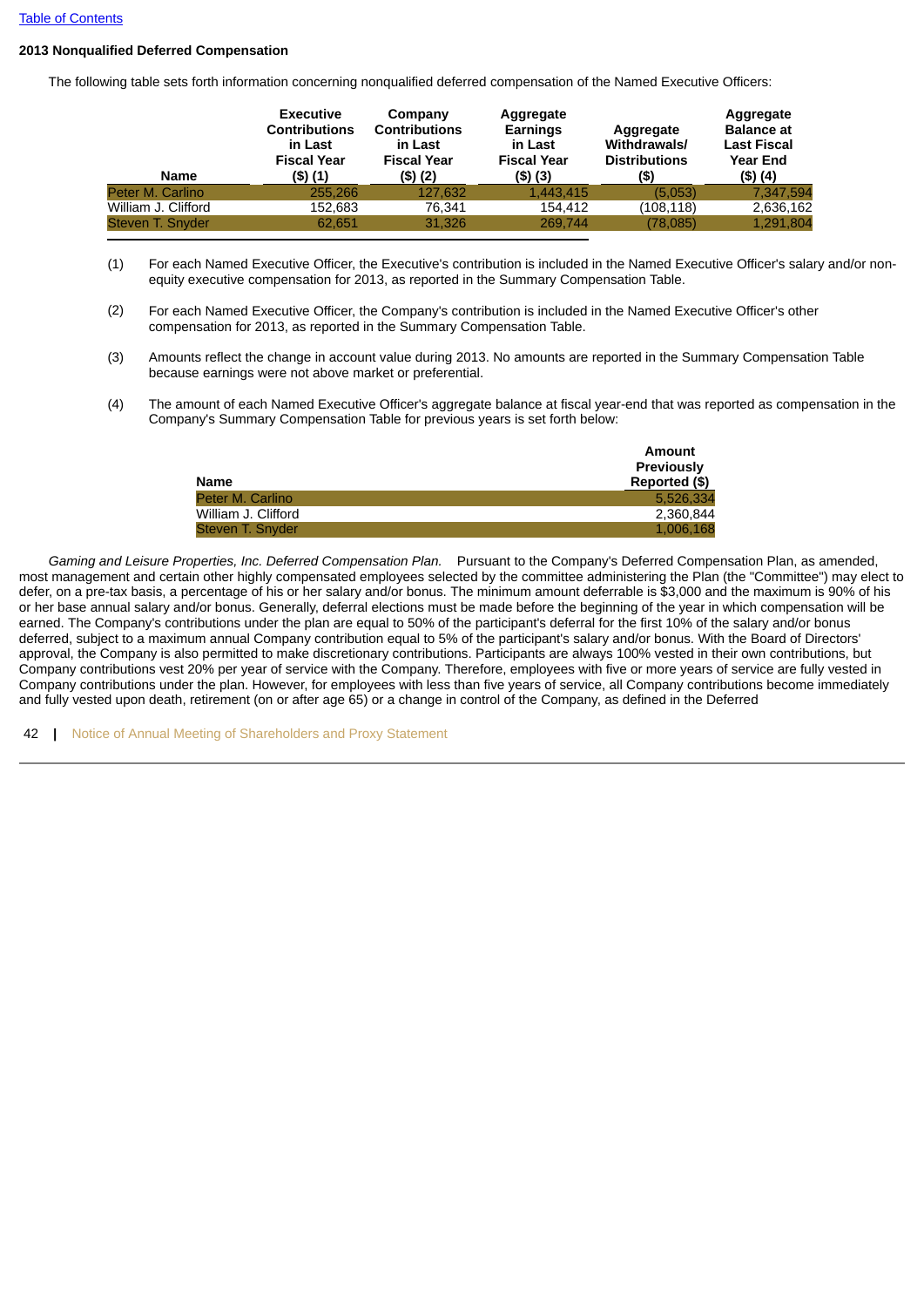Compensation Plan. The Committee may accelerate vesting of the Company's contributions if a participant terminates his or her employment because of disability.

 Subject to the exceptions discussed below, participants in the Deferred Compensation Plan, or their beneficiaries, receive distributions upon retirement, death or termination. Participants can elect to receive distributions following retirement or death in the form of a lump sum payment or payment in five or ten annual installments. Distributions following retirement can be deferred for at least five years.

 For purposes of the Deferred Compensation Plan, termination of employment as a result of a disability will be considered retirement. Distributions following termination of employment other than as a result of retirement or death will be in the form of a lump sum payment. Participants can also elect to receive a scheduled distribution with respect to an annual deferral amount, which is payable in a lump sum at the beginning of a designated subsequent calendar year, subject to certain limitations. In the event of an unforeseeable financial emergency and with the approval of the Committee, a participant can suspend deferrals or receive a partial or full payout under the plan. Certain specified employees have a six-month delay imposed upon distributions pursuant to a severance from service, as required by the final Code section 409A regulations. In the event of a change in control, the Company will accelerate installment payments that are in pay status by paying the account balance in lump sum and will distribute the account balances of all active participants in a lump sum; provided, however, that no distributions (or accelerations of installments) will occur unless the transaction qualifies as a "change in control event" under Code section 409A.

 Participants in the Deferred Compensation Plan may notionally invest deferred amounts, including Company contributions, in mutual funds selected by the Committee. Participants may change their investment elections at any time.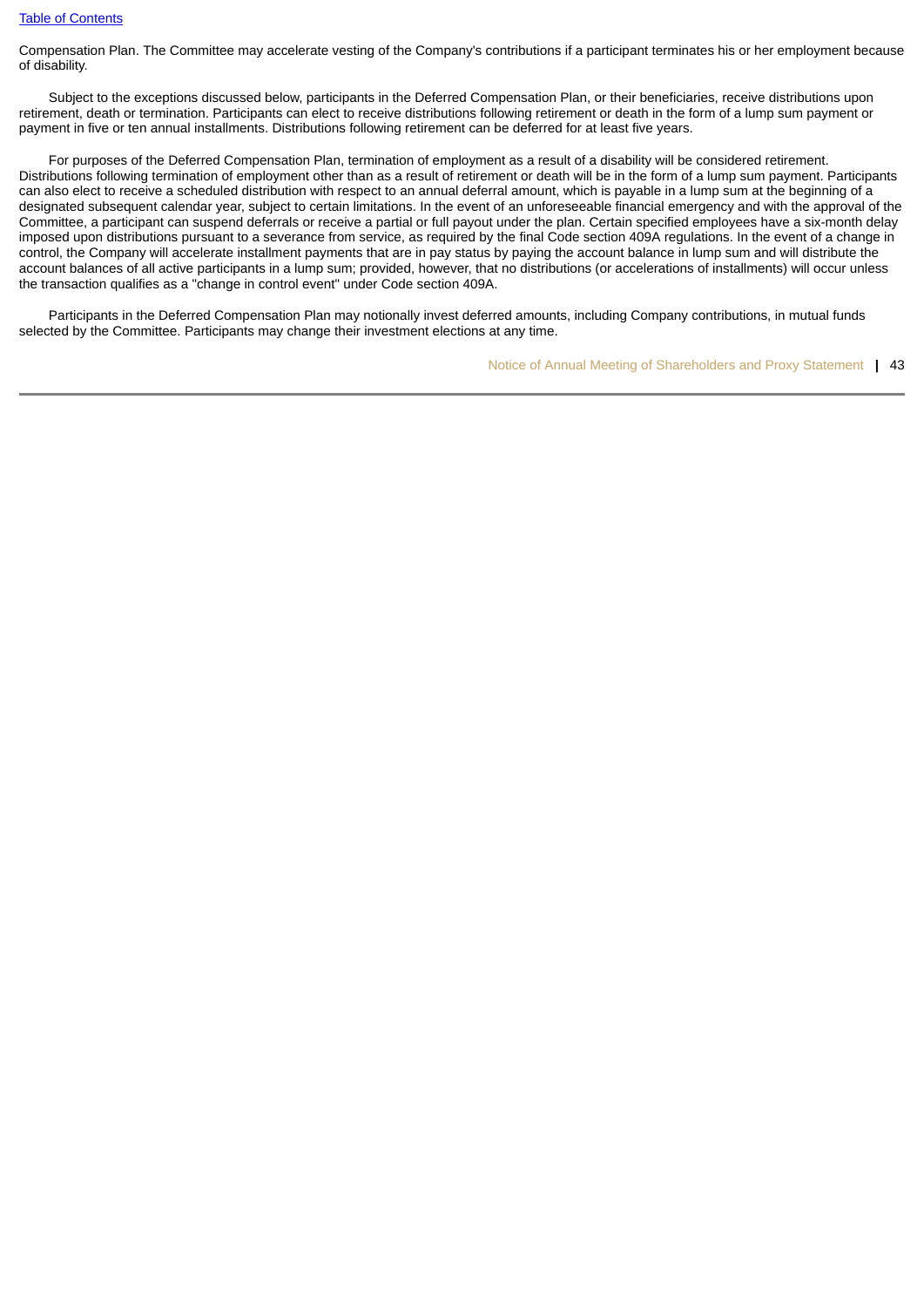# **COMPENSATION AND GOVERNANCE COMMITTEE REPORT**

<span id="page-44-0"></span> We have reviewed and discussed the Compensation Discussion and Analysis with management. Based on our review and discussion with management, the Compensation and Governance Committee recommended to our board of directors that the Compensation Discussion and Analysis be included in this Proxy Statement and, by reference, in the Company's Annual Report on Form 10-K for the fiscal year ended December 31, 2013.

> **Compensation and Governance Committee**

David A. Handler, Chair Wesley R. Edens

*The foregoing report of the Compensation and Governance Committee does not constitute soliciting material and shall not be deemed filed, incorporated by reference into or a part of any other filing by the Company (including any future filings) under the Securities Act or the Exchange Act, except to the extent the Company specifically incorporates such report by reference therein.*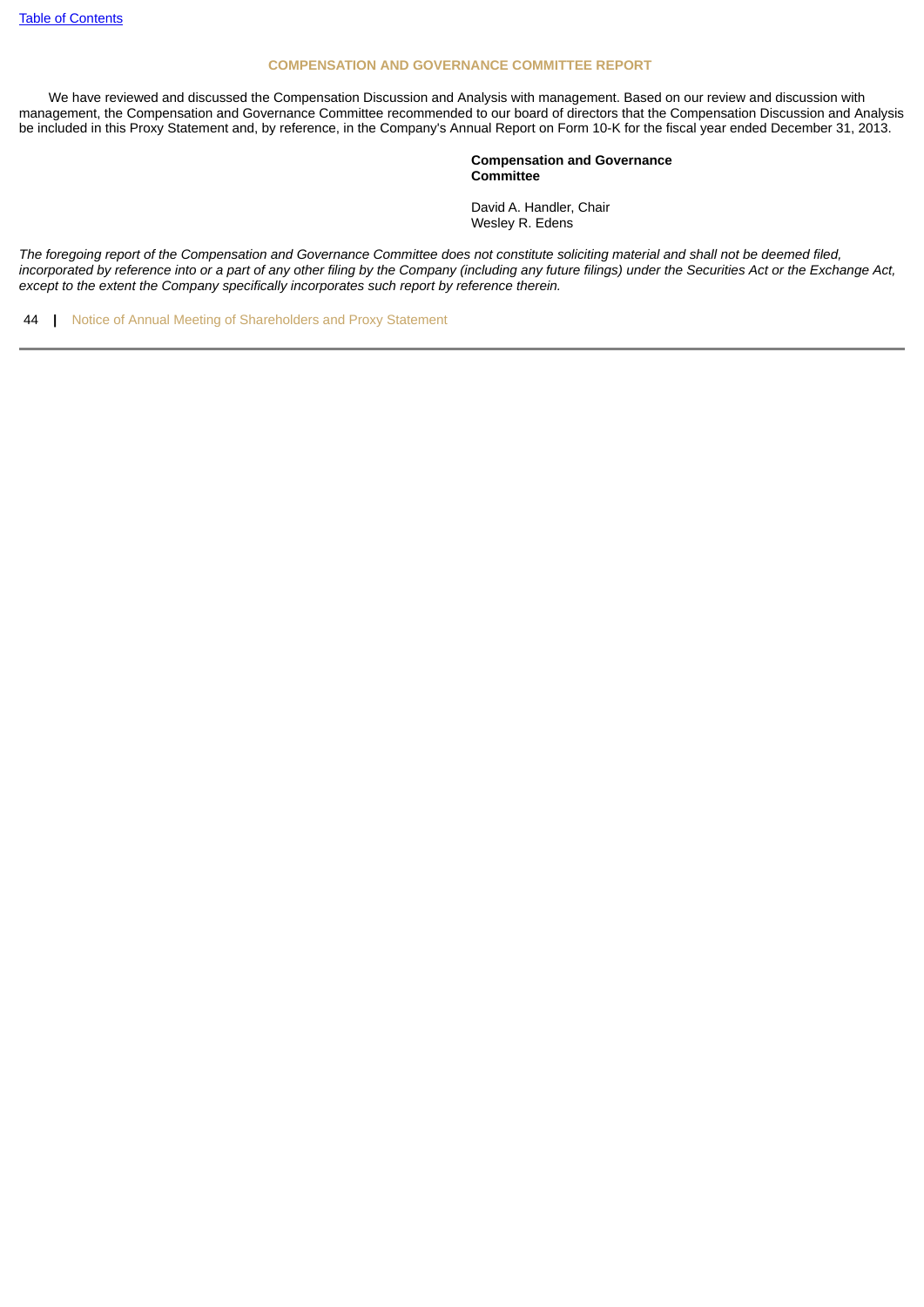## **AUDIT AND COMPLIANCE COMMITTEE REPORT**

<span id="page-45-0"></span> The Audit and Compliance Committee of the board of directors assists the board of directors in performing its oversight responsibilities for our financial reporting process and audit process as more fully described in the Audit and Compliance Committee's charter. Management has the primary responsibility for the financial statements and the reporting process. Our independent registered public accounting firm is responsible for performing an independent audit of our consolidated financial statements in accordance with the auditing standards of the Public Company Accounting Oversight Board (United States) and to issue a report thereon.

 In the performance of its oversight function, the Audit and Compliance Committee reviewed and discussed our audited financial statements for the fiscal year ended December 31, 2013 with management and with our independent registered public accounting firm. In addition, the Audit and Compliance Committee discussed with our independent registered public accounting firm the matters required to be discussed by the PCAOB Accounting Standard No. 16, Communications with Audit Committees, which includes, among other items, matters related to the conduct of the audit of our financial statements. The Audit and Compliance Committee has also received and reviewed the written disclosures and the letter from our independent registered public accounting firm required by the applicable requirements of the Public Company Accounting Oversight Board regarding the accounting firm's communications with the Audit and Compliance Committee concerning independence and has discussed with our independent registered public accounting firm that firm's independence and considered whether the non-audit services provided by the independent registered public accounting firm are compatible with maintaining its independence.

 Based on the review and discussions with management and our independent registered public accounting firm described above, the Audit and Compliance Committee recommended to the board of directors that the audited financial statements be included in our Annual Report on Form 10-K for the year ended December 31, 2013 filed with the SEC.

> **Audit and Compliance Committee** Joseph W. Marshall, III, Chair David A. Handler E. Scott Urdang

 *The foregoing report of the Audit and Compliance Committee does not constitute soliciting material and shall not be deemed filed, incorporated by reference into or a part of any other filing by the Company (including any future filings) under the Securities Act or the Exchange Act, except to the extent the Company specifically incorporates such report by reference therein.*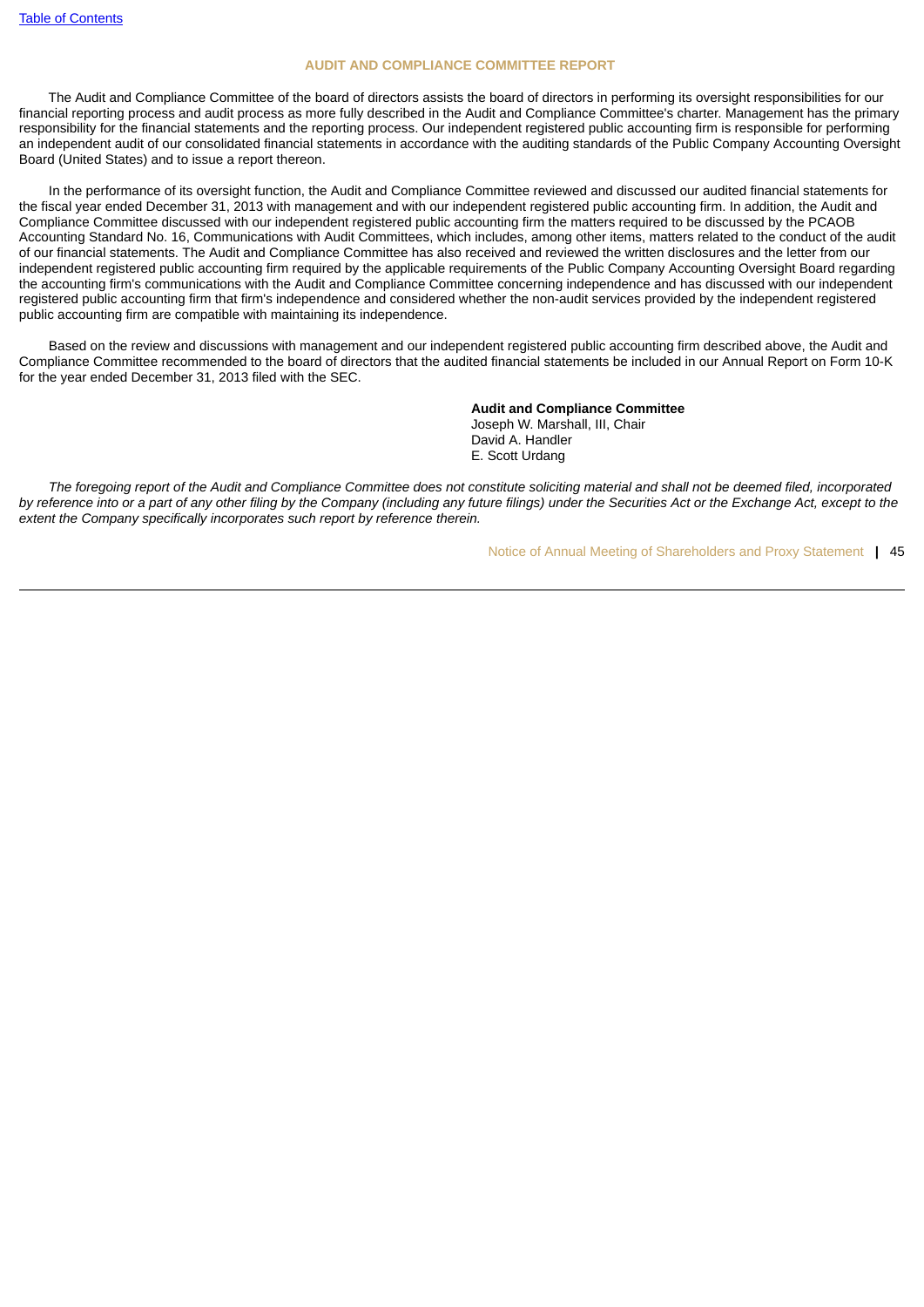#### **CERTAIN RELATIONSHIPS AND RELATED PARTY TRANSACTIONS**

# <span id="page-46-0"></span>**Agreements with Certain Shareholders in Connection with our Spin-Off from Penn**

#### **Peter M. Carlino**

 On October 30, 2013, we entered into an Exchange Agreement (the "Exchange Agreement") with Penn, Mr. Carlino, and the Commonwealth Trust Company, Trustee of the PMC Delaware Dynasty Trust dated September 25, 2013, a trust for the benefit of Mr. Carlino's children (the "Trust Stockholder"). Pursuant to the Exchange Agreement, Mr. Carlino and the Trust Stockholder exchanged each share of Penn common stock held by them for 0.407 shares of our common stock on October 31, 2013, the business day prior to the date that shares of our common stock were distributed to Penn's shareholders in the spin-off. Mr. Carlino and the Trust Stockholder retained the right to receive shares of our common stock in respect of such Penn common stock in the spin-off. Additionally, pursuant to the Exchange Agreement, Mr. Carlino exchanged certain options to acquire Penn common stock for options to acquire our common stock having the same aggregate intrinsic value. The purpose of the transactions contemplated by the Exchange Agreement was to ensure that each member of the Carlino family beneficially owns 9.9% or less of the outstanding shares of Penn common stock for certain federal tax purposes following the spin-off, so that we can qualify to be taxed as a real estate investment trust ("REIT") for U.S. federal income tax purposes. Mr. Carlino exchanged the minimum number of options to acquire Penn common stock necessary to ensure such beneficial ownership of 9.9% or less. Pursuant to the Exchange Agreement, Mr. Carlino and the Trust Stockholder are also subject to certain limitations on the acquisition and transfer of Penn common stock and our common stock that are intended to preserve the tax-free nature of the spinoff and ensure that we can qualify, and continue to qualify, to be taxed as a REIT for U.S. federal income tax purposes.

#### **Fortress**

 On November 1, 2013, we entered into an investor rights agreement (the "Investor Rights Agreement") with FIF V PFD LLC ("FIF V"), an affiliate of Fortress, pursuant to an Exchange Agreement, dated January 16, 2013, between FIF V and Penn. The Investor Rights Agreement grants Fortress four demand registrations and unlimited piggyback registration during the term of the Investor Rights Agreement until the earlier of (i) such time as all our common stock distributed to Fortress in our spin-off from Penn, and any additional securities issued with respect thereto (the "Registrable Securities"), have been sold and (ii) such time as Fortress beneficially owns less than 2.5% of our common stock on a fully-diluted basis. We also agreed to use reasonable efforts to file a short-form registration statement for the registration and sale of the Registrable Securities with the SEC within 60 days of the date we become eligible to use a short-form registration statement, and to keep the shelf registration statement continuously effective under the Securities Act for so long as Fortress has registration rights. In addition, the Investor Rights Agreement grants Fortress certain information rights and prohibits us from taking actions to increase Fortress's beneficial ownership of the outstanding shares of our common stock above 9.9%.

## **Employment Agreements and Arrangements**

 We currently do not have employment agreements or arrangements with any of our executives, except Mr. Snyder as described on page 34 of this Proxy Statement. However, we may enter into employment agreements or arrangements with certain of our executive officers in the future. If we elect to do so, we anticipate that they will provide for salary, bonuses and other benefits, including severance benefits upon termination of employment as well as equity awards, among other matters.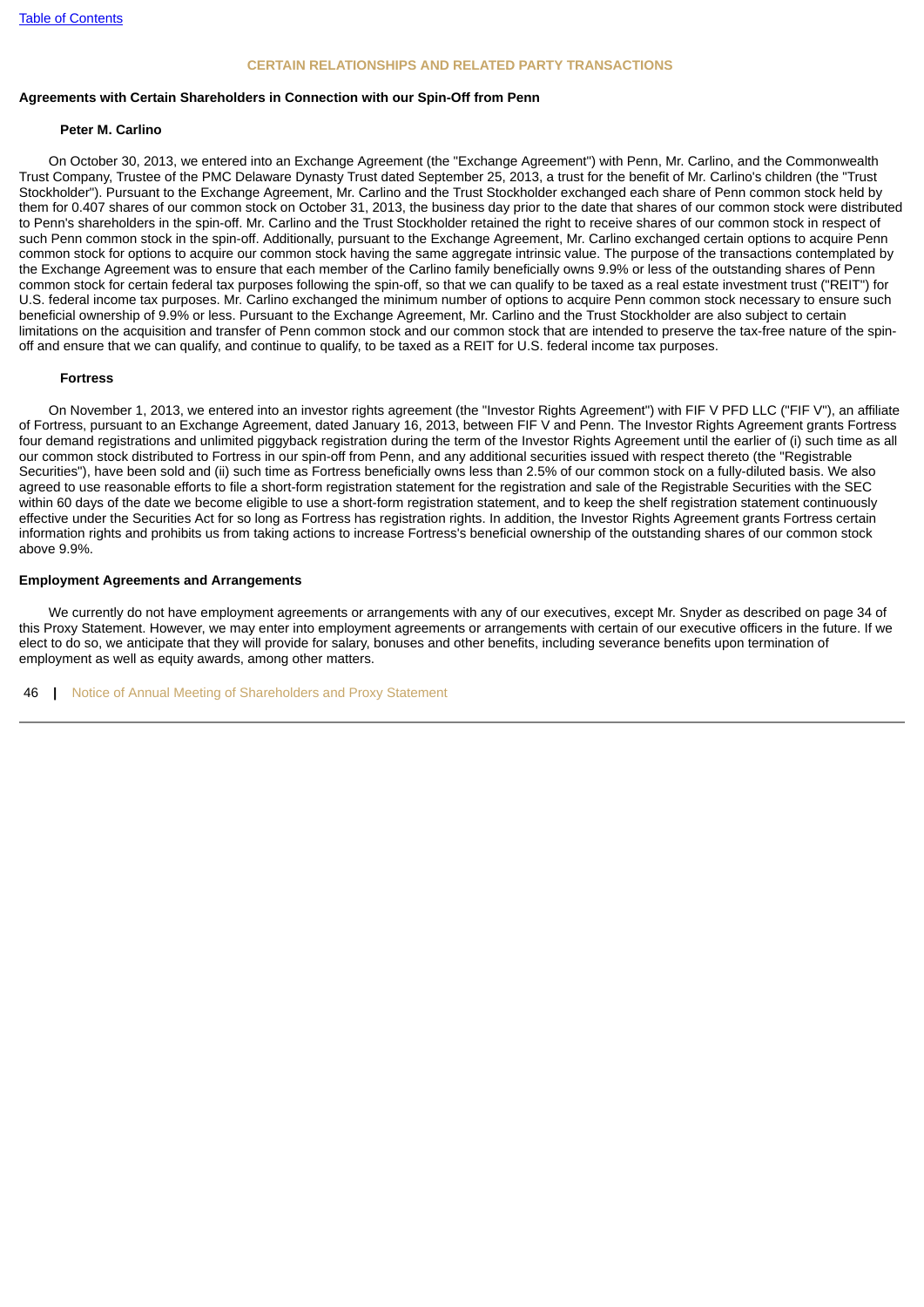In our Spin-Off from Penn, our executive officers and directors received options, shares of restricted stock or PSUs pursuant the Plan (as defined herein).

# **Indemnification of Directors and Officers**

Our charter and bylaws contain indemnification provisions for the benefit of our directors and executive officers.

# **Review and Approval of Transactions with Related Persons**

 Pursuant to the terms of its charter, the Audit and Compliance Committee reviews and pre-approves all conflicts of interest and related party transactions. For the purposes of the Audit and Compliance Committee's review, related party transactions are transactions, arrangements or relationships that are required to be disclosed pursuant to SEC Regulation S-K, Item 404, including those where the Company is a participant and in which an executive officer, a director or an owner of 5% or greater of the Company's common stock (or any immediate family member of the foregoing persons) has a direct or indirect material interest. Our code of business conduct has a broad definition of conflict of interest, which includes related party transactions, and requires employees to report potential conflicts to the chief compliance officer. The chief compliance officer may consult with members of the legal and finance staffs to determine whether the proposed transaction represents a conflict of interest or a related party transaction that must be presented to the Audit and Compliance Committee.

 For transactions determined to require Audit and Compliance Committee review, the chief compliance officer collaborates with members of the legal and finance staffs to prepare and present the transaction to the Audit and Compliance Committee. An Audit and Compliance Committee member will not participate in the review of transactions in which he or she or his or her immediate family member has an interest. The Audit and Compliance Committee will only approve related party transactions that are in, or are not inconsistent with, the best interests of the Company based on a review of (i) the benefits to the Company of the transaction and (ii) the terms of the transaction and the terms available to or from unrelated third parties, as applicable.

# **Conflict of Interest Policies**

 As described above, our code of business conduct seeks to identify and mitigate conflicts of interest between our directors, officers and employees, including our chief executive officer, chief financial officer and other senior officers, on the one hand, and us on the other hand, in accordance with applicable rules and regulations of the SEC and NASDAQ. Our code of business conduct is available on our website. Waivers of our code of business conduct will be required to be disclosed in accordance with NASDAQ and SEC requirements. In addition, we adopted corporate governance guidelines to assist our board of directors in the exercise of its responsibilities and to serve our interests and those of our shareholders. Peter M. Carlino serves as chairman of Penn and as our chairman and chief executive officer. In addition, David A. Handler, one of our directors, continues to serve as a director at Penn. We adopted governance guidelines that require Peter M. Carlino and David A. Handler to report any matter that may create, or may create the appearance of, a conflict of interest to Joseph W. Marshall, III, our lead independent director, for evaluation and appropriate resolution. Our board of directors may, in the future, also form committees of independent directors to discuss and act upon matters involving both us and Penn. No other person will be a director, executive officer or other employee of both us and Penn.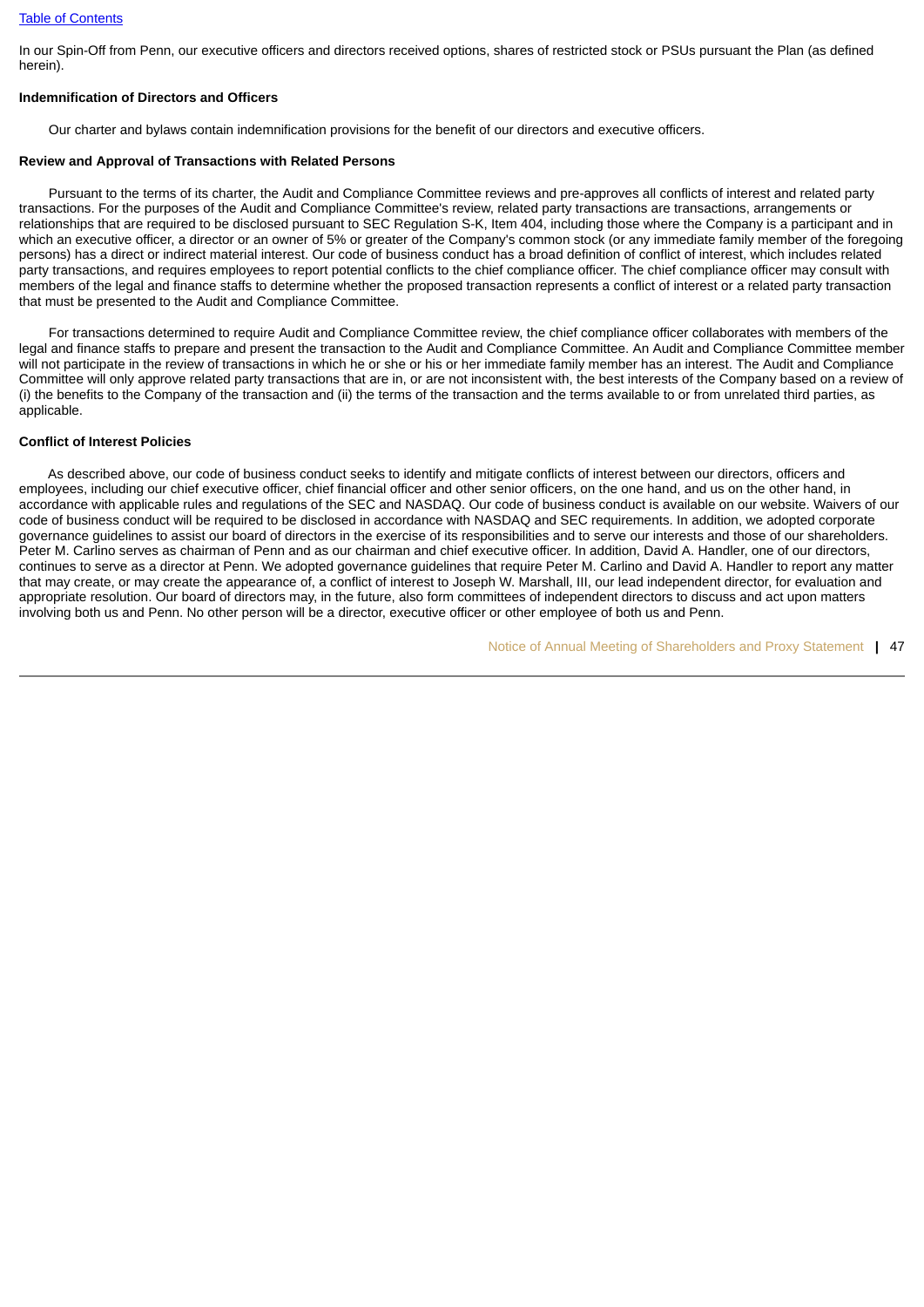## **RELATIONSHIP BETWEEN GLPI AND PENN AND THEIR RESPECTIVE SUBSIDIARIES POST-SPIN**

<span id="page-48-0"></span> On November 1, 2013, in connection with the Spin-Off from Penn to govern our ongoing relationship with Penn, we or our subsidiaries, as applicable, entered into: (i) the Separation and Distribution Agreement, (ii) a master lease agreement (the "Master Lease") pursuant to which GLP Capital, L.P., as landlord, will lease to Penn Tenant, LLC, a subsidiary of Penn, as tenant, our assets relating to the business of Penn (excluding the properties operated by our taxable REIT subsidiary), (iii) an agreement relating to tax matters (the "Tax Matters Agreement"), (iv) an agreement setting forth certain services that Penn is providing to us on a transitional basis (the "Transition Services Agreement") and (v) an agreement relating to employee matters (the "Employee Matters Agreement").

 The aforementioned agreements that we entered into with Penn in connection with the Spin-Off were negotiated in the context of our separation from Penn while we were still a wholly-owned subsidiary. Accordingly, during the period in which the terms of those agreements were negotiated, we did not have an independent board of directors or a management team independent of Penn. However, our board of directors, composed of a majority of independent directors, subsequently reviewed and ratified these transactions in advance of the Spin-Off.

#### **The Separation and Distribution Agreement**

 The Separation and Distribution Agreement sets forth, among other things, our agreements with Penn regarding the principal transactions necessary to separate us from Penn. The Separation and Distribution Agreement identifies assets to be transferred, liabilities to be assumed and contracts to be assigned to us as part of the separation of Penn into two companies, and it provides for when and how these transfers, assumptions and assignments occur.

#### **The Master Lease**

 Penn Tenant, LLC, a subsidiary of Penn, entered into the Master Lease with GLP Capital, L.P., our subsidiary through which we own substantially all of our assets, pursuant to which Penn Tenant, LLC leases 19 facilities that are owned by GLP Capital, L.P. The obligations of Penn Tenant, LLC under the Master Lease are guaranteed by Penn and by all Penn subsidiaries that will occupy and operate the facilities leased under the Master Lease, or that own a gaming license, other license or other material asset necessary to operate any portion of the facilities. A default by Penn or its subsidiaries with regard to any facility will generally cause a default with regard to the entire portfolio.

#### **The Tax Matters Agreement**

 The Tax Matters Agreement governs our and Penn's respective rights, responsibilities and obligations with respect to taxes (including taxes arising in the ordinary course of business and taxes, if any, incurred as a result of any failure of the Spin-Off and certain related transactions to qualify as tax-free for U.S. federal income tax purposes), tax attributes, tax returns, tax contests and certain other tax matters.

 In addition, the Tax Matters Agreement imposes certain restrictions on us and our subsidiaries (including restrictions on share issuances, business combinations, sales of assets and similar transactions) that are designed to preserve the tax-free status of the Spin-Off and certain related transactions. The Tax Matters Agreement provides special rules allocating tax liabilities in the event the Spin-Off, together with certain related transactions, was not tax-free. In general, under the Tax Matters Agreement, each party is expected to be responsible for any taxes imposed on Penn that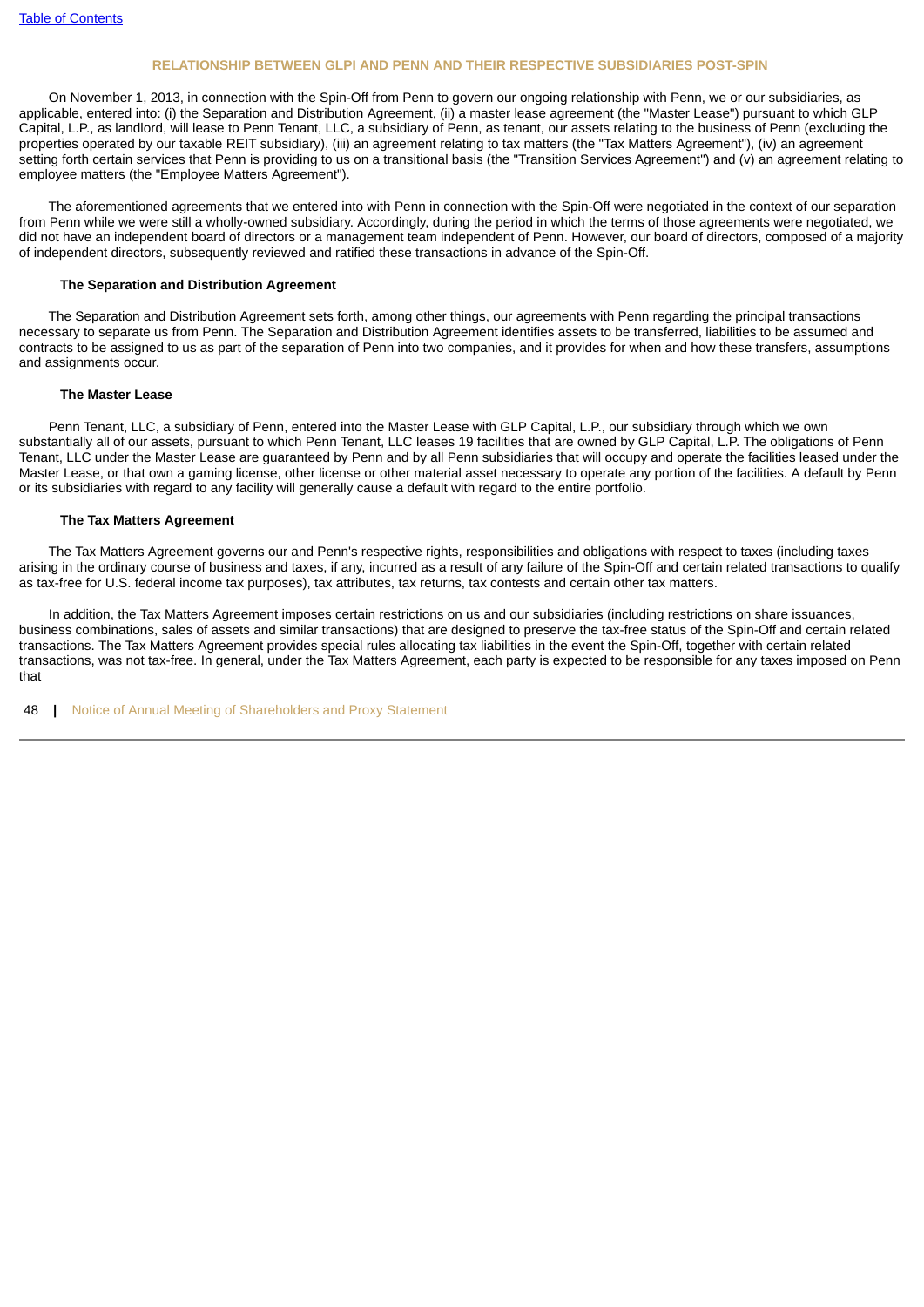arise from the failure of the Spin-Off and certain related transactions to qualify as a tax-free transaction for U.S. federal income tax purposes within the meaning of Sections 355 and 368(a)(1)(D) and certain other relevant provisions of the Code to the extent that the failure to qualify is attributable to actions, events, or transactions relating to such party's respective stock, assets or business, or a breach of the relevant representations or covenants made by that party in the Tax Matters Agreement.

 The Tax Matters Agreement also sets forth our and Penn's obligations as to the filing of tax returns, the administration of tax contests and assistance and cooperation on tax matters.

# **The Employee Matters Agreement**

 The Employee Matters Agreement governs our and Penn's respective compensation and employee benefit obligations with respect to the current and former employees of each company, and generally allocates liabilities and responsibilities relating to employee compensation and benefit plans and programs. The Employee Matters Agreement provides for the treatment of outstanding Penn equity awards in connection with the Spin-Off. In addition, the Employee Matters Agreement sets forth the general principles relating to employee matters, including with respect to the assignment of employees and the transfer of employees from Penn to us, the assumption and retention of liabilities and related assets, workers' compensation, labor relations, the provision of benefits following our spin-off from Penn, employee service credit, the sharing of employee information and related matters.

# **The Transition Services Agreement**

 Penn has agreed to provide us with administrative and support services on a transitional basis pursuant to the Transition Services Agreement, including accounting and finance support, human resources support, legal and regulatory compliance support, insurance advisory services, internal audit services, governmental affairs monitoring and reporting services, information technology support, construction services, and various other support services (the "Transition Services") for a period of up to two years. We expect that the fees charged to us for Transition Services furnished pursuant to the Transition Services Agreement will approximate the actual cost incurred by Penn in providing the Transition Services to us for the relevant period.

 The Transition Services Agreement provides that we have the right to terminate a Transition Service after an agreed notice period, generally thirty days. The Transition Services Agreement also contains provisions whereby we will generally agree to indemnify Penn for all claims, losses, damages, liabilities and other costs incurred by Penn to a third party which arise in connection with the provision of a Transition Service, other than those costs resulting from Penn's gross negligence, willful misconduct or bad faith.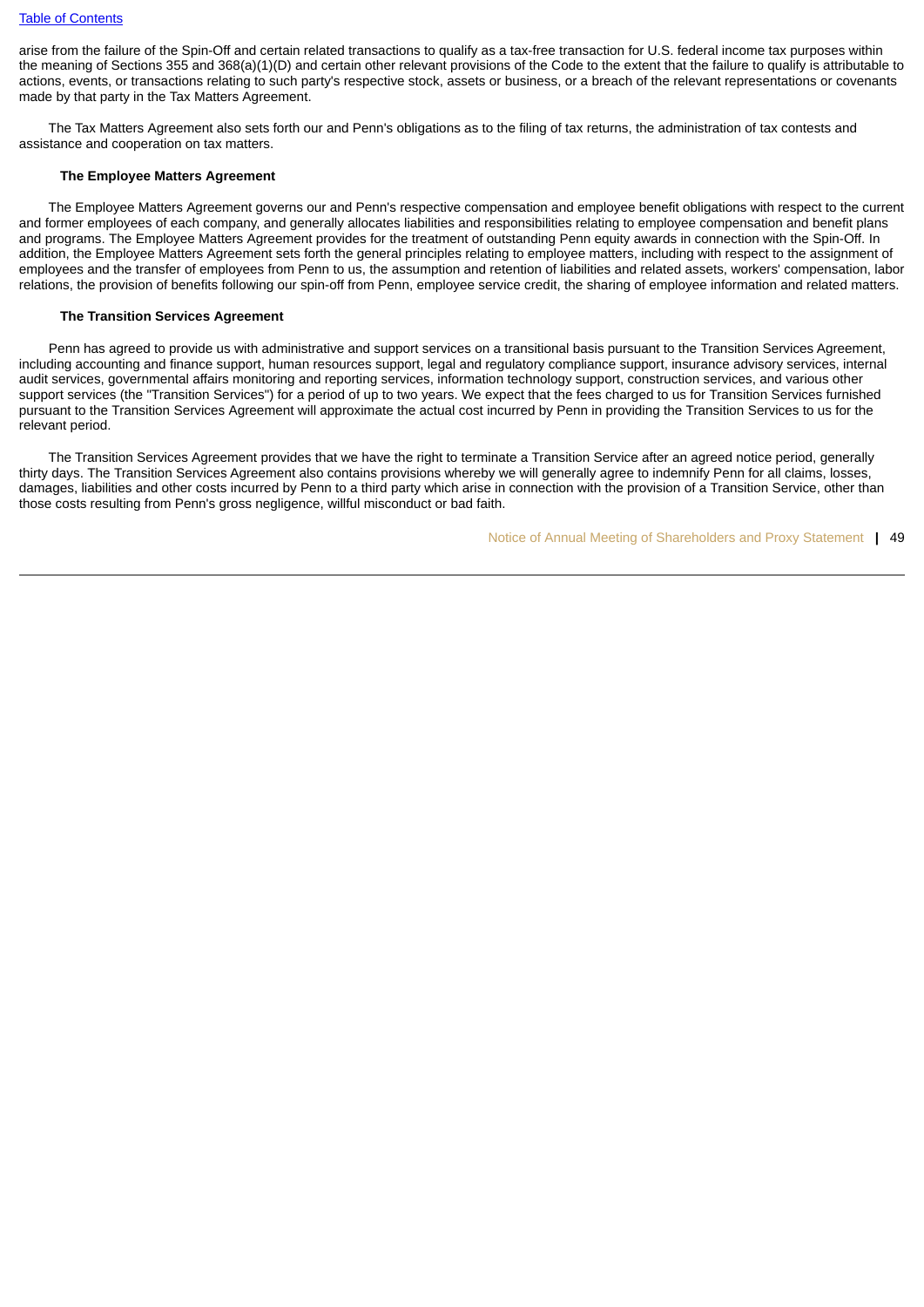# **SECURITY OWNERSHIP OF CERTAIN BENEFICIAL OWNERS AND MANAGEMENT**

<span id="page-50-0"></span>The following table contains information about the beneficial ownership of our common stock as of March 19, 2014 by:

- each person, or group of persons, who beneficially owns more than 5% of our capital stock;
- each executive officer named in the summary compensation table;
- each of our directors; and
- all directors and executive officers as a group.

 Beneficial ownership and percentage ownership are determined in accordance with the rules and regulations of the SEC and include voting or investment power with respect to shares of stock. This information does not necessarily indicate beneficial ownership for any other purpose. In computing the number of shares beneficially owned by a person and the percentage ownership of that person, shares of common stock subject to restrictions, options or warrants held by that person that are currently exercisable or exercisable within 60 days of March 19, 2014 are deemed outstanding. Such shares, however, are not deemed outstanding for the purposes of computing the percentage ownership of any other person. Except as indicated in the footnotes to the following table or pursuant to applicable community property laws, each shareholder named in the table has sole voting and investment power with respect to the shares set forth opposite such shareholder's name. Our calculation of the percentage of beneficial ownership is based on 112,102,306 shares of common stock outstanding on March 19, 2014.

 Unless otherwise indicated in the footnotes, the address of each of the individuals named below is: c/o Gaming and Leisure Properties, Inc., 825 Berkshire Blvd., Suite 400, Wyomissing, Pennsylvania 19610.

**GLPI**

|                                                             | ulfi                |         |
|-------------------------------------------------------------|---------------------|---------|
|                                                             | <b>Common Stock</b> |         |
| <b>Name and Address of Beneficial Owner</b>                 | <b>Shares</b>       | %       |
| Peter M. Carlino (1) (2)                                    | 15,287,541          | 13.176% |
| Richard J. Carlino (1)                                      | 8,488,335           | 7.572%  |
| David E. Carlino (1)                                        | 8.532.010           | 7.611%  |
| Harold Cramer (1)                                           | 8,522,959           | 7.603%  |
| Carlino Family Trust (1)                                    | 7.978.602           | 7.117%  |
| Wesley R. Edens (3)                                         | 10.526.168          | 9.39%   |
| David A. Handler                                            | 238,380             | $*$ %   |
| E. Scott Urdang                                             | 2,390               | $*0/0$  |
| Joseph W. Marshall, III                                     |                     | $*0/0$  |
| William J. Clifford (4)                                     | 1,590,467           | 1.401%  |
| Steven T. Snyder (5)                                        | 715.704             | $*0/0$  |
| All executive officers and directors as a group (8 persons) | 27,803,334          | 23.673% |
| <b>5% Shareholders Not Listed Above</b>                     |                     |         |
| Fortress Investment Group LLC (3)(6)                        | 10,526,168          | 9.39%   |
| BAMCO, Inc. (7)                                             | 8.158.620           | 7.278%  |

## Less than 1%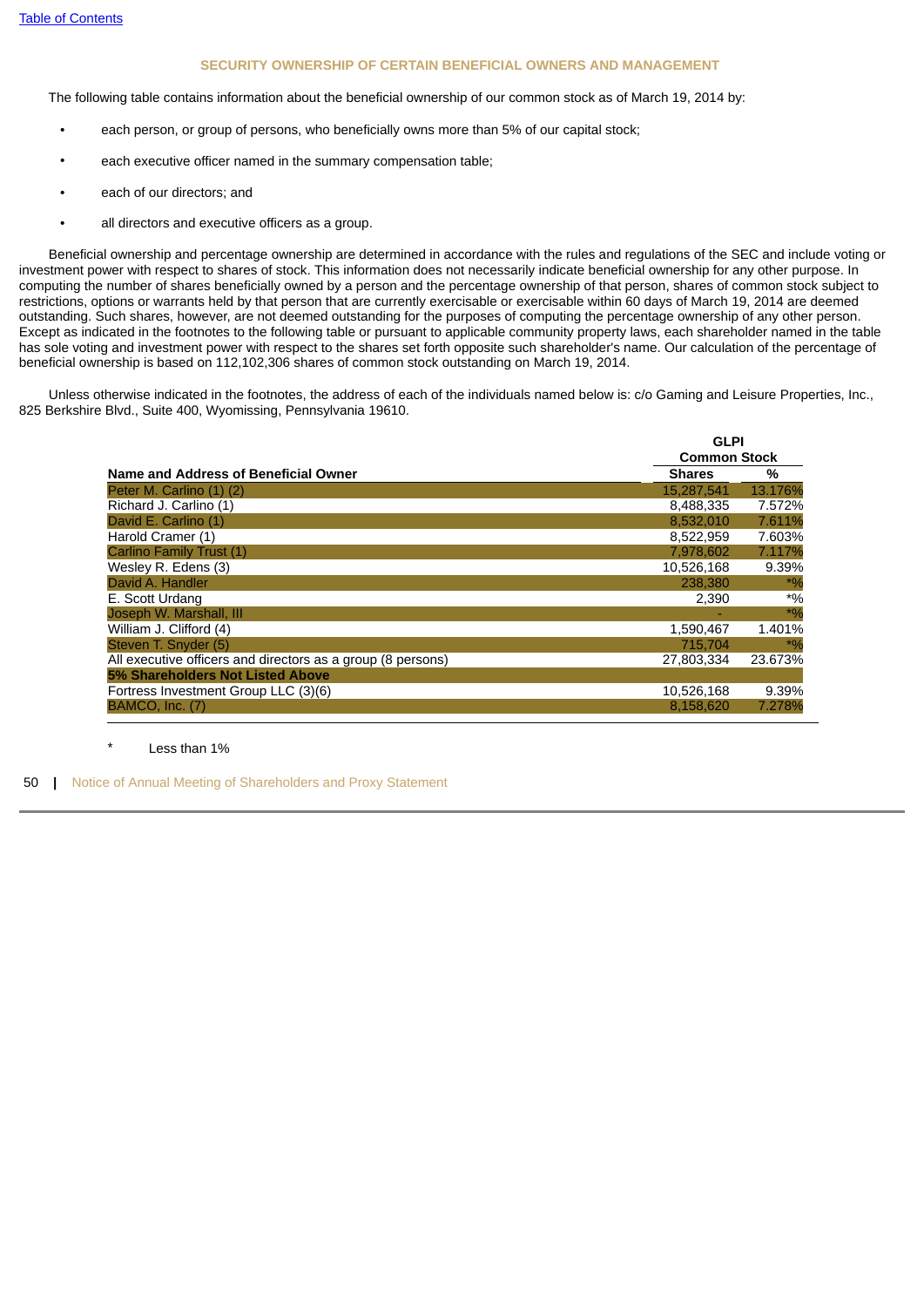# **Notes to Security Ownership of Principal Shareholders and Management Table**

- (1) 7,978,602 shares of our common stock are owned by an irrevocable trust, which we refer to as the Carlino Family Trust, among Peter D. Carlino (who passed away in November 2013), his eight children and the former spouse of one of his children, as settlors, and certain trustees, as to which Peter M. Carlino has sole voting power for the election of directors and certain other matters. 436,700 shares are owned by a residuary trust (the "Residuary Trust") for the benefit of Peter D. Carlino and his children. Peter M. Carlino, David E. Carlino, Richard J. Carlino and Harold Cramer have shared investment power and shared voting power with respect to certain matters for the Carlino Family Trust and for the Residuary Trust.
- (2) The number of shares in the table includes: (a) 8,415,302 shares owned by various trusts, including the Carlino Family Trust and the Residuary Trust, as to which Peter M. Carlino has sole voting power for the election directors and certain other matters and shared investment power and shared voting power with respect to certain matters; and (b) 2,784,724 shares jointly-owned with his wife Marshia W. Carlino; (c) 163,497 shares of restricted stock under which Mr. Carlino has voting rights but his disposition rights are currently restricted; and (d) 3,924,018 shares of our common stock subject to options that are exercisable within 60 days of March 19, 2014.
- (3) Includes 25,343 shares owned by Mr. Edens and 10,500,825 shares that Mr. Edens may be deemed to beneficially own due to his indirect ownership interest in FIG LLC, an affiliate of Fortress Investment Group LLC. Mr. Edens disclaims beneficial ownership of all reported shares except to the extent of his pecuniary interest therein.
- (4) Includes 56,218 shares of restricted stock under which Mr. Clifford has voting rights but his disposition rights are currently restricted and 1,403,263 shares of our common stock subject to options that are exercisable within 60 days of March 19, 2014.
- (5) Includes 22,580 shares of restricted stock under which Mr. Snyder has voting rights but his disposition rights are currently restricted and 581,892 shares of our common stock subject to options that are exercisable within 60 days of March 19, 2014.
- $(6)$  The address of Fortress Investment Group LLC, 1345 Avenue of the Americas, 46<sup>th</sup> Floor, New York, New York 10105.
- (7) According to its 13G filed with the SEC on February 14, 2014, consists of shares beneficially owned as of December 31, 2012 by BAMCO, Inc. or its affiliates, Baron Capital Group, Inc., Baron Capital Management, Inc. and Ronald Baron. The address of BAMCO, Inc. is 767 Fifth Avenue, 49<sup>th</sup> Floor, New York, NY 10153.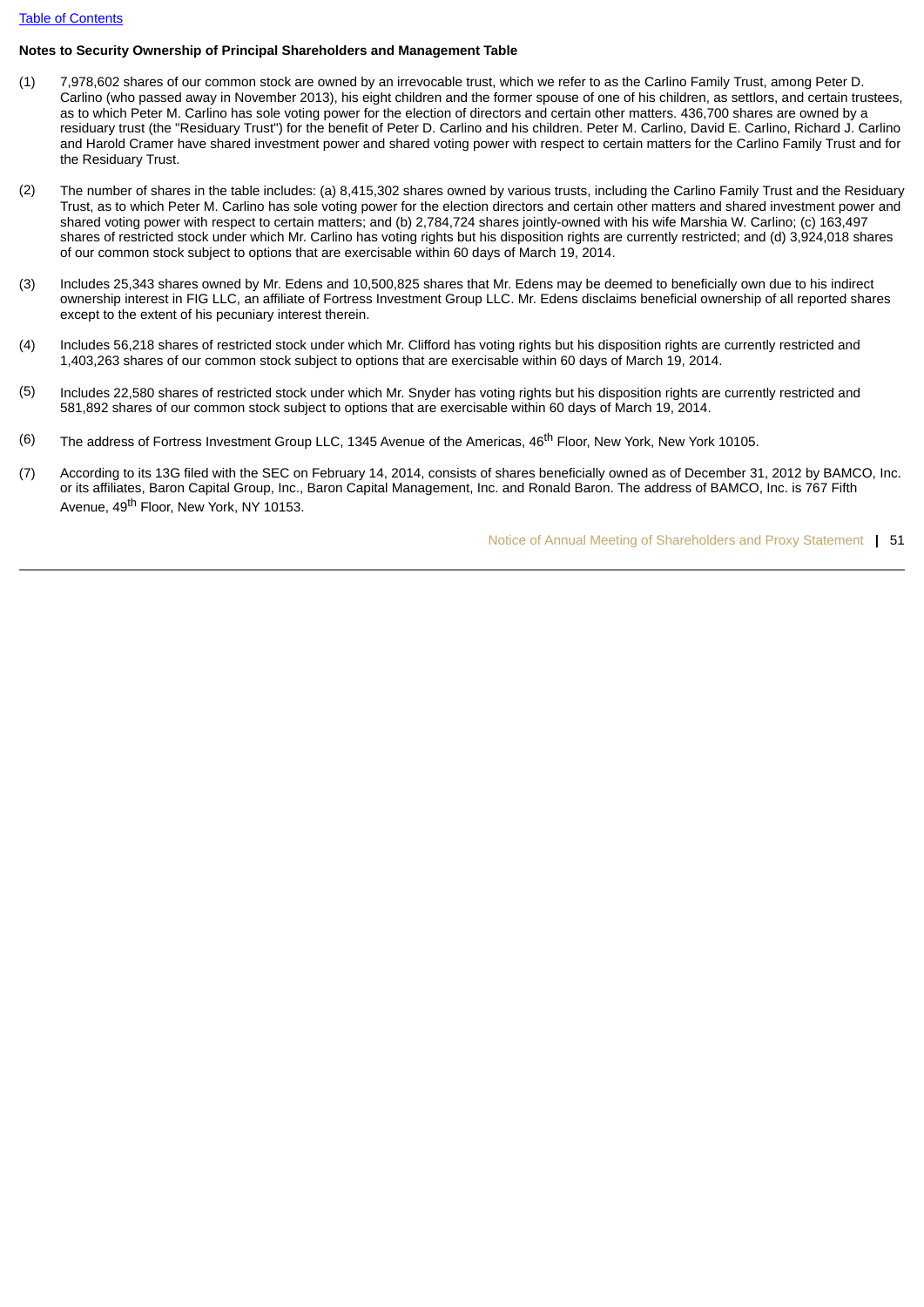# **EQUITY COMPENSATION PLAN INFORMATION**

# <span id="page-52-0"></span>**Equity Compensation Plan Information Table (as of April 16, 2014)**

|                                                                                                                  |                                                                                                         | Number of                                                                                                                                                    |
|------------------------------------------------------------------------------------------------------------------|---------------------------------------------------------------------------------------------------------|--------------------------------------------------------------------------------------------------------------------------------------------------------------|
| Number of<br>securities to be<br>issued upon<br>exercise of<br>outstanding<br>options.<br>warrants<br>and rights | Weighted -<br>average<br>exercise price<br>οf<br>outstanding<br>options,<br>warrants and<br>rights (\$) | securities<br>remaining available<br>for future issuance<br>under equity<br>compensation<br>plans<br>(excluding<br>securities<br>reflected in column<br>(a)) |
| 10.338.453                                                                                                       | 24.34                                                                                                   | 5,147,059                                                                                                                                                    |
|                                                                                                                  |                                                                                                         |                                                                                                                                                              |
|                                                                                                                  |                                                                                                         |                                                                                                                                                              |

#### **SECTION 16(a) BENEFICIAL OWNERSHIP REPORTING COMPLIANCE**

<span id="page-52-1"></span> Section 16(a) of the Exchange Act requires the Company's officers and directors and persons who own more than 10% of a registered class of our equity securities to file reports of ownership and changes in ownership of the our common stock and any other equity securities of the Company with the SEC. Such officers, directors and shareholders are required by SEC regulations to furnish us with copies of all such reports that they file. Based solely on a review of copies of reports filed with the SEC and of written representations by officers, directors, and greater than 10% shareholders, we believe that during 2013, all officers, directors, and greater than 10% shareholders subject to the reporting requirements of Section 16(a) filed the required reports on a timely basis, with the exception of one instance in which Penn filed a Form 4 late.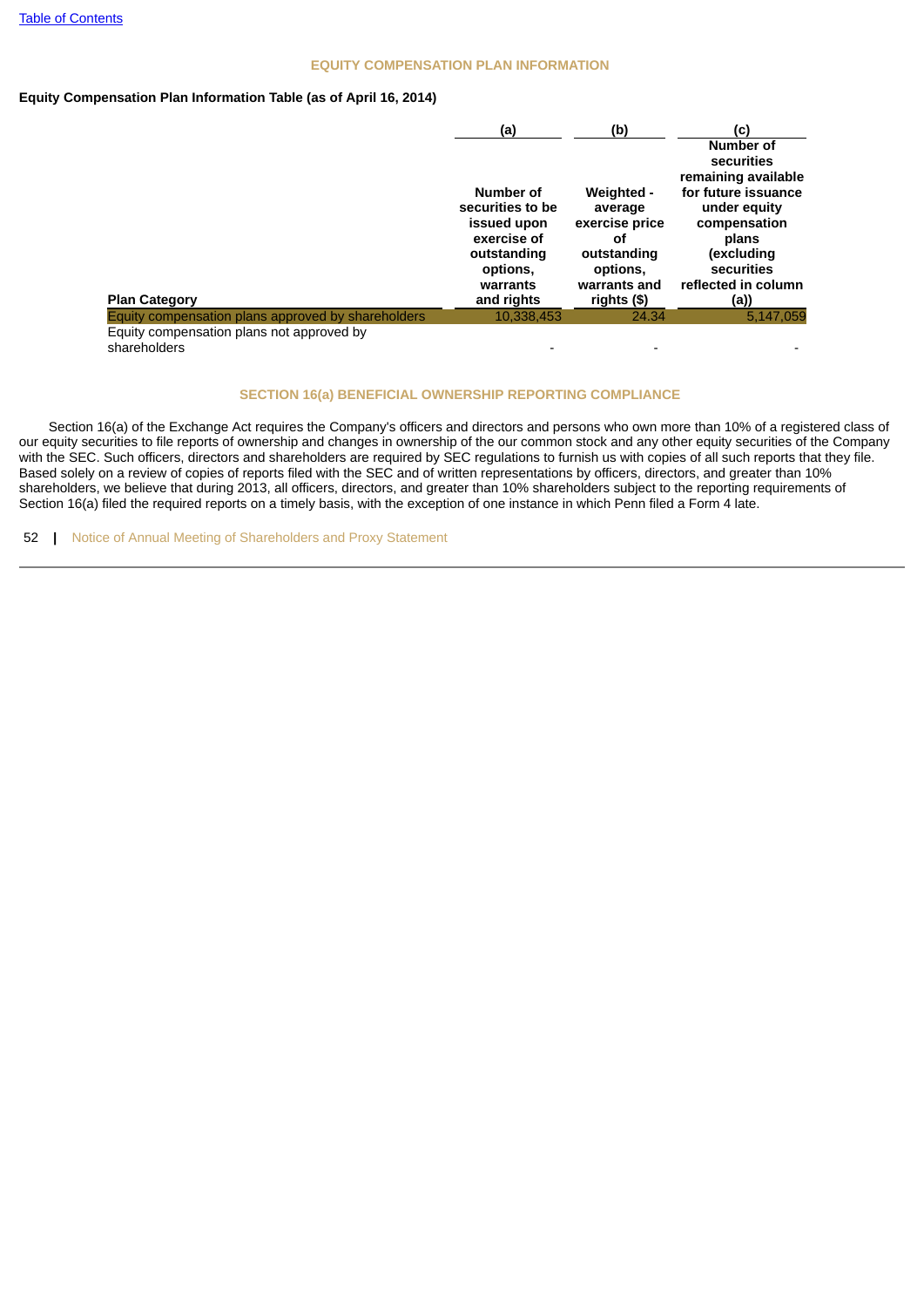# **PROPOSAL 2 RATIFICATION OF INDEPENDENT REGISTERED PUBLIC ACCOUNTING FIRM**

<span id="page-53-0"></span> The Audit and Compliance Committee has selected Ernst & Young LLP as the Company's independent registered public accounting firm for the fiscal year ending December 31, 2014 and the shareholders are asked to ratify this selection. Ernst & Young has served as the Company's independent registered public accounting firm since its inception in 2013. All audit and non-audit services provided by Ernst & Young LLP are approved by the Audit and Compliance Committee. Ernst & Young LLP has advised the Company that it has no direct or material indirect interest in the Company or its affiliates. Representatives of Ernst & Young LLP are expected to attend the meeting, will have the opportunity to make a statement if they desire to do so and are expected to be available to respond to appropriate questions. The favorable vote of a majority of the votes cast at the meeting is required to approve the ratification of the selection of the Company's independent registered public accounting firm.

A description of aggregate fees for professional services performed by Ernst & Young LLP in relation to 2013 is as follows:

#### **Fee Information**

The following table sets forth aggregate fees billed to us for services by Ernst & Young LLP, the Company's independent registered public accounting firm, for 2013.

|                           | Fiscal 2013 |                          |
|---------------------------|-------------|--------------------------|
| Audit Fees (1)            |             | 954.496                  |
| <b>Audit-Related Fees</b> |             | $\overline{\phantom{0}}$ |
| <b>Tax Fees</b>           |             | -                        |
| <b>Total Fees</b>         |             | 954,496                  |
|                           |             |                          |

(1) Audit fees include fees associated with the annual audit, reviews of the Company's quarterly reports on Form 10-Q, annual audits required by law for certain jurisdictions, comfort letters, consents and other audit and attestation services related to statutory or regulatory filings. Audit fees also include the audit of the Company's internal controls over financial reporting, as required by Section 404 of the Sarbanes-Oxley Act of 2002 and additional services performed in connection with the Spin-Off.

#### **Audit and Compliance Committee Pre-Approval Policies and Procedures**

 Under our Audit and Compliance Committee's charter, the Audit and Compliance Committee must pre-approve all audit and other permissible non-audit services proposed to be performed by our independent registered public accounting firm. The Audit and Compliance Committee is also responsible for approving, in advance, all requests by management for permissible non-audit services to be provided to us by the independent registered public accounting firm. If the Audit and Compliance Committee delegates pre-approval authority to one or more of its members, the member would be required to report any pre-approval decisions to the Audit and Compliance Committee at its next scheduled meeting.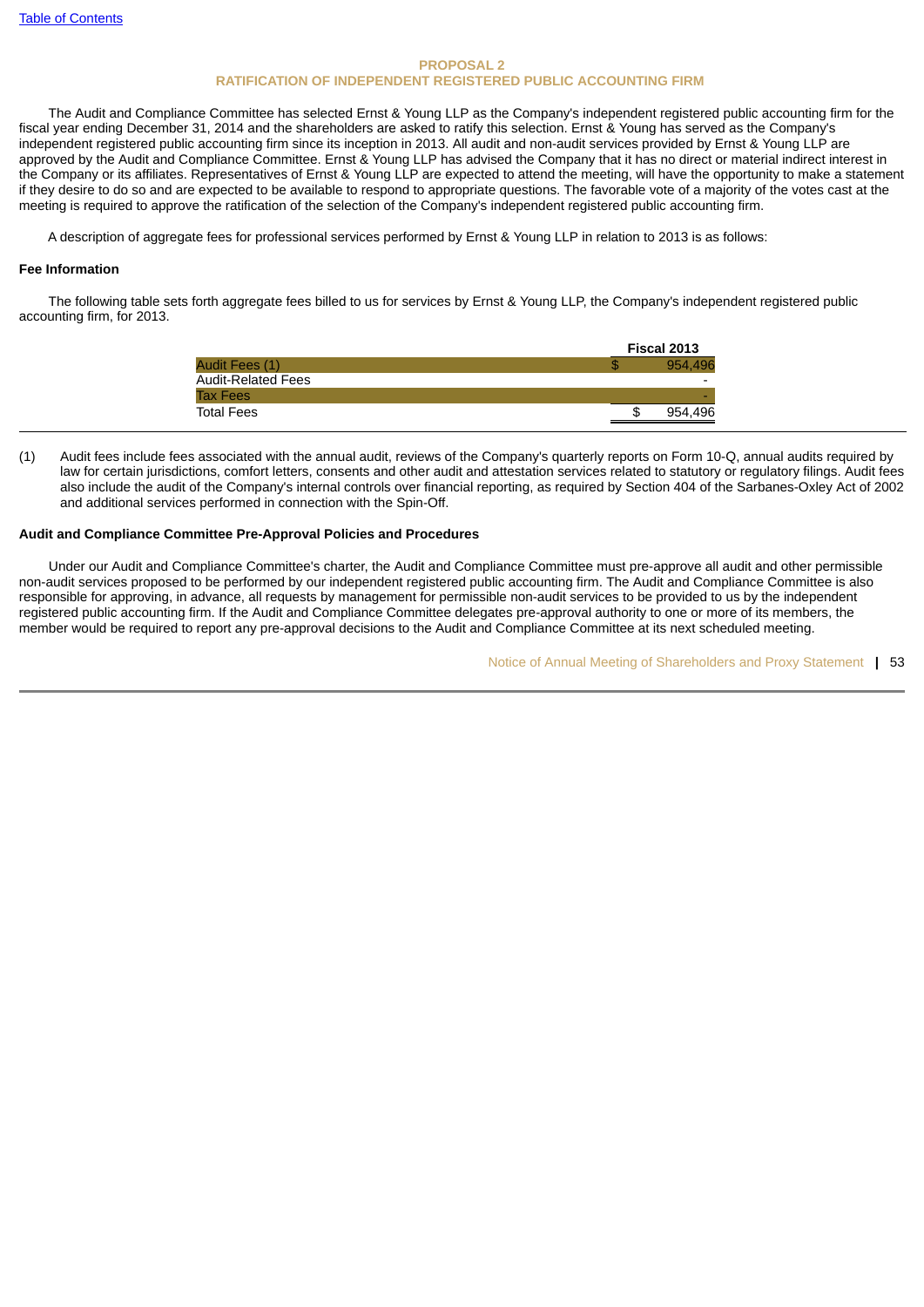# **Required Vote**

 The affirmative vote of a majority of votes cast is required to ratify the selection of Ernst & Young LLP as our independent registered public accounting firm for the fiscal year ending December 31, 2014.

**Our board of directors recommends that you vote FOR ratification of the selection of Ernst & Young LLP as the Company's independent registered public accounting firm for the fiscal year ending December 31, 2014.**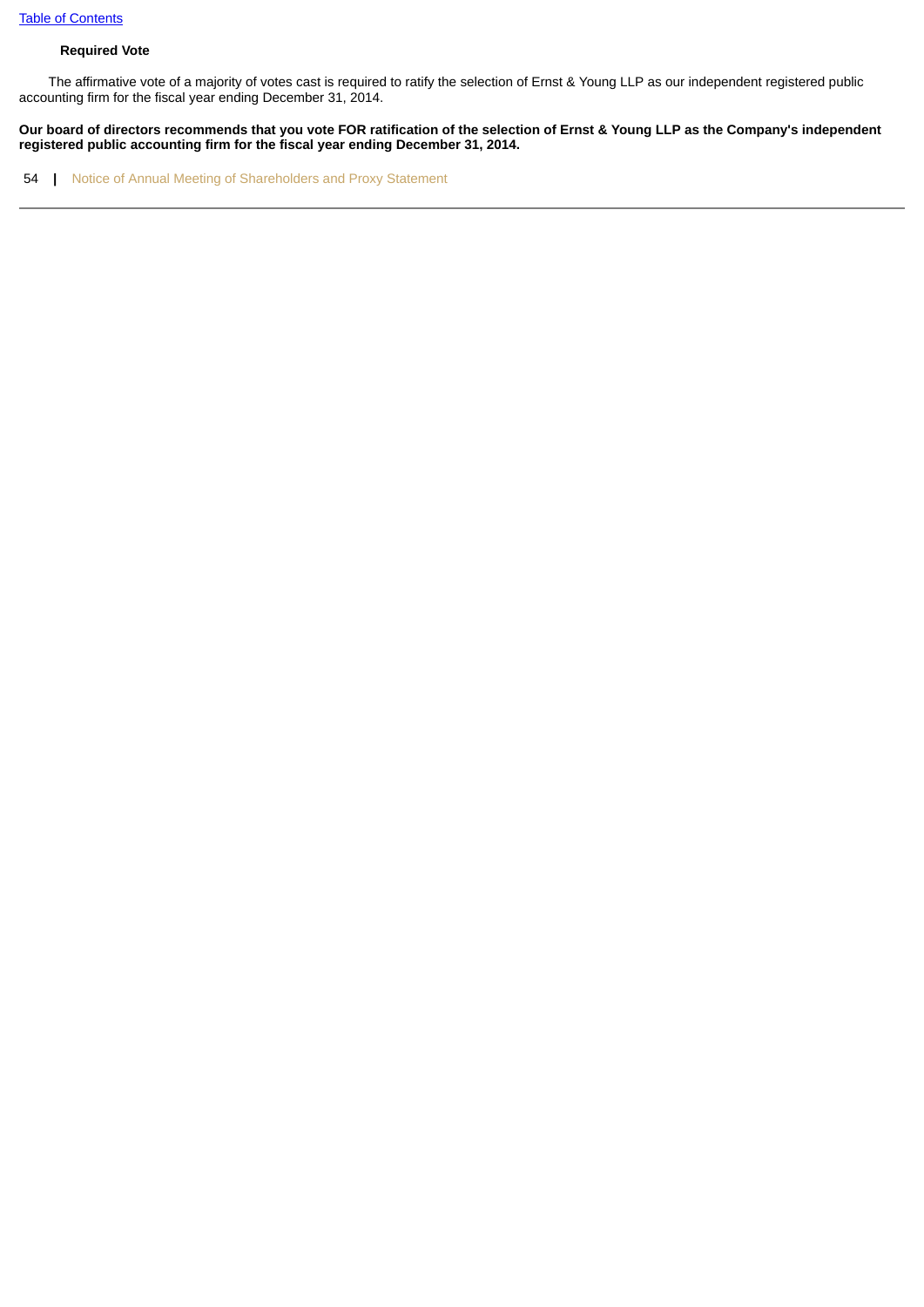#### **PROPOSAL 3**

# **ADVISORY (NON-BINDING) VOTE TO APPROVE THE COMPANY'S EXECUTIVE COMPENSATION**

<span id="page-55-0"></span> The Dodd-Frank Wall Street Reform and Consumer Protection Act of 2010 (the "Dodd-Frank Act") enables our shareholders to vote to approve, on an advisory (non-binding) basis, the compensation of our Named Executive Officers as disclosed in this Proxy Statement in accordance with the SEC's rules.

 As described in detail under the heading "Compensation Discussion and Analysis," our executive compensation is designed to reward executive performance that contributes to our success while encouraging behavior that is in our long-term best interests. We also seek to attract, motivate, reward and retain the senior management talent required to achieve our corporate objectives and increase shareholder value. At the core of our executive compensation program is our "pay for performance" philosophy that links competitive levels of compensation to achievements of our overall strategy and business goals, as well as predetermined objectives. We believe our compensation program is strongly aligned with the interests of our shareholders and sound corporate governance principles.

 We urge you to read the "Compensation Discussion and Analysis" section and compensation tables and narrative discussion in this Proxy Statement for additional details on our executive compensation, including our compensation philosophy and objectives and the compensation of our Named Executive Officers.

 We are asking our shareholders to indicate their support for our Named Executive Officers' compensation as described in this Proxy Statement. This proposal, commonly known as a "say-on-pay" proposal, gives our shareholders the opportunity to express their views on our Named Executive Officers' compensation. This vote is not intended to address any specific item of compensation, but rather the overall compensation of our Named Executive Officers and the philosophy, policies and practices described in this Proxy Statement.

 In accordance with the requirements of Section 14A of the Exchange Act (which was added by the Dodd-Frank Act) and the related rules of the SEC, our board of directors will request your advisory vote on the following resolution at the Annual Meeting:

RESOLVED, that the compensation paid to the Named Executive Officers, as disclosed in this Proxy Statement pursuant to the SEC's executive compensation disclosure rules (which disclosure includes the Compensation Discussion and Analysis, the compensation tables and the narrative discussion that accompanies the compensation tables), is hereby approved.

 The say-on-pay vote is advisory, and therefore not binding on the Company, the Compensation and Governance Committee or our board of directors. Our board of directors and our Compensation and Governance Committee value the opinions of our shareholders and to the extent there is any significant vote against the named executive officer compensation as disclosed in this Proxy Statement, we will consider our shareholders' concerns and the Compensation and Governance Committee will evaluate whether any actions are necessary to address those concerns.

**The board of directors unanimously recommends a vote FOR the approval of the compensation of the Named Executive Officers as disclosed in this Proxy Statement pursuant to Item 402 of Regulation S-K under the Exchange Act, including the Compensation Discussion and Analysis, the compensation tables and narrative discussion that accompanies the compensation tables.**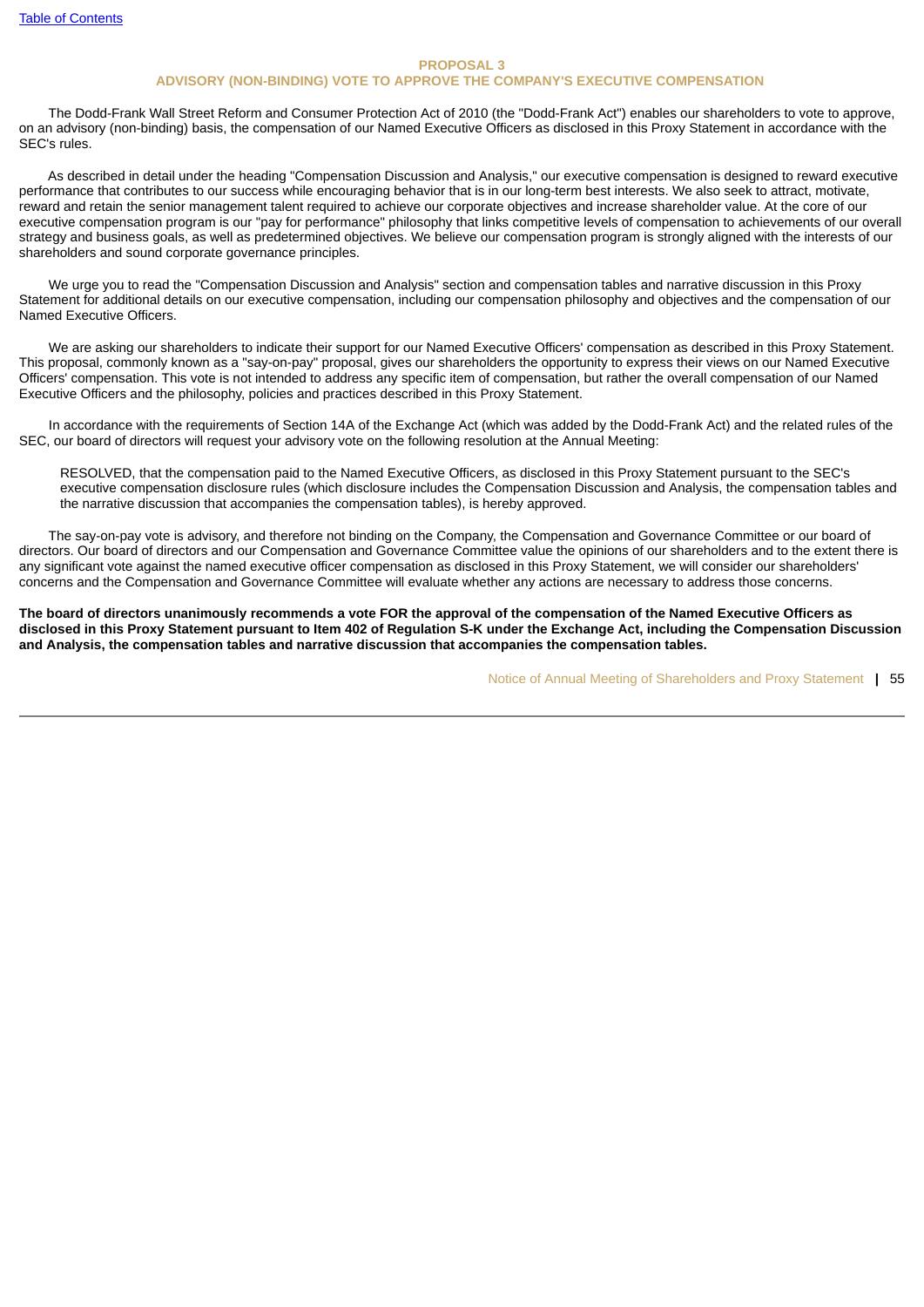# **PROPOSAL 4 ADVISORY (NON-BINDING) VOTE ON THE FREQUENCY OF FUTURE ADVISORY VOTES TO APPROVE EXECUTIVE COMPENSATION**

<span id="page-56-0"></span> As discussed in Proposal 3, the board of directors values the input of shareholders regarding the Company's executive compensation practices. As contemplated by the Dodd-Frank Act, shareholders are also invited to express their views on how frequently advisory votes on executive compensation, such as Proposal 3, will occur. Shareholders can advise the board of directors on whether such votes should occur every year, every two years, or every three years or may abstain from voting.

 After careful consideration, the board of directors has determined that holding an advisory vote on executive compensation every three years is the most appropriate policy for the Company. Our compensation program incentivizes long-term performance and many components of our program are tied to three-year performance metrics. In addition, we have only a limited operating history, so we are not yet able to determine whether our compensation strategies are effective. Accordingly, we believe that only a three-year voting frequency will provide shareholders sufficient time to evaluate the effectiveness of our compensation strategies and our related performance.

 This advisory vote on the frequency of future advisory votes on executive compensation is non-binding on the board of directors. Shareholders will be able to specify one of four choices for this proposal on the proxy card: one year, two years, three years or abstain. Shareholders are not voting to approve or disapprove the board of directors' recommendation. Although non-binding, the board of directors and the Compensation and Governance Committee will carefully review the voting results. Notwithstanding the board of directors' recommendation and the outcome of the shareholder vote, the board of directors may in the future decide to conduct advisory votes on a more or less frequent basis and may vary its practice based on factors such as discussions with shareholders and the adoption of material changes to compensation programs.

**The board of directors unanimously recommends a vote for the option of once every three years as the frequency with which shareholders are provided an advisory vote on executive compensation, as disclosed pursuant to Item 402 of Regulation S-K under the Exchange Act, including the Compensation Discussion and Analysis, compensation tables and narrative discussion.**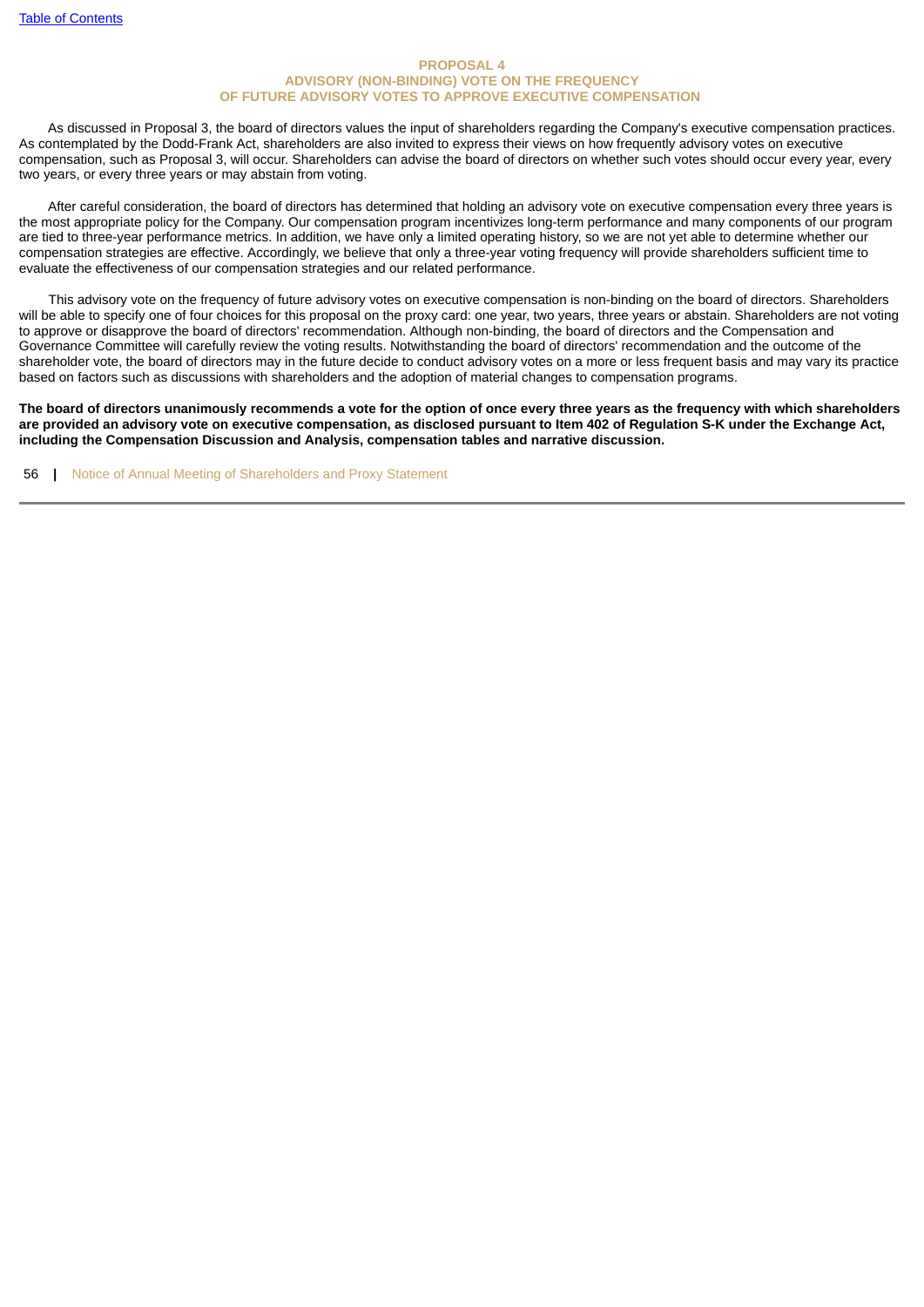#### **OTHER MATTERS**

<span id="page-57-0"></span> Our board of directors does not presently intend to bring any other business before the meeting, and, so far as is known to our board of directors, no matters are to be brought before the meeting except as specified in the Notice of Annual Meeting. As to any business that may properly come before the meeting, however, it is intended that proxies, in the form enclosed, will be voted in respect thereof in accordance with the judgment of the persons voting such proxies.

#### **SHAREHOLDER PROPOSALS AND DIRECTOR NOMINATIONS FOR 2015 ANNUAL MEETING OF SHAREHOLDERS**

<span id="page-57-1"></span> Shareholder proposals submitted to us pursuant to Rule 14a-8 promulgated under the Exchange Act for inclusion in our Proxy Statement and form of proxy for our 2015 Annual Meeting of Shareholders must be received by us no later than December 31, 2014 and must comply with the requirements of the proxy rules promulgated by the SEC.

 In accordance with our bylaws, for a proposal of a shareholder to be raised from the floor and presented at our 2015 Annual Meeting of Shareholders, other than a shareholder proposal intended to be included in our Proxy Statement and submitted pursuant to Rule 14a-8 promulgated under the Exchange Act, a shareholder's notice must be hand-delivered or mailed by certified or registered mail, return receipt requested, to our principal executive offices, together with all supporting documentation required by our bylaws, not prior to January 20, 2015 nor later than February 19, 2015. Shareholder proposals should be addressed to Gaming and Leisure Properties, Inc., 825 Berkshire Boulevard, Suite 400, Wyomissing, PA 19610, Attention: Secretary.

#### **ANNUAL REPORT TO SHAREHOLDERS**

<span id="page-57-2"></span>Our 2013 Annual Report has been posted, and is available without charge, on our corporate website at www.glpropinc.com. For shareholders receiving a Notice of Internet Availability, such Notice will contain instructions on how to request a printed copy of our 2013 Annual Report. For shareholders receiving a printed copy of this Proxy Statement, a copy of our 2013 Annual Report has also been provided to you. **In addition, we will provide, without charge, a copy of our 2013 Annual Report (including the financial statements and the financial statement schedules but excluding the exhibits thereto) to any shareholder of record or beneficial owner of our common stock. Requests can be made by writing to Gaming and Leisure Properties, Inc., 825 Berkshire Boulevard, Suite 400, Wyomissing, PA 19610, Attention: Secretary.**

## **DELIVERY OF DOCUMENTS TO SHAREHOLDERS SHARING AN ADDRESS**

<span id="page-57-3"></span> We have adopted a procedure, approved by the SEC, called "householding." Under this procedure, shareholders of record who have the same address and last name and did not receive a Notice of Internet Availability or otherwise receive their proxy materials electronically will receive only one copy of this Proxy Statement and the 2013 Annual Report, unless we are notified that one or more of these shareholders wishes to continue receiving individual copies. This procedure will reduce our printing costs and postage fees.

 If you are eligible for householding, but you and other shareholders of record with whom you share an address currently receive multiple copies of this Proxy Statement and the 2013 Annual Report, or if you hold our stock in more than one account, and in either case you wish to receive only a single copy of each of these documents for your household, please contact us by telephone at 610.401.2900 or in writing at 825 Berkshire Boulevard, Suite 400, Wyomissing, Pennsylvania 19610, Attention: Secretary. If you participate in householding and wish to receive a separate copy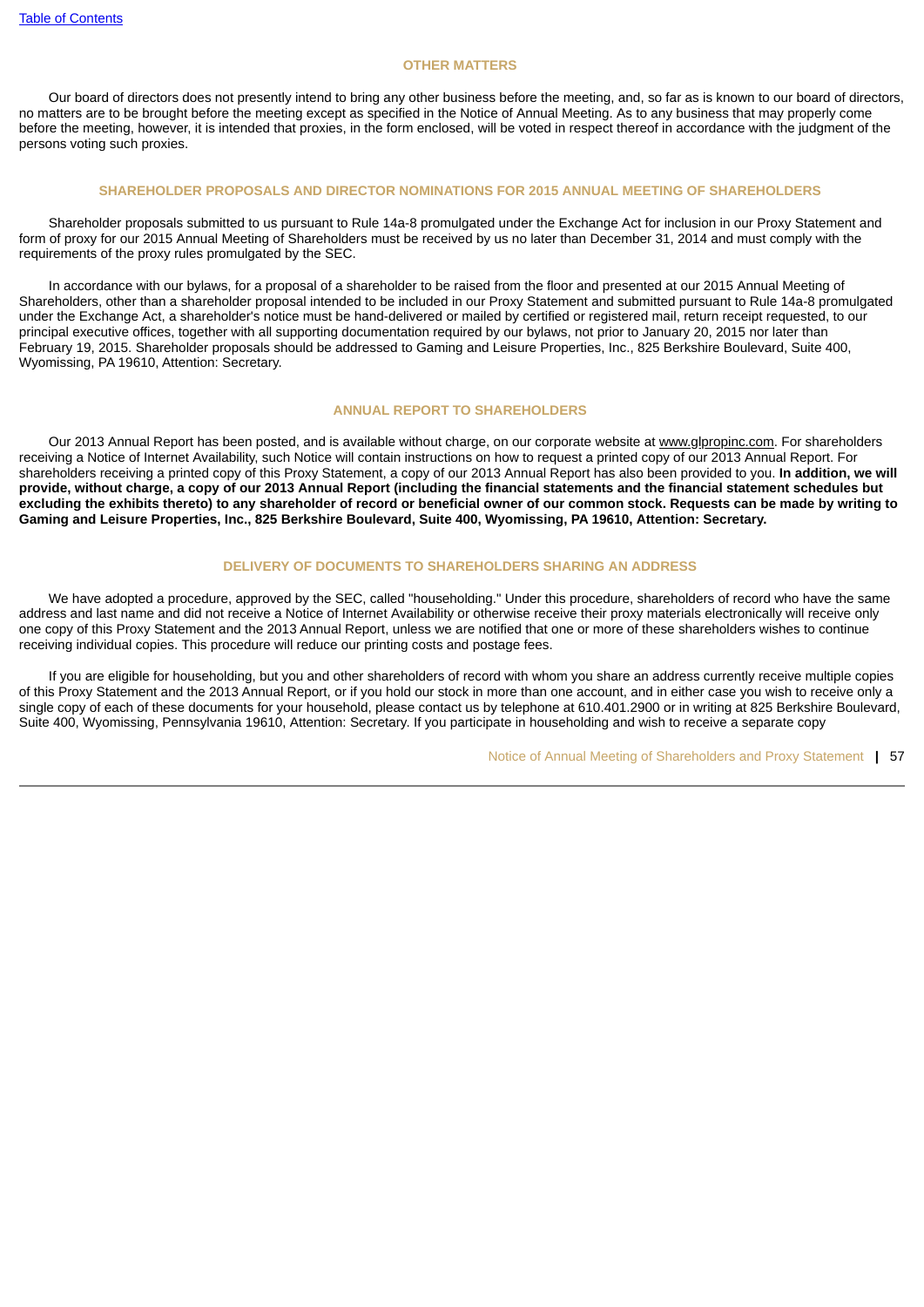of this Proxy Statement and the 2013 Annual Report, or if you do not wish to continue to participate in householding and prefer to receive separate copies of these documents in the future, please contact us as indicated above.

 If your shares are held in street name through a broker, bank or other intermediary, please contact your broker, bank or nominee directly if you have questions, require additional copies of this Proxy Statement or the 2013 Annual Report or wish to receive a single copy of such materials in the future for all beneficial owners of shares of the Company's common stock sharing an address.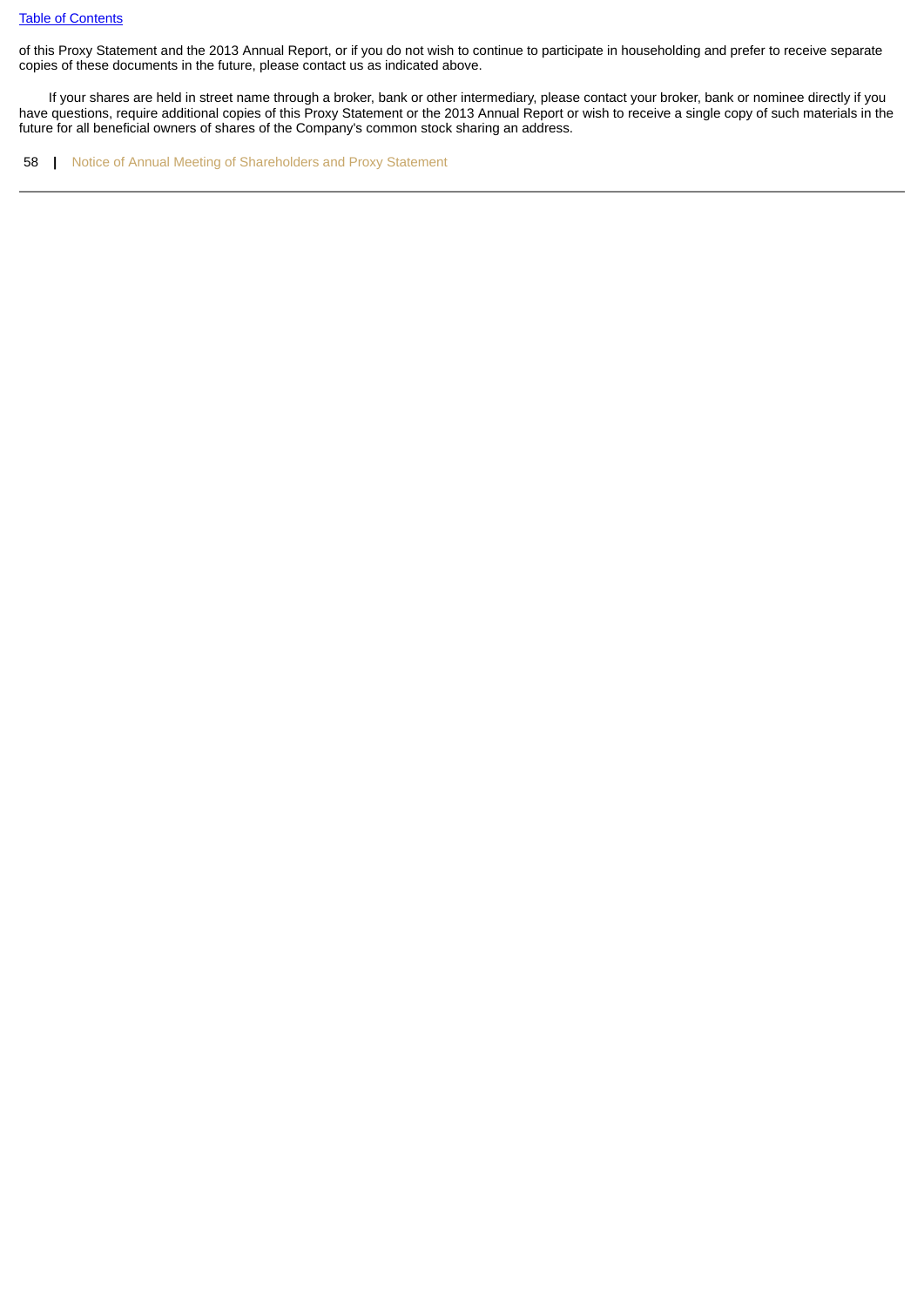| YOUR VOTE IS IMPORTANT. PLEASE VOTE TODAY.                                                                                                                                                                                                                                   |                                                                                                         |                                                                                                                   |                                                                                                                                                                                                                                                                            |
|------------------------------------------------------------------------------------------------------------------------------------------------------------------------------------------------------------------------------------------------------------------------------|---------------------------------------------------------------------------------------------------------|-------------------------------------------------------------------------------------------------------------------|----------------------------------------------------------------------------------------------------------------------------------------------------------------------------------------------------------------------------------------------------------------------------|
| Vote by Internet or Telephone - QUICK * * * EASY<br>IMMEDIATE - 24 Hours a Day, 7 Days a Week or by Mail                                                                                                                                                                     |                                                                                                         |                                                                                                                   |                                                                                                                                                                                                                                                                            |
| <b>GAMING&amp;LEISURE</b><br>PROPERTIES. INC.                                                                                                                                                                                                                                |                                                                                                         | Time, on June 18, 2014.                                                                                           | Your phone or Internet vote authorizes the named<br>proxies to vote your shares in the same manner as if<br>you marked, signed and returned your proxy card.<br>Votes submitted electronically over the Internet or<br>by telephone must be received by 7:00 p.m., Eastern |
|                                                                                                                                                                                                                                                                              |                                                                                                         | <b>INTERNET/MOBILE -</b><br>www.cstproxyvote.com<br>vote your shares.                                             | Use the Internet to vote your proxy. Have<br>your proxy card available when you access<br>the above website. Follow the prompts to                                                                                                                                         |
|                                                                                                                                                                                                                                                                              |                                                                                                         | $20^{\circ}$ PHONE - 1 (866) 894-0537<br>Use a touch-tone telephone to vote your<br>vote your shares.             | proxy. Have your proxy card available when<br>you call. Follow the voting instructions to                                                                                                                                                                                  |
| PLEASE DO NOT RETURN THE PROXY CARD IF YOU<br>ARE VOTING ELECTRONICALLY OR BY PHONE.                                                                                                                                                                                         |                                                                                                         | $\boxtimes$ MAIL – Mark, sign and date your proxy<br>card and return it in the postage-paid<br>envelope provided. |                                                                                                                                                                                                                                                                            |
| ▲ FOLD HERE • DO NOT SEPARATE • INSERT IN ENVELOPE PROVIDED ▲<br><b>PROXY</b>                                                                                                                                                                                                |                                                                                                         |                                                                                                                   | Please mark<br>your votes<br>like this                                                                                                                                                                                                                                     |
| THIS PROXY, WHEN PROPERLY EXECUTED, WILL BE VOTED IN THE MANNER DIRECTED BY THE UNDERSIGNED<br>SHAREHOLDER(S). IF NO DIRECTION IS GIVEN, THIS PROXY WILL BE VOTED "FOR" THE ELECTION OF THE<br>NOMINEES, "FOR" PROPOSALS 2 AND 3 AND FOR "EVERY THREE YEARS" FOR PROPOSAL 4. |                                                                                                         |                                                                                                                   |                                                                                                                                                                                                                                                                            |
| 1. To elect Joseph W. Marshall, III and E. Scott Urdang as Class I<br>directors to hold office until the 2017 Annual Meeting of<br>Shareholders and until their respective successors have been duly<br>elected and qualified.                                               | executive compensation.                                                                                 | 3. To hold an advisory (non-binding)<br>vote to approve the Company's                                             | <b>AGAINST ABSTAIN</b><br>FOR                                                                                                                                                                                                                                              |
| <b>FOR all Nominees</b><br><b>WITHHOLD</b><br><b>AUTHORITY</b><br>listed to the left<br>(except as marked to<br>to vote for all nominees<br>01. Joseph W. Marshall, III<br>the contrary).<br>listed to the left<br>02. E. Scott Urdang                                       | 4. To hold an advisory<br>(non-binding) vote on the<br>frequency of future<br>advisory votes to approve | <b>EVERY</b><br>THREE<br>YEARS                                                                                    | <b>EVERY</b><br><b>EVERY</b><br><b>ABSTAIN</b><br>TWO<br>YEAR<br>YEARS                                                                                                                                                                                                     |
| (INSTRUCTIONS: To withhold authority to vote for any individual<br>nominee, strike a line through the nominee's name in the list above.)                                                                                                                                     | executive compensation.                                                                                 |                                                                                                                   |                                                                                                                                                                                                                                                                            |
| FOR<br><b>AGAINST ABSTAIN</b><br>2. To ratify the appointment of Ernst &<br>Young LLP as the Company's independent<br>registered public accounting firm for the<br>current fiscal year.                                                                                      |                                                                                                         |                                                                                                                   | <b>COMPANY ID:</b><br><b>PROXY NUMBER:</b>                                                                                                                                                                                                                                 |
|                                                                                                                                                                                                                                                                              |                                                                                                         |                                                                                                                   | <b>ACCOUNT NUMBER:</b>                                                                                                                                                                                                                                                     |
|                                                                                                                                                                                                                                                                              |                                                                                                         |                                                                                                                   |                                                                                                                                                                                                                                                                            |

| Signature.                                                                                                                                                                                                                                                                                                                                          | -Signature | $-.2014.$ |
|-----------------------------------------------------------------------------------------------------------------------------------------------------------------------------------------------------------------------------------------------------------------------------------------------------------------------------------------------------|------------|-----------|
| PLEASE SIGN THIS PROXY EXACTLY AS YOUR NAME OR NAMES APPEAR ON THE BOOKS OF THE COMPANY. JOINT OWNERS SHOULD EACH SIGN PERSONALLY. ATTORNEY, EXECUTOR. ADMINISTRATOR.<br>TRUSTEE OR GUARDIAN MUST GIVE FULL TITLE AS SUCH. IF A CORPORATION OR PARTNERSHIP. THE SIGNATURE SHOULD BE THAT OF AN AUTHORIZED PERSON WHO SHOULD STATE HIS OR HER TITLE. |            |           |